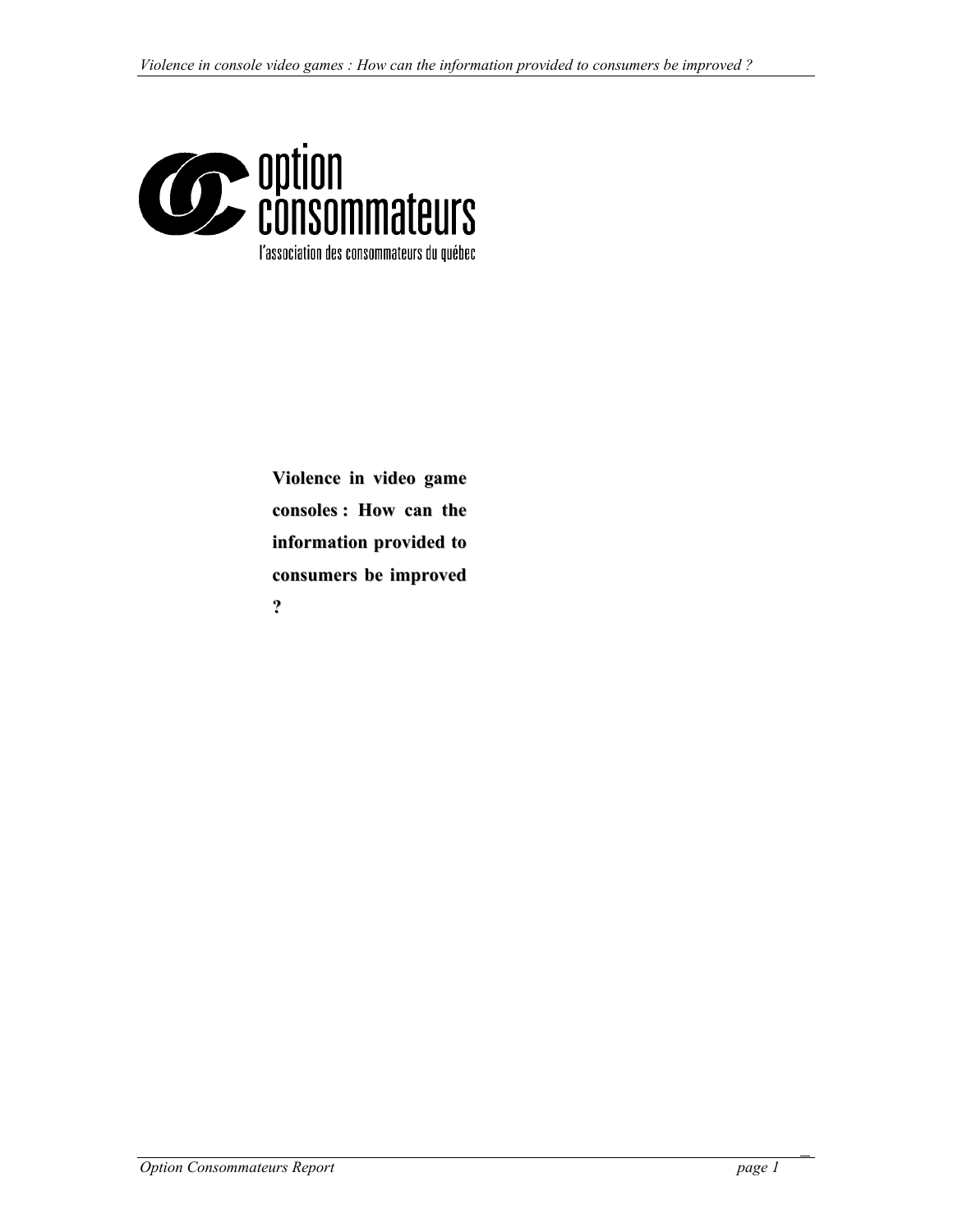## Written by : Catherine Goldschmidt and Danielle Charbonneau

For the Industry Canada Office of Consumer Affairs

April 2002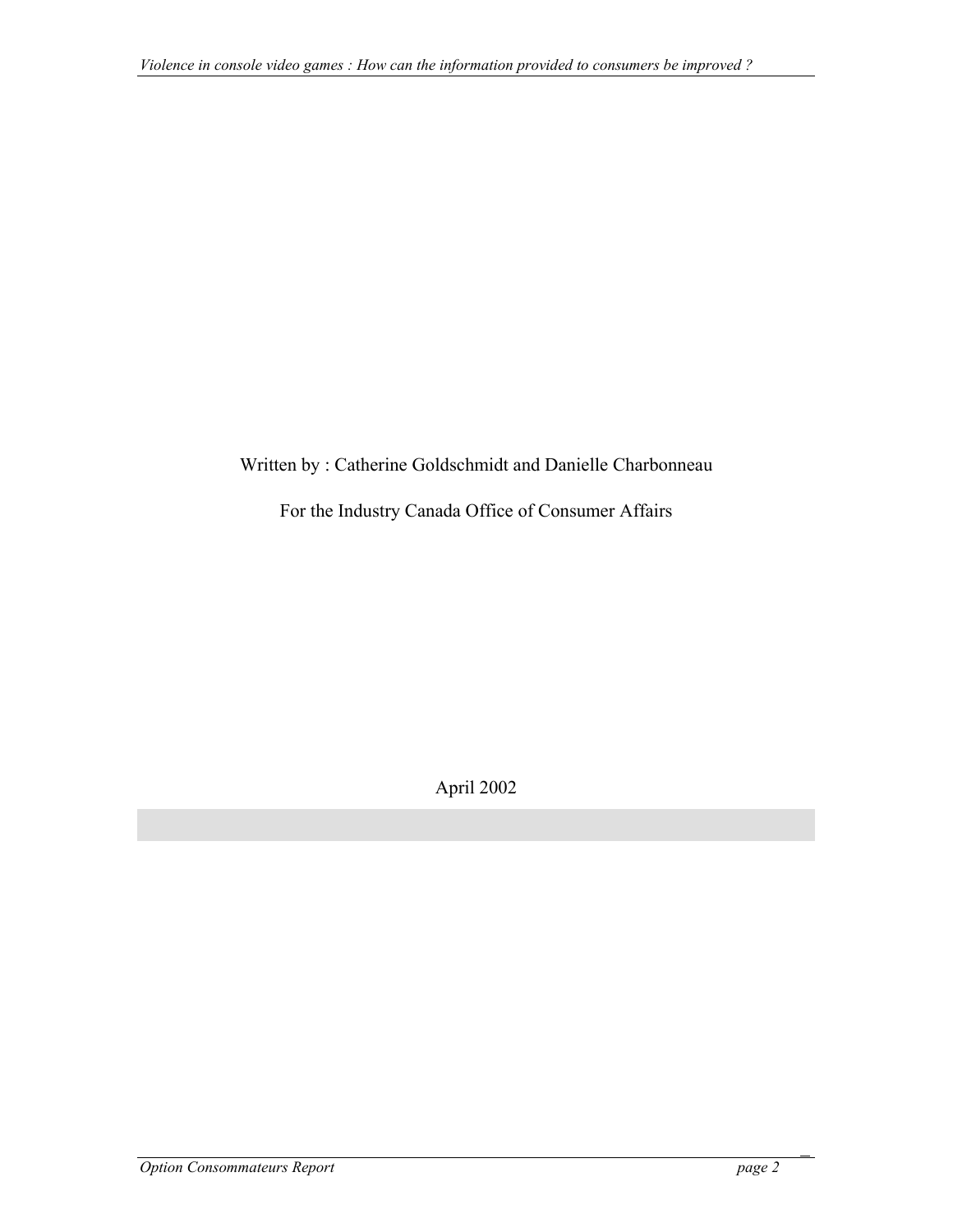# **ACKNOWLEDGMENTS**

<span id="page-2-0"></span>This research project was coordinated by Geneviève Reed, Head of the Press Agency, and by Patrick Vanasse, Head of research and representation. Catherine Goldschmidt and Danielle Charbonneau wrote the report.

"Option Consommateurs" is very grateful to Industry Canada for the financial support they provided so that this research project may be completed.

Quoting certain limited excerpts from this report is permitted, as long as their source is mentioned. Copying this report or referring to any of its content for advertising or gainful purposes is strictly forbidden.

# **Copyright**

Bibliothèque nationale du Québec

National Library of Canada

ISBN 2-921588-37-4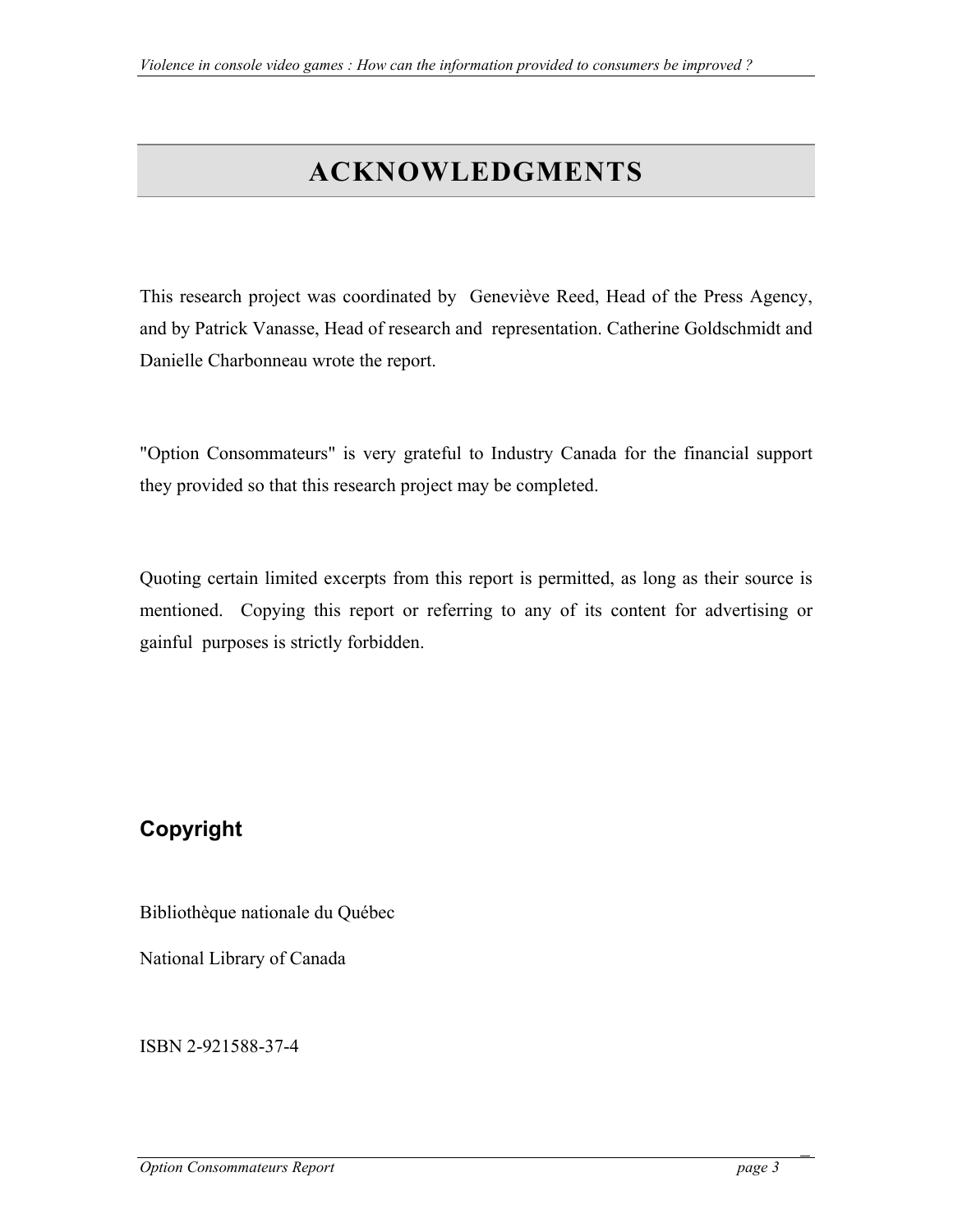Option Consommateurs

2120, Sherbrooke Street East, Suite 604

Montreal, Quebec

H2K 1C3

Telephone number : (514) 598-7288

Fax number : (514) 598-8511

E-mail address : [courriel@option-consommateurs.org](mailto:courriel@option-consommateurs.org)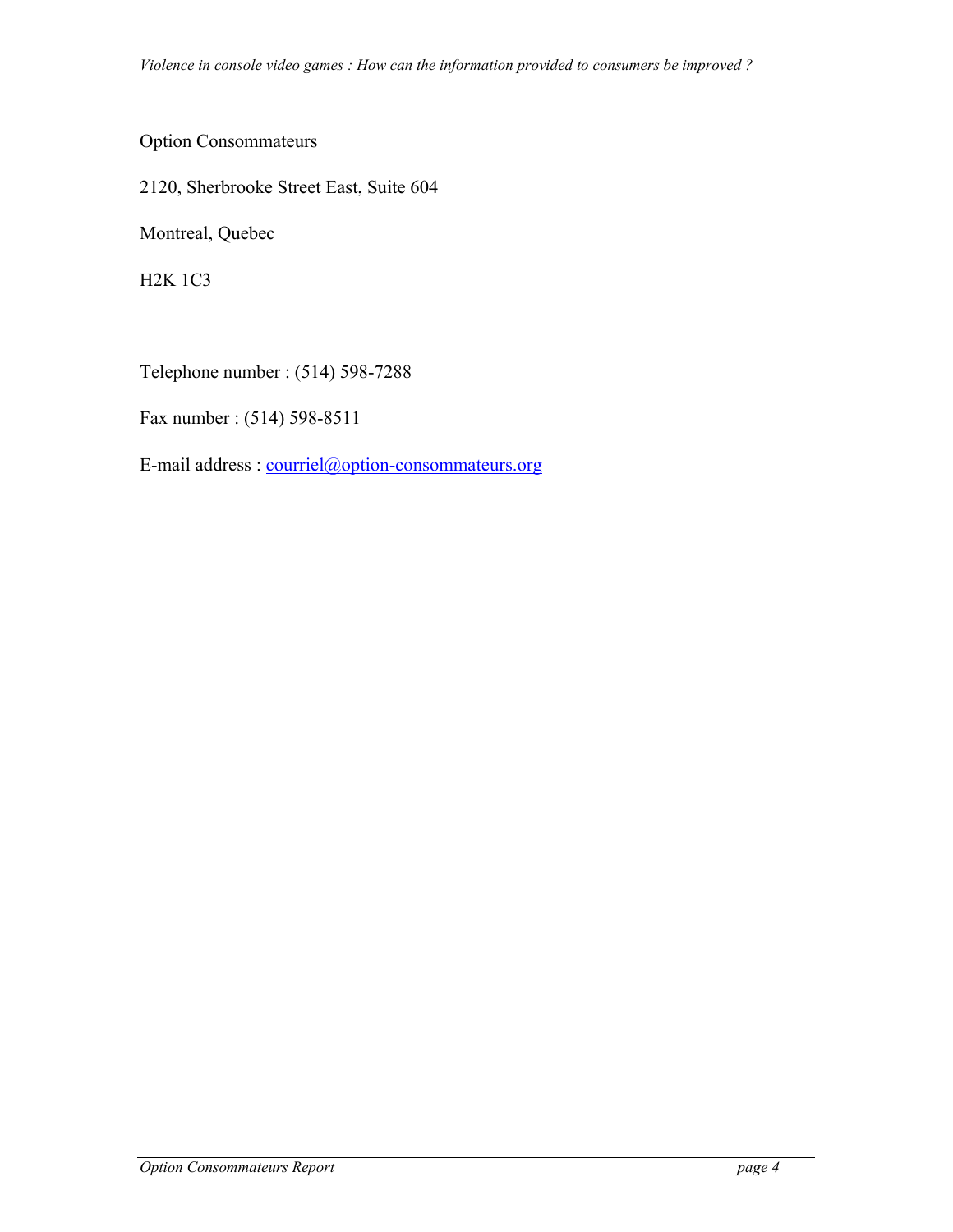## **TABLE OF CONTENTS**

| 1.1- THE VIDEO GAME INDUSTRY IN NORTH AMERICA : A MARKET IN FULL EXPANSION  13 |  |
|--------------------------------------------------------------------------------|--|
| $1.2 -$                                                                        |  |
| $13-$                                                                          |  |
| $1.3.1-$                                                                       |  |
| $1.3.2-$                                                                       |  |
| $1.3.3-$                                                                       |  |
|                                                                                |  |
| $21 -$                                                                         |  |
| $211-$                                                                         |  |
| $212-$                                                                         |  |
|                                                                                |  |
| $2.2 -$                                                                        |  |
| $2.2.1-$                                                                       |  |
| 2.2.2                                                                          |  |
| $2.2.3-$                                                                       |  |
|                                                                                |  |
| $2.3.1 -$                                                                      |  |
| $2.3.2 -$                                                                      |  |
| $2.3.3-$                                                                       |  |
| $2.4 -$                                                                        |  |
| $2.4.1-$                                                                       |  |
| $2.4.2-$                                                                       |  |
| $2.4.3-$                                                                       |  |
|                                                                                |  |
|                                                                                |  |
|                                                                                |  |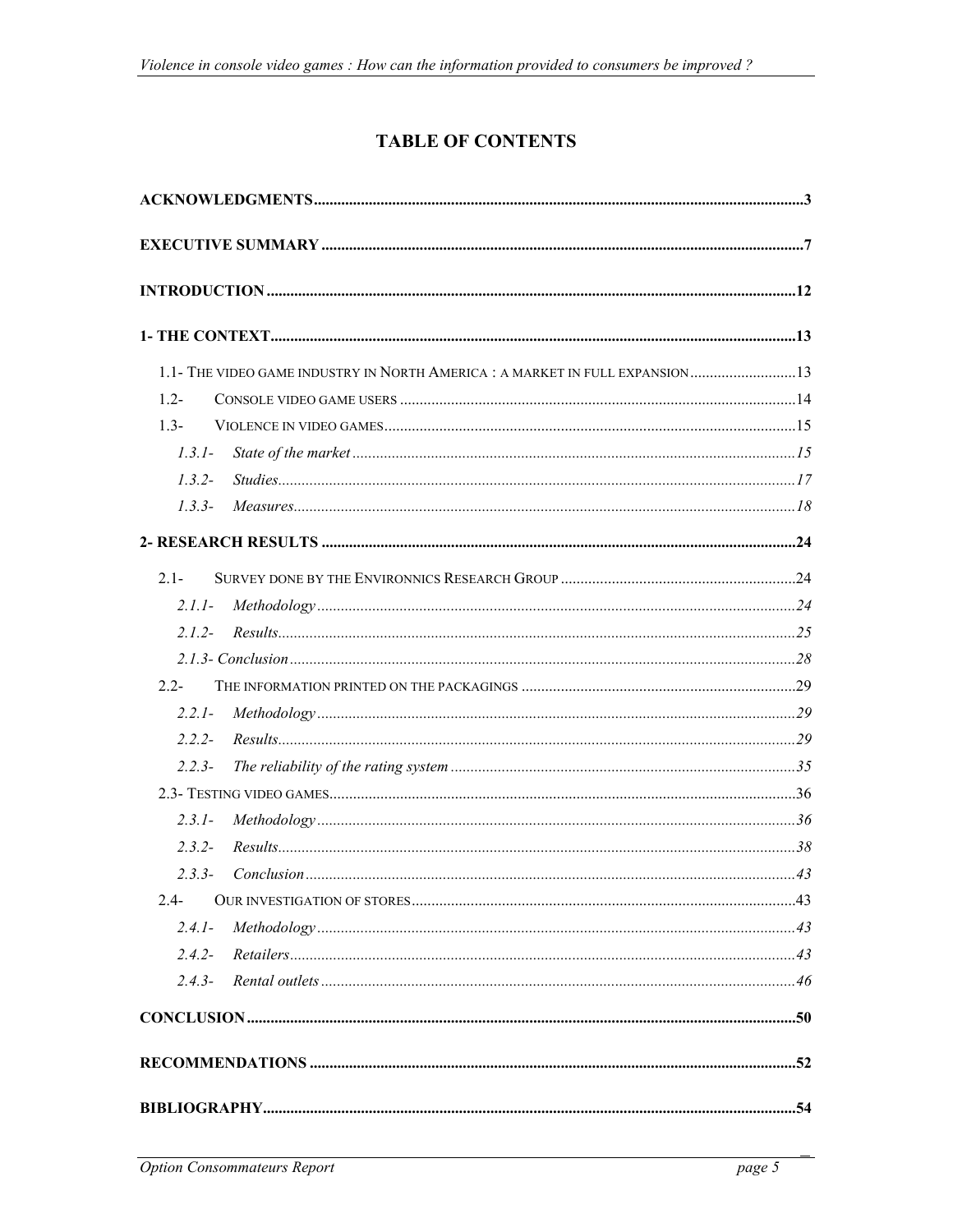| APPENDIX F - QUESTIONNAIRE AND A LIST OF STORES THAT SELL AND RENT |  |
|--------------------------------------------------------------------|--|
|                                                                    |  |
|                                                                    |  |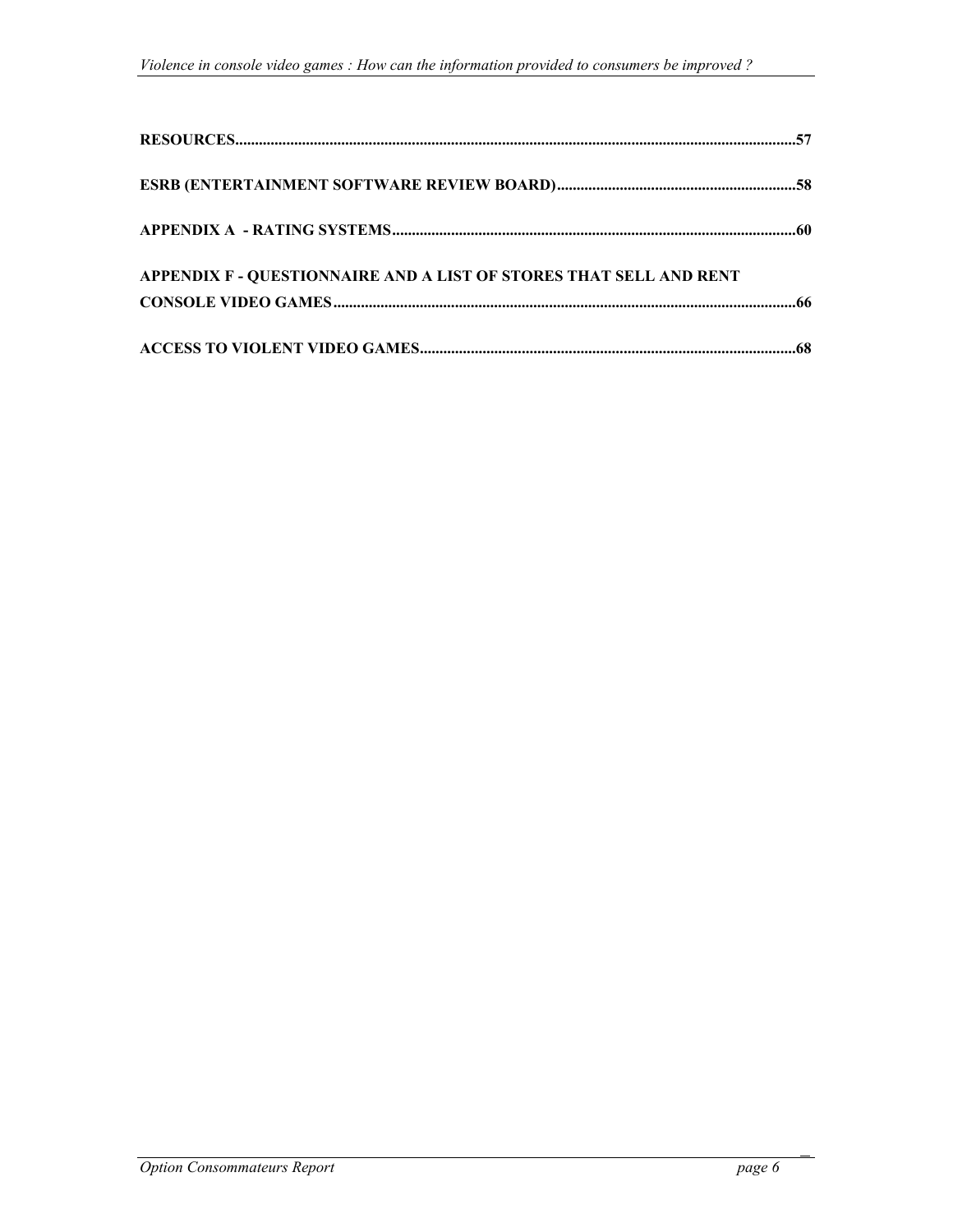# **EXECUTIVE SUMMARY**

<span id="page-6-0"></span>Video games are a flourishing market which three main players, Sony, Nintendo and Microsoft profit from. Video games emerged in the 1970s and were originally designed for children and adolescents. They now interest people of all ages more and more, notably because users are getting older and the technology is improving. Now, when we speak of video games, one cannot exclusively think of them as « products for children and adolescents », but similarly to other written and audiovisual devices, as products for people of different ages. This is even more true because there are violent games on the market to which children should not have access. This has lead many researchers to study the impact of video games on children's behaviour. The research that has been done isn't very conclusive and is often contradictory. On the other hand, most specialists agree on the importance of protecting children from violent content. Result: Everywhere around the world, parents, even organizations and governments are preoccupied by the existence of violent video games.

We did our own documented research which revealed that different measures have been taken to inform consumers on the presence of violence in video games. Since the 1990s, many countries have implemented a rating system. In Australia video games are rated by the government and the different states, unlike Europe and North America, where games are rated by the video game industry. Since 1994, in the United States and Canada, the *Entertainment Software Rating Board* (ESRB) has been rating the video games that are available on the market. Aware of this problem of violence, the industry has also taken measures to limit the publicity surrounding video games rated M (Mature for 17 and older). Recently, the ESRB started imposing fines on manufacturers who use inadequate marketing techniques. Unfortunately, a report produced for the American government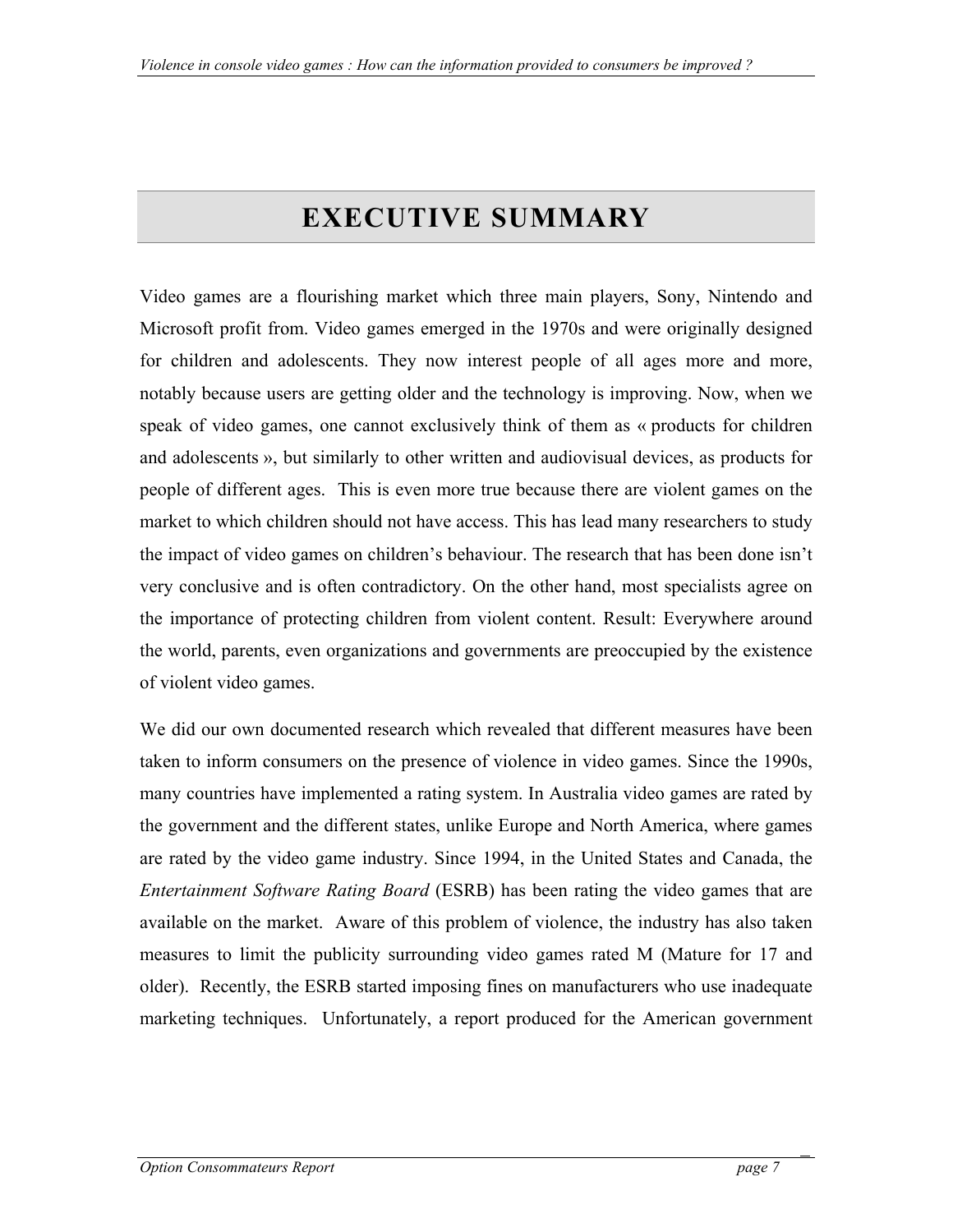shows that despite the industry's recommendations, businesses continue to sell video games rated M to children who are under  $17<sup>1</sup>$ .

We also did a survey in certain parts of Canada which enabled us to find out what the habits of Canadian consumers are pertaining to the purchase of video games as well as their degree of satisfaction with the rating system. Moreover, we completed three investigations, all three carried out in Montreal, the aim of which was to evaluate the quality of the information provided to consumers. We examined the packagings of 45 video games, tested 10 games and investigated 20 stores that sell and rent console video games, to see if children have access to violent games and to gather comments from employees on the ESRB rating system and on the phenomenon of violence. Results from this study enabled us to get a good idea of the whole problematic surrounding violence in console video games in North America and to make certain recommendations in order to improve the information given to consumers.

The investigations showed that a little more than half of consumers are very worried about the violence in video games. Nevertheless, the situation doesn't seem too alarming. Consumers rely mostly on the text, the images and the rating to determine if the game they want to purchase is violent. However, when the time comes for them to make a decision, the images and the text aren't always clear as to the game's degree of violence. The ESRB therefore seems to be a good way to provide more accurate information, particularly since manufacturers don't indicate a minimum age on their packagings. Moreover ESRB ratings are adhered to by manufacturers because all games on the North American market are rated by this organization, which is not the case for European markets. This is a true success, due to the fact that the ESRB haven't existed for very long. Parents find that the rating system is satisfying enough, but they nevertheless suggested that the organization should improve their ratings by adding detailed comments, warnings in capital letters or by systematically indicating the minimum age recommended for a specific game. These improvements seem essential to

 $\overline{a}$ 

<span id="page-7-0"></span><sup>&</sup>lt;sup>1</sup> FEDERAL TRADE COMMISSION (FTC), Marketing Violent Entertainment to Children: a one-year follow-up; review of industry practices in the motion picture, music recording & electronic game industries. A report to congress, 2001.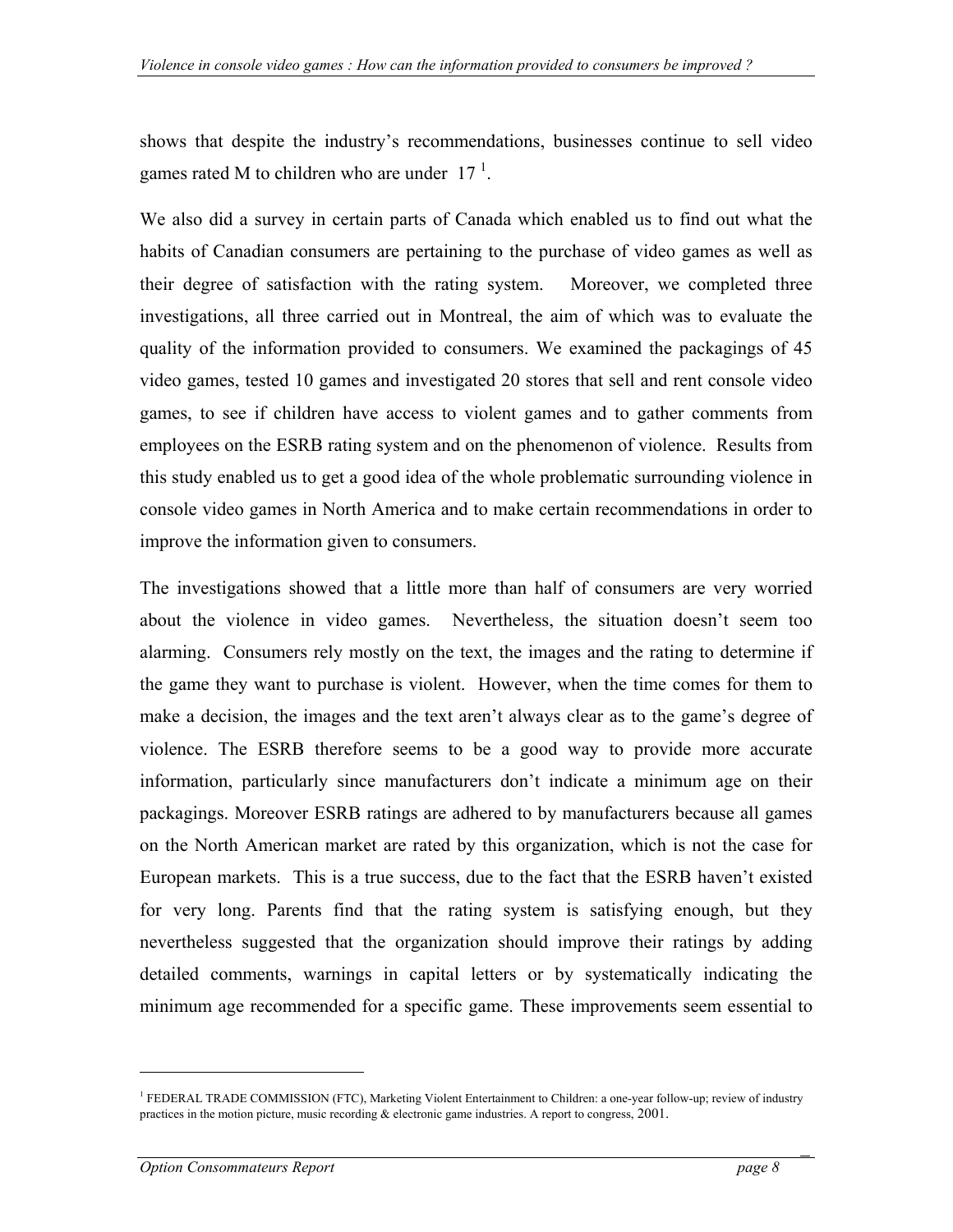the extent that the ESRB system isn't always precise. Indeed, the rates T (Teen) and M (Mature), which refer to specific ages, i.e. 13 and 17, are rarely seen on packagings. Furthermore, if the descriptors notes which accompany certain ratings enable people to understand this rating, they're nevertheless not specific enough. It's therefore difficult for the consumer to know precisely which type of violence is in the game. Moreover, studies done in the United States show that the assigning of ratings has become a bit lax  $2$ [.](#page-8-0) This observation lead us to consider the creation of a committee reuniting representatives from the industry, retailers and consumers. It seems important for an organization to properly assign ratings to ensure that the interests of the industry don't dominate over those of consumers.

Industry players, conscious of the problem of violence in video games, have taken different measures to inform the population of the existence of a rating system and to limit the publicity surrounding video games rated M (Mature) among children younger than 17. Result: Store employees know the system well and a little more than half of parents use it to guide them in their purchases. However, stores who offer information on the rating system are rare. Furthermore, in the United States for example, we noted that despite the presence of a rating system, many children play with games that are not recommended for their age group, which lead us to do a small investigation of a certain number of stores in order to find out the buying and renting habits of consumers.

During this investigation, we noted that parents tend to find out if the game they're buying for their child is violent, when they purchase it in a store that is family oriented. The sales policy of these retailers is strict: Children cannot buy games that are rated M (Mature) unless they are accompanied by an adult. ESRB ratings are well known there and adhered to. These stores however constitute a minority. Indeed, the policy of retailers where customers tend to be older isn't nearly as strict. Even if a store's employees are familiar with the rating system, stores don't provide any written information and let children buy or rent games not recommended for their age group. Furthermore games rated M (Mature) are sometimes put on display at any hour of the day. We also noted that

 $\overline{a}$ 

<span id="page-8-0"></span><sup>&</sup>lt;sup>2</sup> THOMPSON, Kimberley M., ScD, HANINGER, Kevin, Violence in e-rated video games, medicine and the media, vol 286, No.5.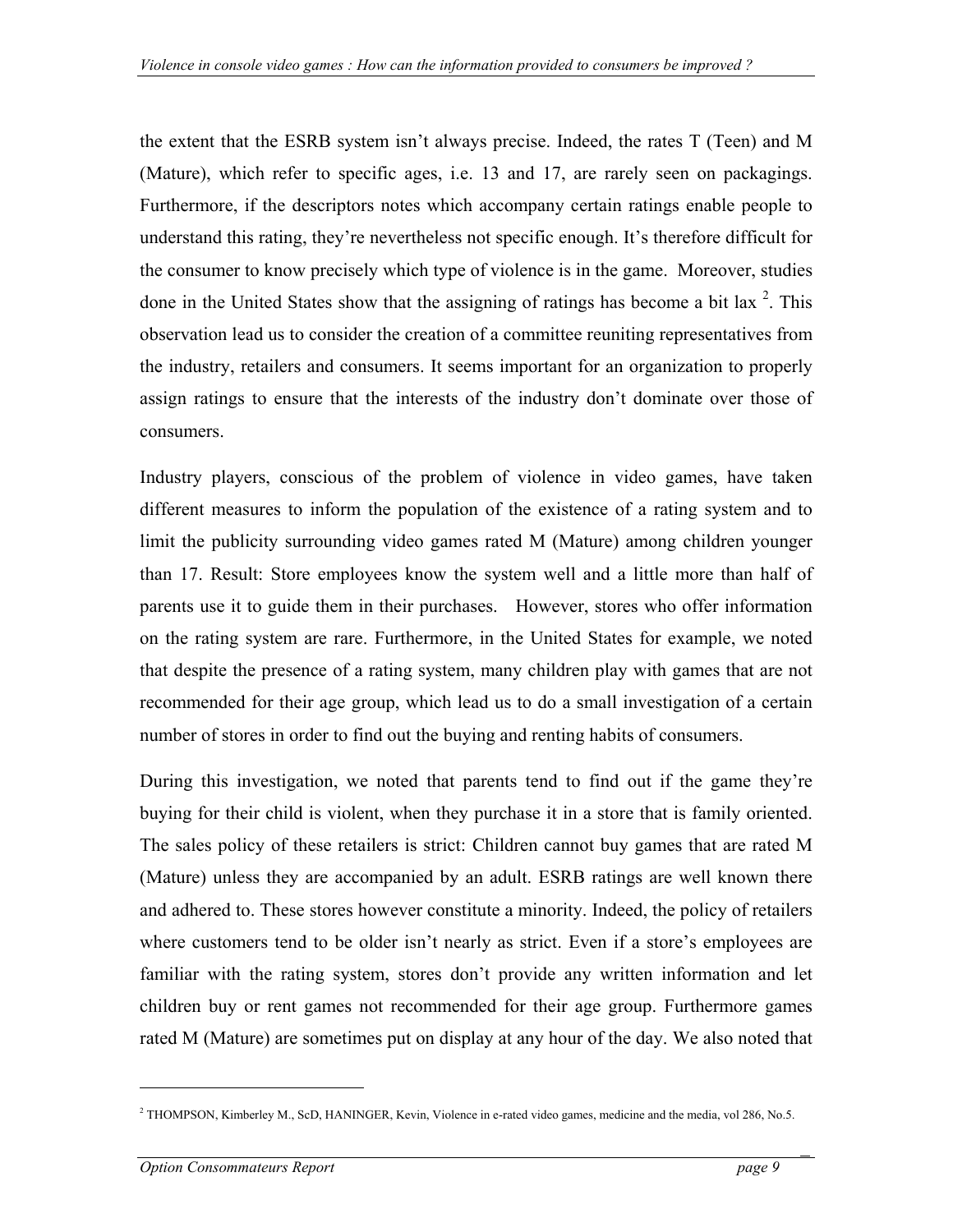parents don't worry as much about violence when the game is rented rather than purchased. Certain rental stores have implemented control systems (file, age, indicator, restrictions) to check if the game a child wants to rent is suitable for his/her age group. These initiatives are unfortunately not applied all over. Even if it were the case, children can still from time to time obtain games that are not for their age group. Since certain retailers tend not be strict enough, maybe the sale of video games should be regulated. This recommendation is supported by consumers because according to our survey, 80% of parents agree that retailers should be under the legal obligation of imposing an age limit in respect to access to video games.

The results of this study has lead us to make the following recommendations :

- Improve the current ESRB rating system : systematically indicate the recommended age group and increase the number of descriptors on packages.
- An information campaign to sensitize the Canadian population to the rating system, in order to protect children and guide consumers in their purchases or rentals.
- A systematic broadcasting of information in stores and especially in rental outlets, explaining the rating system, with posters, brochures, etc.
- The implementation of a committee bringing together publishers, distributors and consumers in order to discuss the stakes involved in video game violence and to evaluate consumer complaints. If a rating is deemed inappropriate, the committee would invite the publisher to justify their choice and if need be, to rectify it. The committee could also provide publishers with an evaluation grid that gives access to definitions and procedures used by the ESRB to rate games. This way consumers could be certain that the rating system is dependable, and could make comments or object if they don't agree with a specific rating (by of course using the same guidelines). This committee would ensure that the interests of consumers be a priority over those of the video game industry.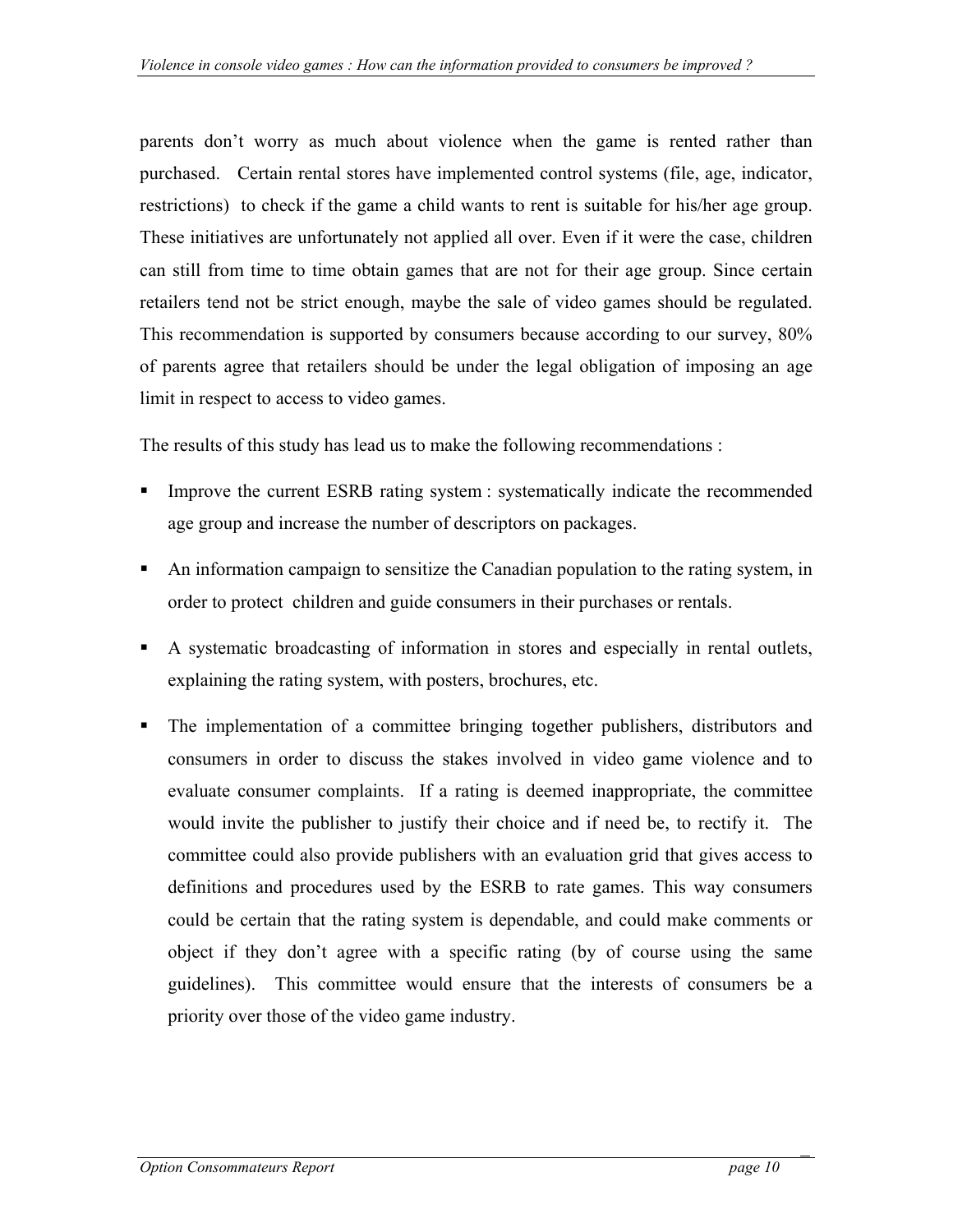Finally, a standardization of store policies pertaining to the sale and rental of video games with the passing of a law which would impose fines on retailers who sell video games to children who are not of the right age group as per the ESRB ratings.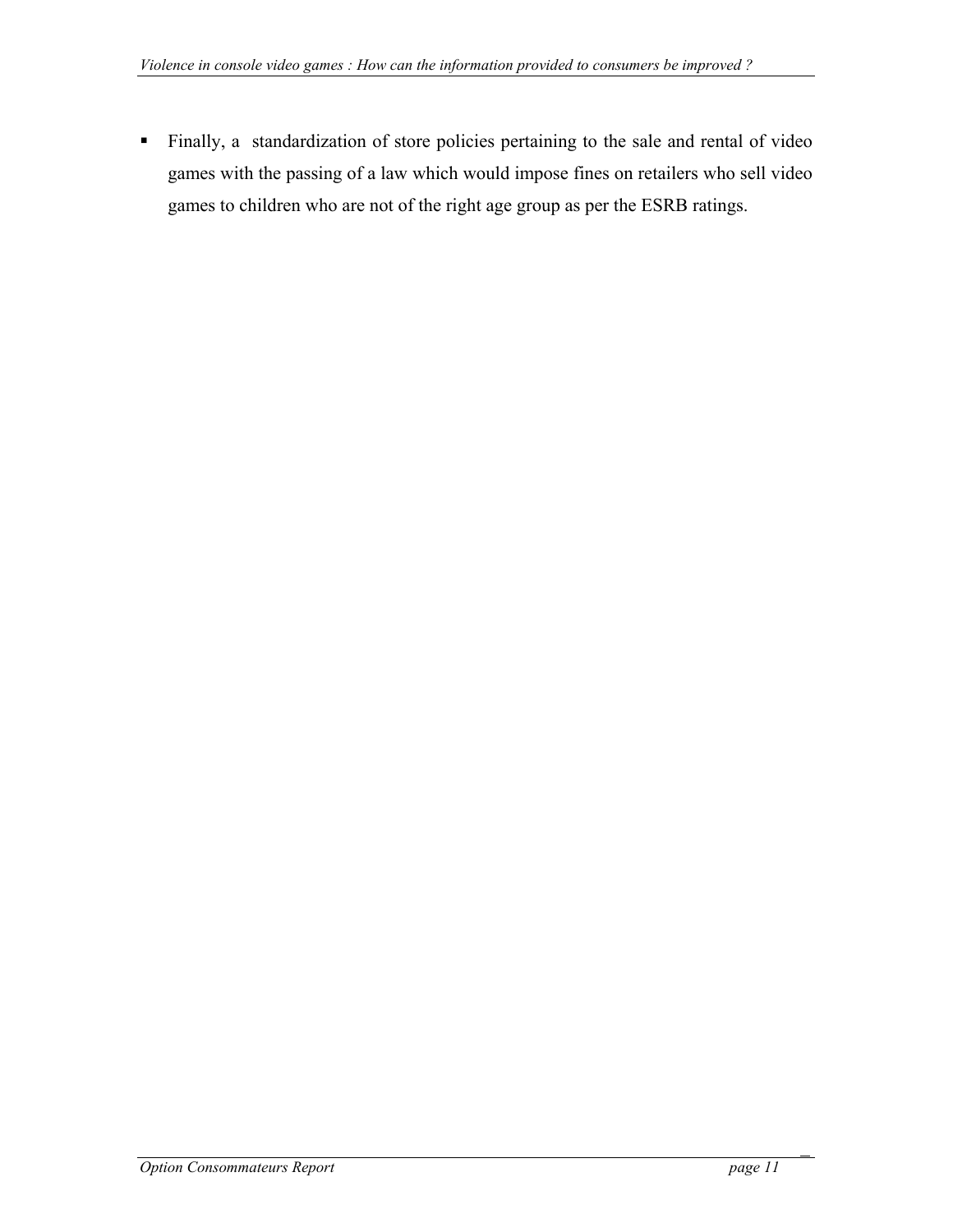# **INTRODUCTION**

<span id="page-11-0"></span>Many factors have lead us to do this study in order to better understand the phenomenon of violence in console video games, its use, its stakes and to suggest solutions. Among these factors, there is the increase of violence in general in our society, a rise in popularity of video games, the existence of violent games, reports in the media of murders committed by children who are fans of video games, studies on the subject, and the concerns of parents, specialists and even governments in the face of this increasing violence.

To better understand this problem we examined the research that had been done on the subject, the magnitude and the type of violence found in video games, how and why young people use video games, as well as the different measures put forth in Canada and in other countries to increase the information provided to consumers in this area. We also evaluated the needs of consumers by doing a survey among the Canadian population and families who contribute to the annual toy guide published by the magazine *Protégez-Vous.* This enabled us to find out their expectations and their needs pertaining to information on violence. Moreover we asked families to evaluate 10 games containing more or less violence and to give us their opinions. We also examined 45 video game packagings in order to evaluate the quality of the information that is printed. Finally we did a small investigation of stores that sell and rent console video games to gather comments from employees on the subject of violence and to validate the policies put forth to keep children from having access to video games that are not recommended for their age group.

The results enabled us to determine in which manner it would be possible to improve the information given out to consumers and to propose intervention strategies to reach that goal.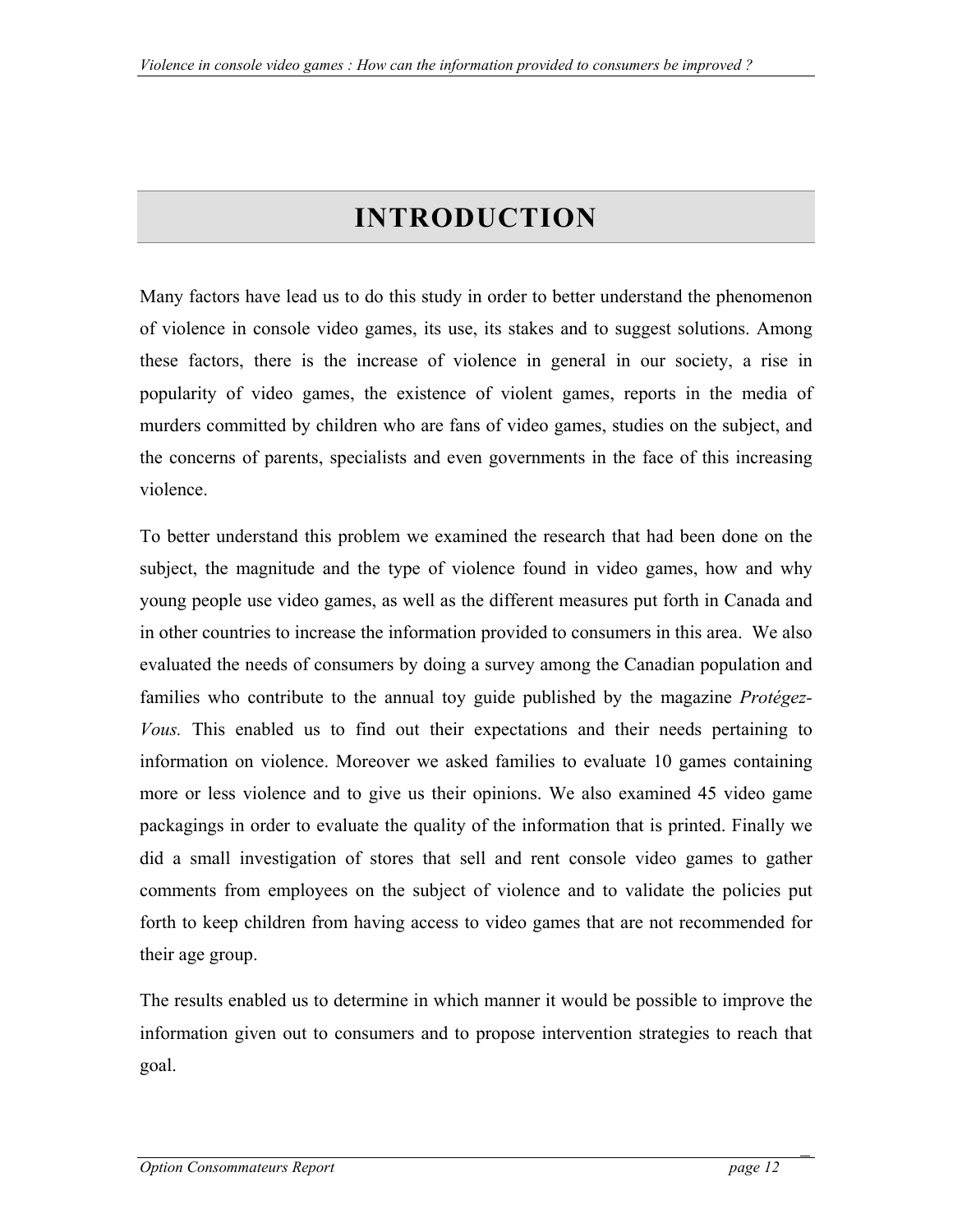# **1- THE CONTEXT**

# <span id="page-12-0"></span>**1.1- The video game industry in North America : a market in full expansion**

Since they first appeared in the early 1970s, video games have become increasingly popular and there's been a tremendous upsurge in their development in the last decade. The video game industry is a particularly prosperous market which currently brings in 20 billion dollars US worldwide. In 2001, in the United States only, the sales figure for this industry was 9.4 billion dollars US compared to 6.6 billion in 2000, beating the numbers for movie ticket sales. This represents an increase of close to 43%, this number due of course to the launch of three new consoles: *Game Boy Advance*, the *Gamecube* and the *XBOX*. These numbers will continue to increase because for the next five years, the sales estimate for consoles and games is 32.6 billion dollars US. In Quebec, according to the polling firm Léger & Léger, video game sales should go from 2.4 billion dollars CAN in 1999 to 17.8 billion in  $2004<sup>3</sup>$  $2004<sup>3</sup>$  $2004<sup>3</sup>$ . In this industry, the console video game sector is in full expansion and represents 70% of the sales figure. Certain companies, such as Vivendi Universal, devote 50% of their production to this sector, which represents a 20% increase in comparison to previous years.

<span id="page-12-1"></span>The console video game market is very focused. Today there are three major manufacturers who aim at seducing not only children and adolescents but also parents and even grandparents. These manufacturers are Sony, undisputed leader, owning 59% of market shares, Nintendo, with 32 %, and recently Microsoft who emerged on the market in November 2001 with their *XBOX* console. The latter is likely to gain control of an important portion of the market because Sega, which represented 9% of the market, have abandoned production of their Dreamcast console in order to devote themselves to the design of video games only. By 2006, according to the American research company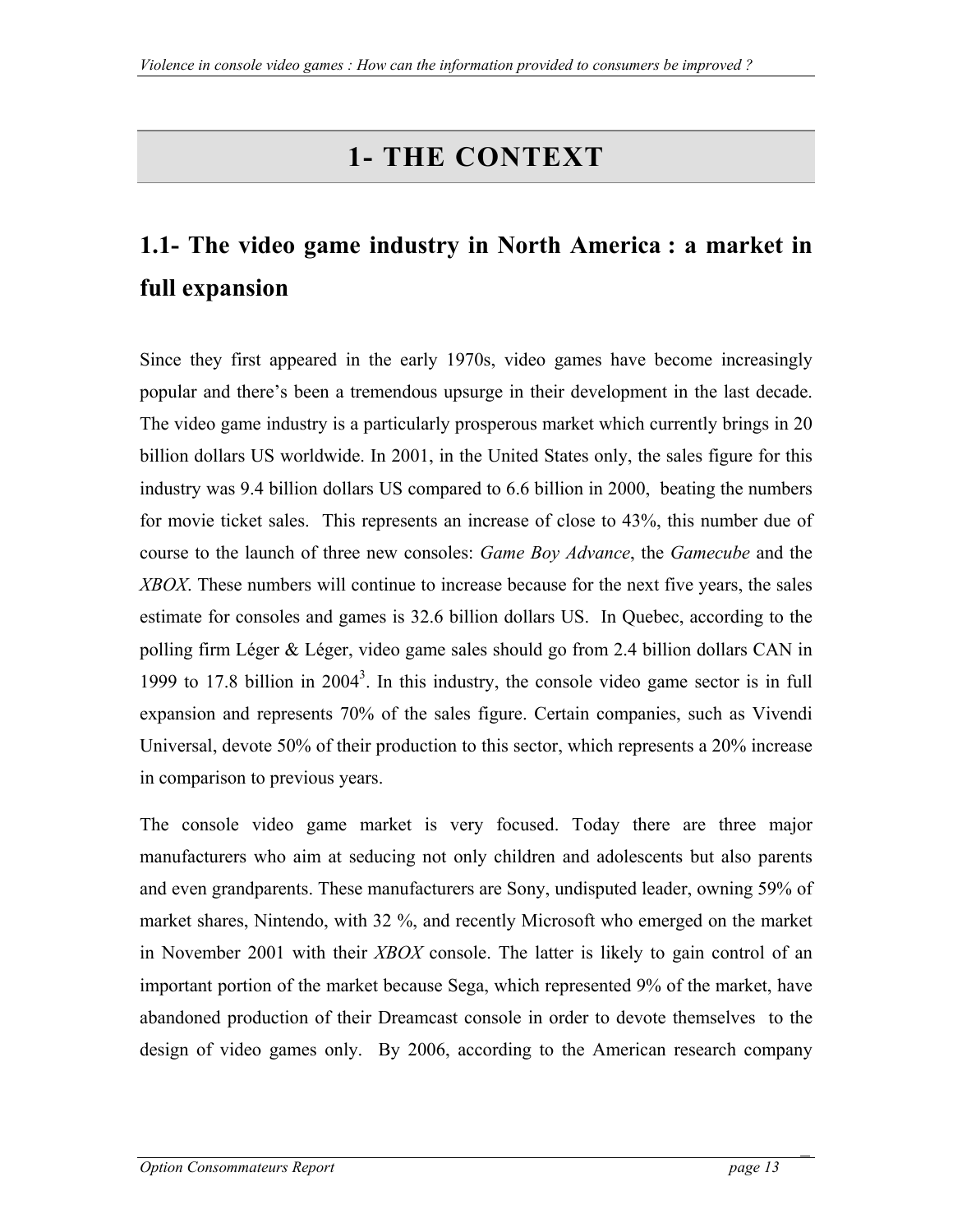<span id="page-13-0"></span>Forrester, three homes out of four, and almost as many in Canada, will have video game consoles. More than 150 million new generation consoles *–* Sony's *Playstation 2*, Microsoft's *XBOX* and Nintendo's *Gamecube*- will be sold by the end of 2004.

## **1.2- Console video game users**

There are more and more people who play with video games. A study done by Peter D.Hart Research showed that in 1999, 60 % of Americans had taken up this hobby. Less than 10 years ago Nintendo was the market's undisputed leader. Their products are still for children and adolescents. However in the last few years, the profile of the video game following has changed. A set of factors have favoured the creation of games for older people, such as the launching of Sony's *Playstation*, the coming of age of players who grew up on video games, their interest in darker, more sinister games, with plenty of action, and improvements in technology. The average age of people who play with video games and use computer software has substantially increased because in recent years, it has been estimated at 28 years of age.

However children are still great fans of video games. According to a phone survey done in 1999 where 275 Quebecers were polled, 19.5% of people said that video games was one of two main after school activities that their children aged 6 to 16 had (excluding homework)<sup>4</sup>[.](#page-13-1) In 1992, there were already 1.3 million young people in Quebec between the ages of 8 and 15 who used video game consoles. In Canada, close to 20 % of homes had a Nintendo console and the Province of Quebec has the highest percentage in the country (22%). Children play with video games an average of 90 minutes per day.

Furthermore, the age of players varies from one console to the other. Most Nintendo products are used by young adolescents. Sony and Microsoft consoles are more for adolescents and adults because they offer the possibility of using DVDs and the Internet, and they especially have a vast array of action games that are more complex and increasingly realistic. Also console video games have often attracted males more than

<u>.</u>

<span id="page-13-1"></span><sup>3</sup> LÉGER & LÉGER, Recherche et marketing, *Les Québécois et leurs loisirs*, 1999.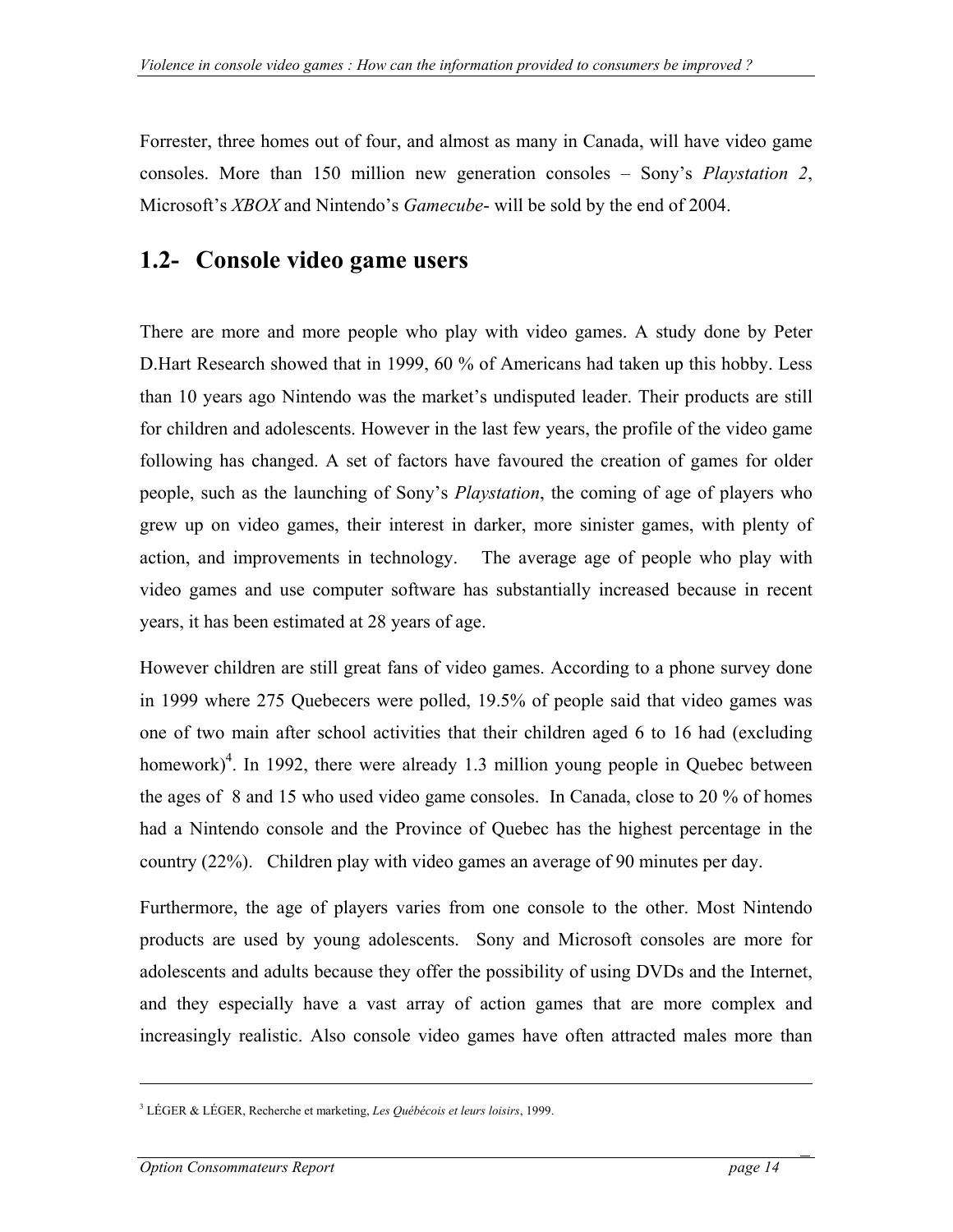<span id="page-14-0"></span>females. This is also changing because the industry wants to seduce women as much as men, children and teenagers as much as adults. This results in a wider variety of games.

## **1.3- Violence in video games**

## *1.3.1- State of the market*

Since video games first appeared, violence has almost always been present. The first violent game appeared soon after the 1972 unveiling of Pong, the first video game to simulate an electronic ping-pong game in black and white. In this instance, it was a car racing game called *Death Race 2000,* in which players made points by running over spectators. In 1976, it was taken off the shelves following complaints from consumers. Since then similar games have seen the light of day and consumers continue to complain, governments around the world continue to censor them. Furthermore, the media have contributed to reinforcing public fears by systematically implicating video games in the shootings carried out by children.

Around twenty years ago, groups promoting non violence blasted the industry by claiming that more than 70% of games were violent. Today these numbers haven't changed and if there are certain groups that denounce the increase in violence, it's mainly due to improving technologies. Games are more and more realistic, with punches, kicks, screams, blood that gushes as well as shooting. The violence in certain games is extreme, because it's merciless insofar as the player has to eliminate the enemy to continue playing. In the last few years, more perverted and antisocial games have surfaced, games that reward death and depravity, more so than your typical shooting game. These games, even if they aren't numerous, obviously show that video games aren't just for children anymore.

Unlike computer games, console video games offer products that promote action instead of the educational aspect. Result : Claude Arson, who hosts the television show Mr. Net,

<u>.</u>

<sup>4</sup> LÉGER & LÉGER, Recherche et marketing, *Les Québécois et leurs loisirs*, 1999.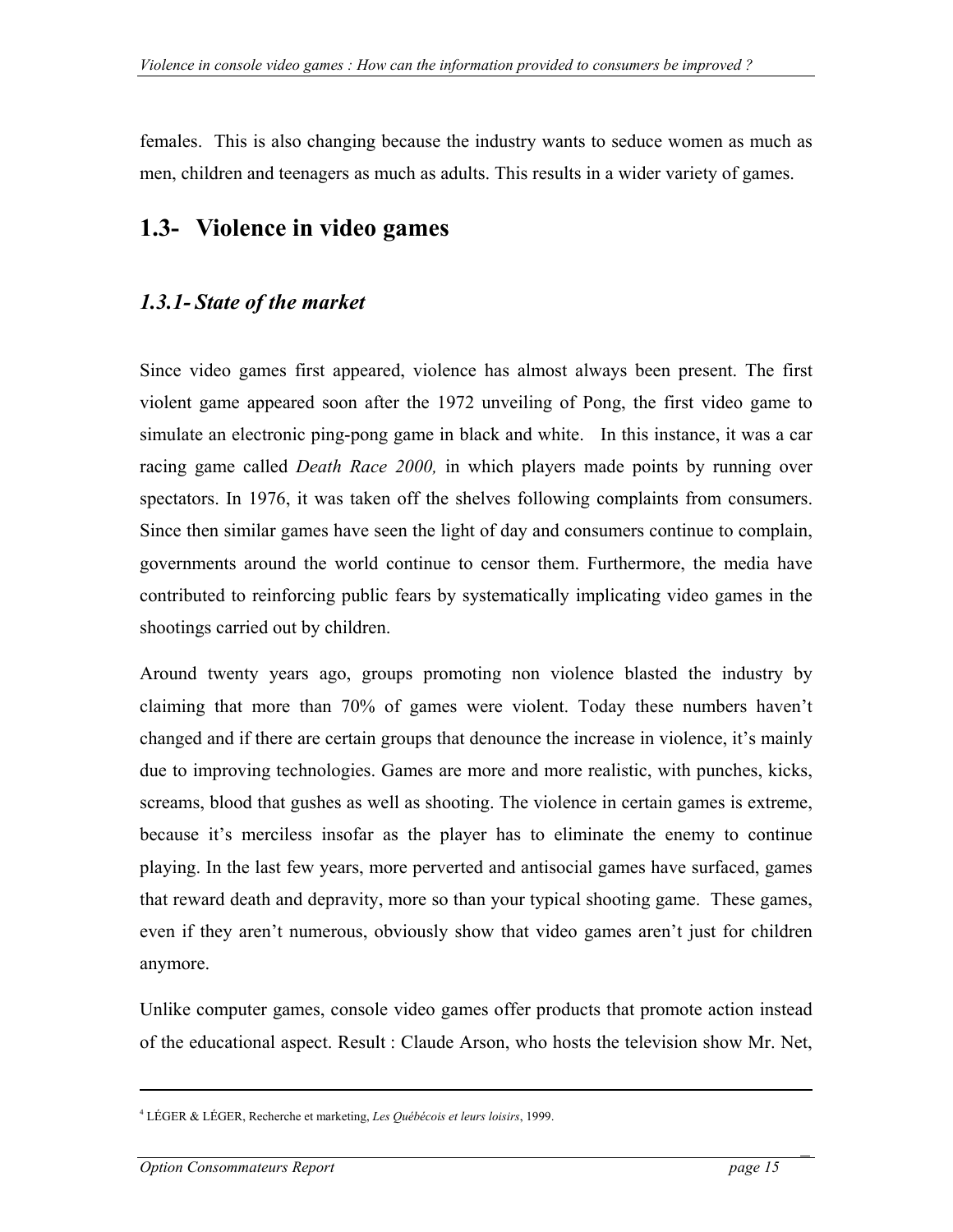says : « games with no fighting are very rare. However there are games who have fighting in them without violence. No blood, no direct hits, no pain ». Signs of violence as well as their intensity vary from one game to the other.

The statistics which are compiled to determine the exact percentage of violent games available on the market are contradictory. On one hand, the users and the industry say that 80% of games aren't violent and on the other hand, there are those who speak out against violence and maintain that over 70% of games are violent. Research done on the *Entertainment Software Rating Board* (ESRB) website, an American rating system that rates video games sold on the North-American market, enabled us to determine the approximate number of available console video games for each rating<sup>[5](#page-15-0)</sup>. It would seem that the vast majority of console video games (70%) are for all ages. Only 23 % of video games are rated for teenagers of 13 and over (Teen) and 7 % are for a mature consumer group, i.e. 17 and older (Mature), because of the type of violence the games contain. The games that are rated Mature (17 and older) are essentially action type games containing realistic violence scenes that often include blood, killing, etc. However there are also games for young children which contain violence. The latter is referred to as light violence (battle scenes in sports games, etc.) Therefore more than half of these games, whatever the age group, contain descriptors indicating a certain level of violence that goes from light to extreme. These statistics are provided by a rating system implemented by the industry. We did research and performed tests in order to check the system's dependability. The results are presented in section 2 of this report.

We looked for games containing sometimes extreme violence that are manufactured for adults or adolescents, and that look attractive to young adolescents and children. There are children who play with violent games, which increases the concerns felt by parents and education specialists.

 $\overline{a}$ 

<span id="page-15-0"></span><sup>5</sup> ENTERTAINMENT SOFTWARE REVIEW BOARD, *www.esrb.com*.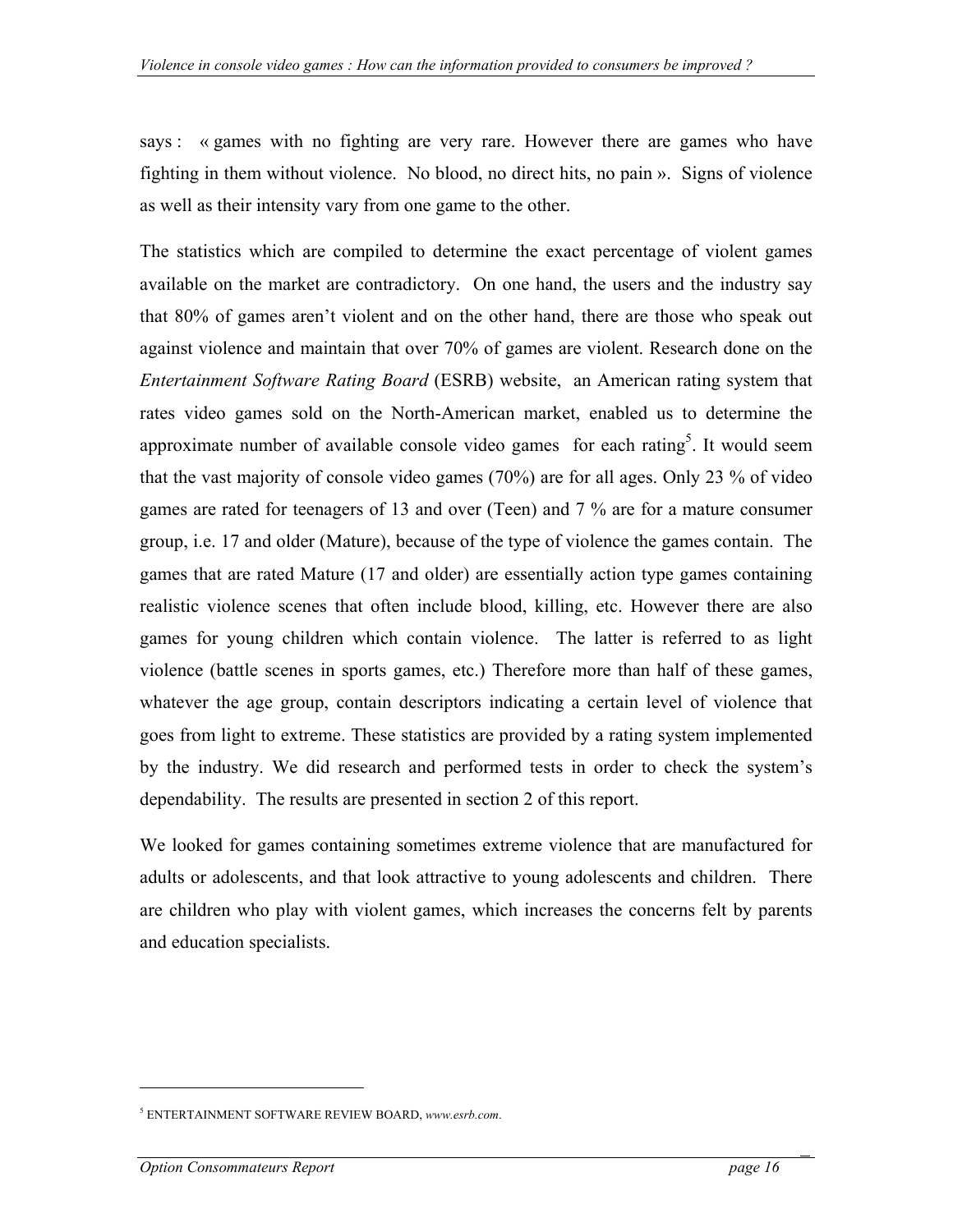## <span id="page-16-0"></span>*1.3.2- Studies*

As soon as the 1980s video games had become so popular that psychologists, education specialists and parents began to ask questions. Based on the principle that children learn by imitating others, most studies in this field speak of the impact of violent video games on children's behaviour. Not everyone agrees on the answers. This often results in studies and opinions that are often contradictory.

Most studies show that there are moderate effects based only on the immediate aftermath, but none of these studies have shown that being exposed to violent video games had long term effects on the possibility of serious pathological behaviour. According to Robert Philippe, psychologist and Director of the *Centre d'intervention et de recherche sur la violence*, the claim that violent video games will have a damaging influence, is wrong : «*Of course video games containing violence can reinforce certain pre-existing aggressive behaviours but violent games are not the cause of violent behaviour*. *There are many factors to take into consideration when attempting to explain a violent act. It cannot be explained by a cause and effect phenomenon. An individual's environment if infinitely more complex than what we are tempted to reduce it to."* However, the majority of specialists agree that there are a certain number of images and scenes that children cannot and should not see too early on, such as scenes of violence that are too realistic, gratuitous, close-ups, etc. According to Dr. Catherine Epelbaum, child psychiatrist and psychoanalyst, an extremely precocious use of video games by children – who often don't master language- can have a serious and negative affect on their mental health.

Other specialists, such as Dr.Ginette Goulard, a psychiatrist for adolescents, fears that young people will end up trivializing violence if overly exposed to it. According to Brent de Waal, PhD student at the Simon-Fraser University media laboratory in British Columbia, young people quickly and easily get used to seeing scenes of violence. "Inside the conditions of the game, there is a set cycle that could be described as a form of desensitization when they get tired of the game. When what began as excitement becomes trivial, game manufacturers create games with more action and violence in order to entice them to buy new products".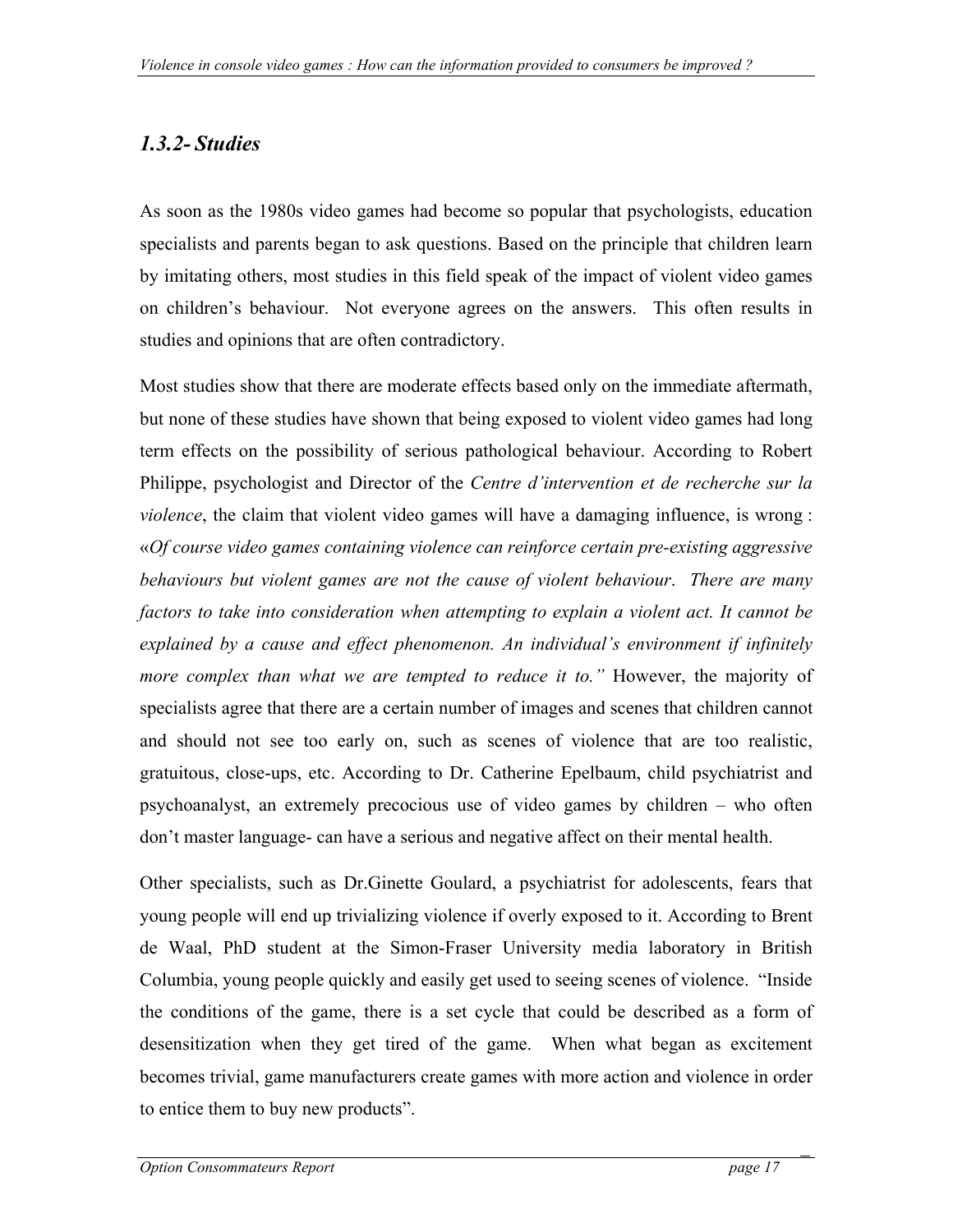<span id="page-17-0"></span>Whatever the case may be, game publishers, distributors, parents and the government have a social responsibility. All individuals, adults and children, are not equally able to protect themselves. Children don't have the maturity to look at scenes of violence with a discerning eye. Consequently violent games aren't for everyone and it becomes imperative to protect children and inform those parents who wish to know what kinds of games their children are playing with.

## *1.3.3- Measures*

We checked what measures have been taken to provide information to consumers on the subject of violence in video games and on how to protect children against it.

## *1.3.3.1- Rating systems*

## *1.3.3.1.1- Europe and Australia*

The sale of violent video games has always been controversial and this is true for different countries. Pressure from the public and from various organizations pushed certain governments to consider the implementation of regulations to have a better control over the violent video games that will end up on the market. The reaction of industry publishers came soon after. To avoid all attempts at controlling their industry certain countries adopted rating systems such as the *European Leisure Software Publishers Association* (ELSPA, Great Britain), The *Syndicat des éditeurs de logiciels de loisirs* (SELL, France) or the *Entertainment Software Self-Regulation Body*  **(**Unterhaltungssoftware SelbstKontrolle or USK, Germany). The organizations that manage them all have contributors among them who belong to video game and computer software industry. Every publisher fills out an evaluation grid to determine the age group that best suits a specific game. The criteria and the ratings vary from one country to the other (please refer to appendix A).

Each organization also created a commission that reunites representatives from the video game industry, as well as distributors and consumers in order to follow up on disputable ratings, if any.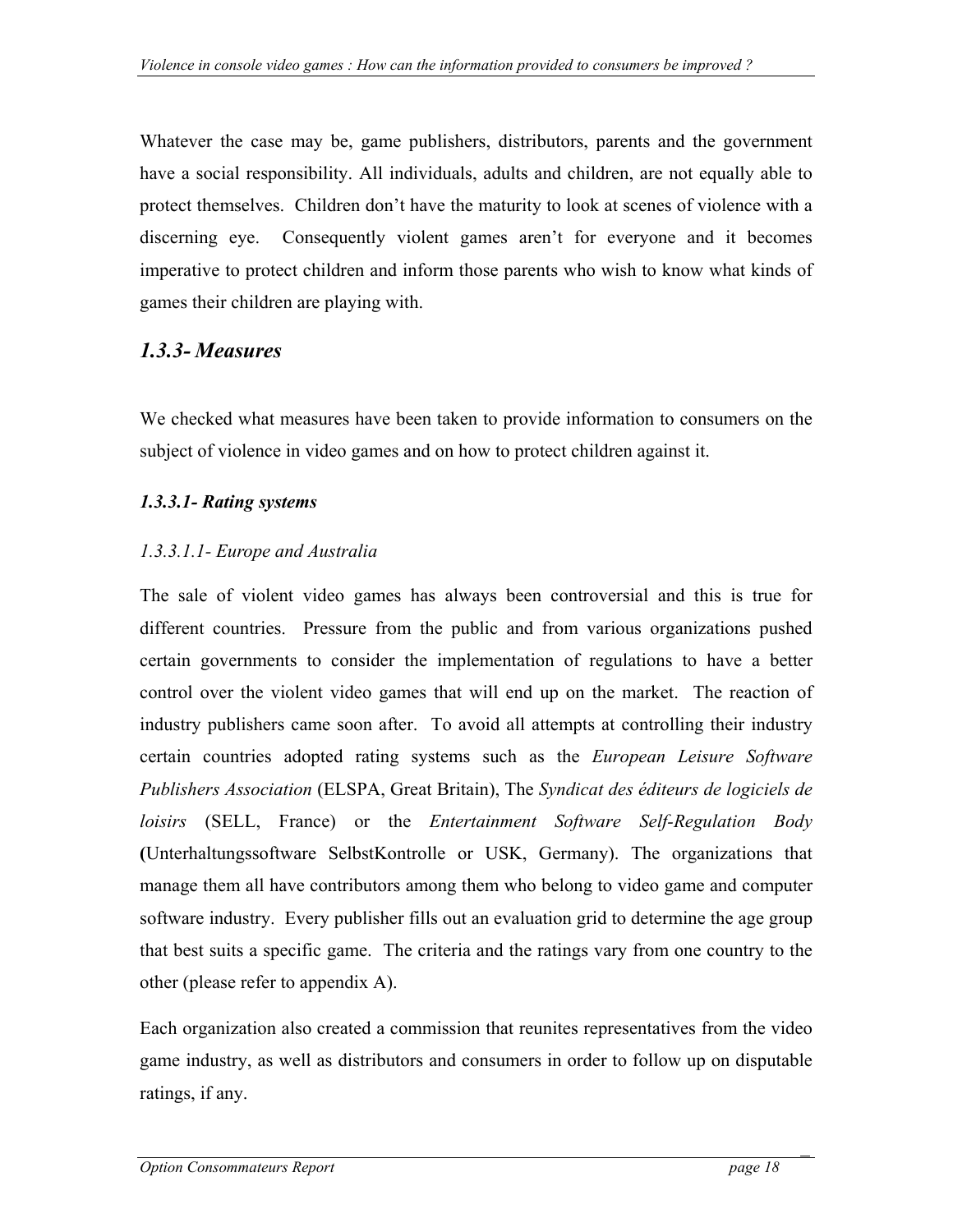Last March, the *Conseil des consommateurs de l'Union européenne* adopted a resolution to improve the labelling of video and computer games. They suggest that the systems that are already in place in the various nations be a result of cooperation between industry experts, consumer groups as well as representatives from the age groups that are concerned.

Only Australia has a rating system that is different from the known European rating systems, because it's under the jurisdiction of the Central State, states and territories and not of the video game industry. This way, the Central State is responsible for rating movies, computer games, console video games and certain publications. States and territories make sure that the law is enforced. The system is regulated by a national classification code that names and describes all rating categories, including those that exist for consulting purposes and those that are restrictive by law. The code also describes the material that the Commission can refuse to classify. Certain video games can be censored or reserved for children over 15. In accordance with state and territorial laws, substantial fines can be imposed to those who sell games that have not been rated, especially if these games obtained a limited rating afterwards or if the rating was rejected.

## *1.3.3.1.2- North America*

In Canada, despite the presence of games that are not suitable for young children, there is no legislation that regulates access. There is however a North-American rating system which was created in the mid 1990s in the United States. At that time, the public and the American Congress put pressure on manufacturers by threatening to implement regulations for video games.

In 1994, the industry reacted quickly by coming up with rating systems in order to offer credible information to consumers pertaining to the content of video games. In this context, the *Recreational Software Advisory Council* (RSAC) and the *Entertainment Software Review Board* (ESRB) saw the light of day, these two rating systems being regulated by 2 non-profit organizations with ties to the video game industry. The first one was for computer software only and suggested age categories and a temperature pictogram indicating the game's level of violence, nudity and language on a scale of one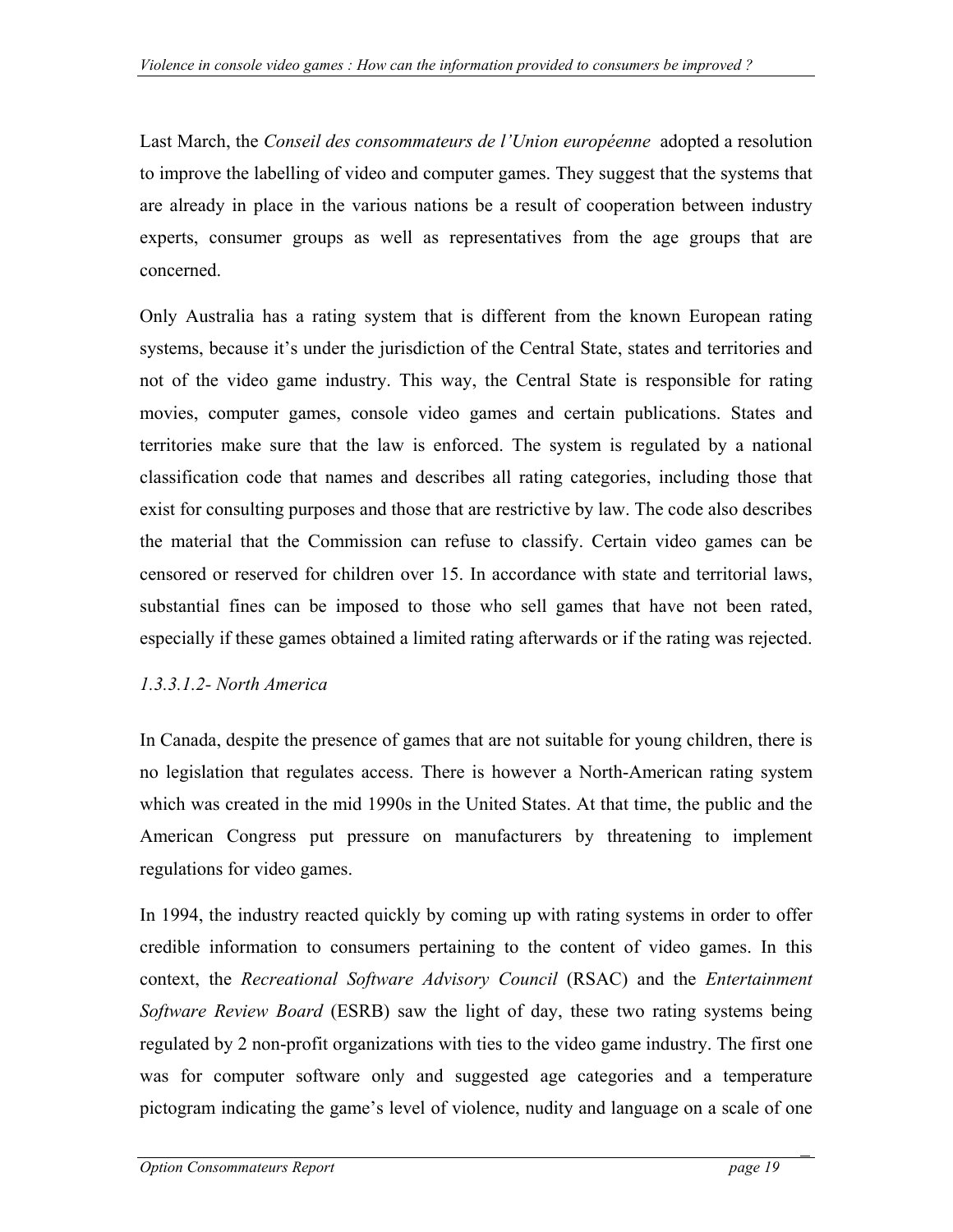through four. In 1999, the RSAC merged their activities with those of the *Internet Content Rating Association* which currently manages a rating system for Web content. The second one, the *Entertainment Software Review Board* is still in effect on the North-American market. It was developed in cooperation with the *Interactive Digital Software Association* (IDSA). The IDSA's Canadian equivalent is the *Canadian International Digital Software Association* (CIDSA) which brings together Canadian manufacturers of video games, software designers, distributors and retailers. The CIDSA notably promotes the broadcasting of the ESRB's rating system by encouraging its members to submit all new products to the ESRB and by giving out information on the video game rating system. According to Harvey Nightingale, President of the CIDSA, the organization has distributed more than 100 000 recommendations this way in more than 5000 sales outlets, including posters, brochures and cards. The information is bilingual. The CIDSA informs the public through specialty magazines, trade shows and other industry circuits. The *International Game Developpers Association* (IGDA) created a committee on violence, not to debate the impact that violence has on children, bur rather to sensitize game designers and make them accountable.

However the ESRB rating system does not meet with unanimous approval. In 2000, for the first time, British Columbia's provincial film rating board, forbade the sale of a specific video game to minors. The game was called *Soldier of Fortune*, an action game whose main character is an antiterrorist mercenary who kills and mutilates animals and humans. British Columbia is the first province to voice their intention of passing legislation pertaining to the access to violent video games by minors. Projects of this kind exist in the United States, for example in Arkansas where the state is considering making a video game rating system mandatory and the sale or rental of violent video games to minors illegal. To this day, all of these bill projects are in the preliminary stages.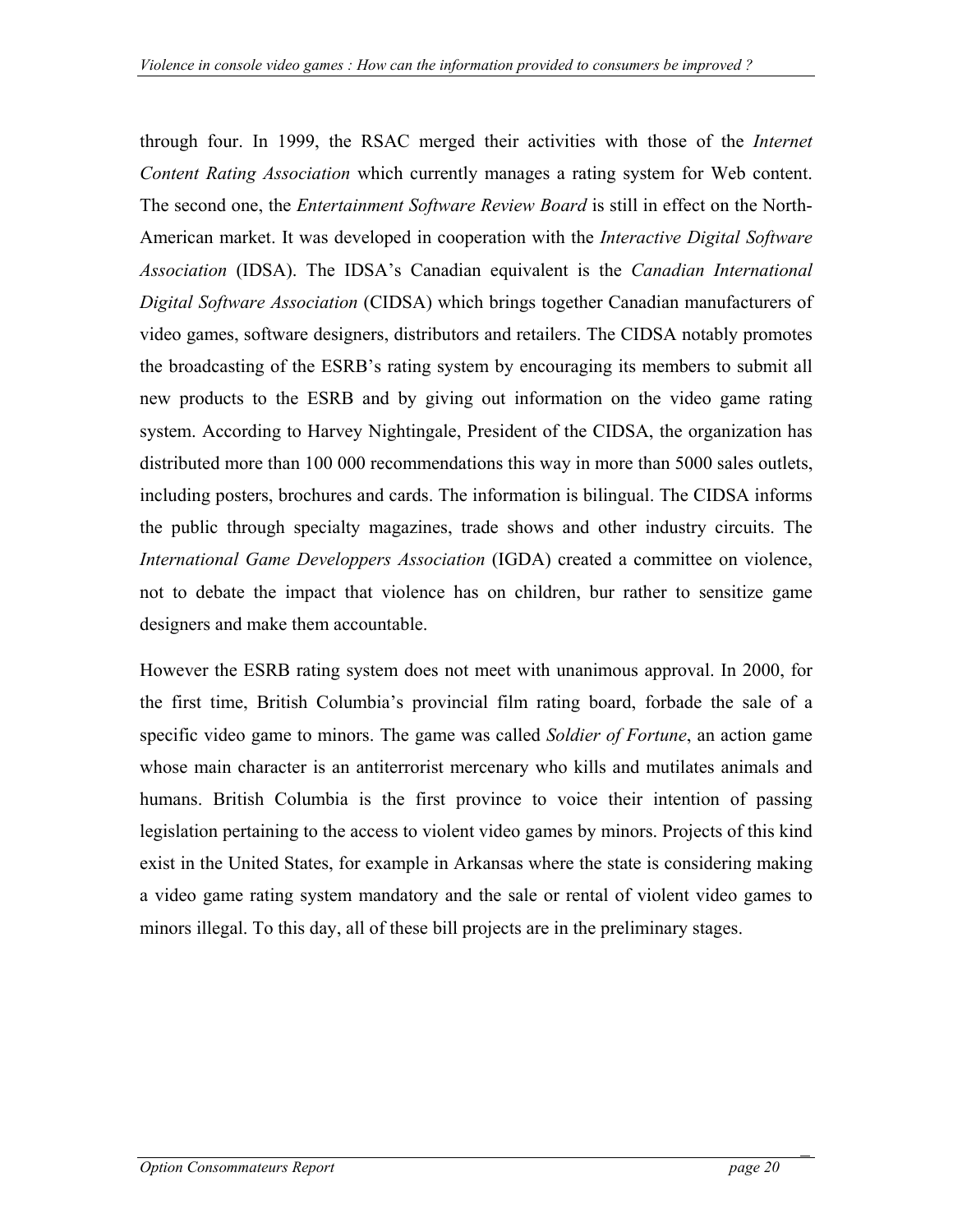#### *1.3.3.2- Publicity ads for games rated Mature (17 years and older)*

A *Federal Trade Commission* report published last December denounces trying to sell games rated M to kids who are under  $17<sup>6</sup>$  $17<sup>6</sup>$  $17<sup>6</sup>$ . Indeed these games are shown in the publicity ads and specialty magazines that young people usually read. What's even more of a cause for concern is the growing popularity of on-line games, where there are plenty of publicity ads that parents don't see. According to the report, this goes against the rating system and sheds doubt on the true intentions of the industry pertaining to the problem of violence in video games. Therefore, the *Interactive Digital Software Association* (IDSA) adopted standards which set limits relating to the publicity surrounding games rated Mature (17 years and older) and which can be seen or read by kids under 17 through the various media available. Furthermore, since last November, the ESRB has imposed a substantial fine to manufacturers who use inadequate marketing strategies.

#### *1.3.3.3- Selling video games*

Retailers also have a part to play in the thought process and the actions to be taken surrounding the distribution of games containing violence. They're at the center of evolving life styles. Members of the *Interactive Entertainment Merchants Association*  (IEMA), an organizations made up of retailers, have purposely changed their regular publications (brochures, catalogs and magazines) in order to advertise and explain the ESRB rating system.

However despite the industry's recommendations and due to the absence of legislation, retailers in the United States sell video games to children who don't belong to the recommended age group as per the ESRB rating system. A report commissioned by the American government and published by the *Federal Trade Commission[7](#page-20-1)* , indicates that employees don't respect the indications written on the packagings and sell games rated M

 $\overline{a}$ 

<span id="page-20-0"></span><sup>6</sup> FEDERAL TRADE COMMISSION (FTC), *Marketing violent entertainment to children : a one-year follow-up review of industry pratices in the motion picture, music recording & electronic game industries. A report to congress*. 2001. <sup>7</sup>

<span id="page-20-1"></span>FEDERAL TRADE COMMISSION (FTC*), Marketing Violent Entertainment to Children : a one-year follow-up Review of industry Pratice in the motion picture, music recording & Electronic Game industries. A report to congress*. 2001.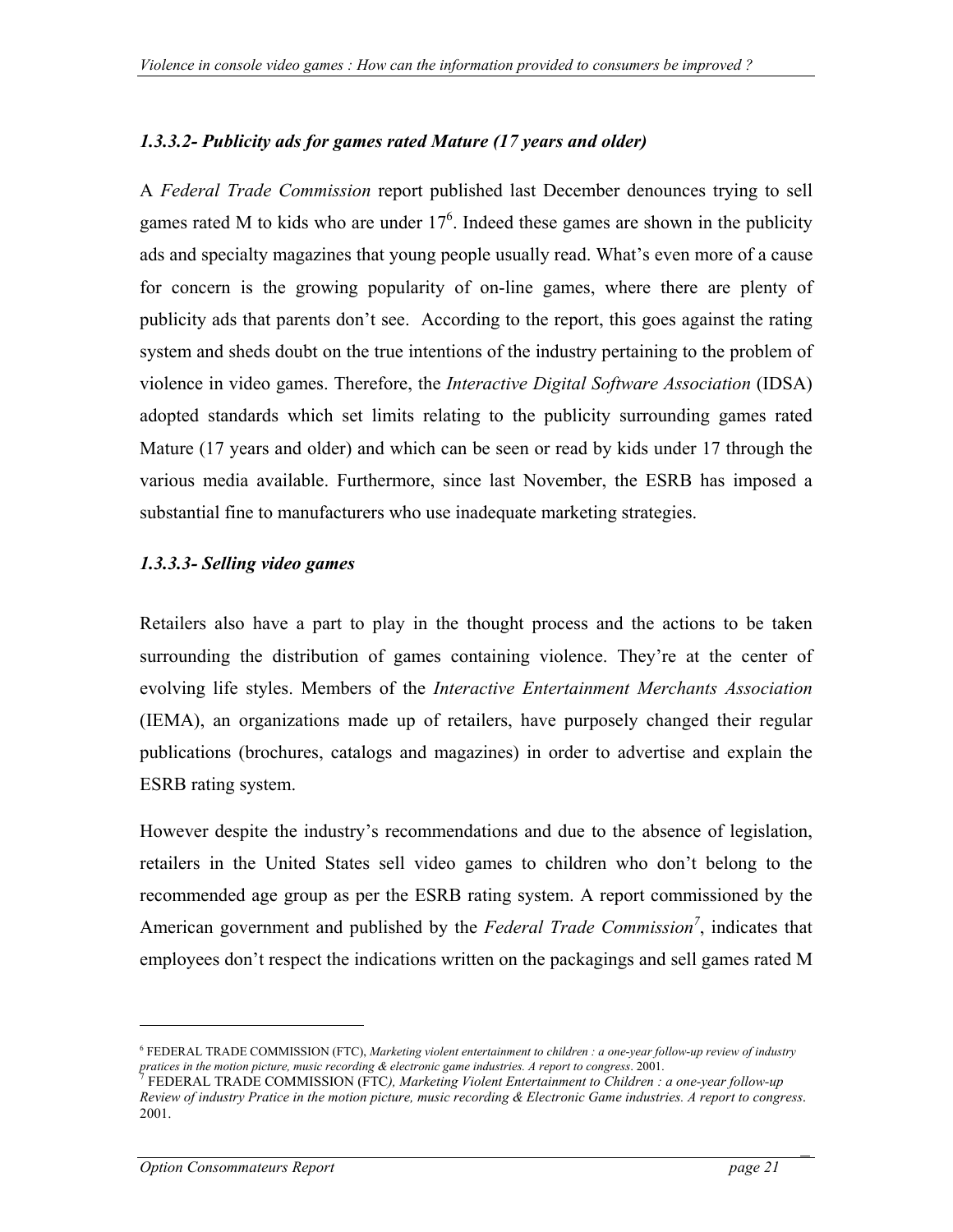(Mature, 17 years and +) to children who are under 17. According to the report, children who are between the ages of 13 and 16 and who are not accompanied by an adult, have access to games rated M, 85% of the time. Two Senators, Joseph Lieberman and Herb Kohl, sent a letter to 34 store chains that sell video games to remind them of the age group recommendations. However, there are retailers who have made their position official and have stated that they forbid the sale of games rated M to young children. That is the case for *Wal Mart* and *Toys r'Us*. This lead us to do a small investigation of a few retailers to see if this standard exists in the Province of Quebec also and by the same token, to obtain the opinion of employees on the subject of violence in video games. The results are presented in the second part of this report.

## *1.3.3.4- The organizations*

The Province of Quebec has a few organizations that educate and sensitize people to violence, as well as university organizations that do research on medias. Their research focuses mainly on television but some are also now taking a look at video games. Such is the case with Pacijou, a non-profit organization which offers training and conferences to parents and teachers to create awareness among young people on the subject of violence in the media. The organization also offers educational seminars, conferences on youth culture and on the possible alternative solutions to violent and sexist behaviours. Every year, an organization called TROP (Travail de réflexion pour des ondes pacifiques) asks young people and parents to choose the most and least violent games. Children and parents sharpen up on their judgement skills. The results of the vote are unveiled every June 1st. The organization also provides schools with a guide which explains in detail the organization's objectives and suggests activities to create awareness pertaining to violence in television. The other organizations focus less on video games. The *Groupe de recherche sur les jeunes et les médias* (GRJM) has done only one study on video games.

Furthermore there is a bilingual website on the Internet that offers complete and relevant documentation on video games. The site is called *Réseau Éducation-Médias* and offers a series of articles on the subject of video games. It also gives the address and phone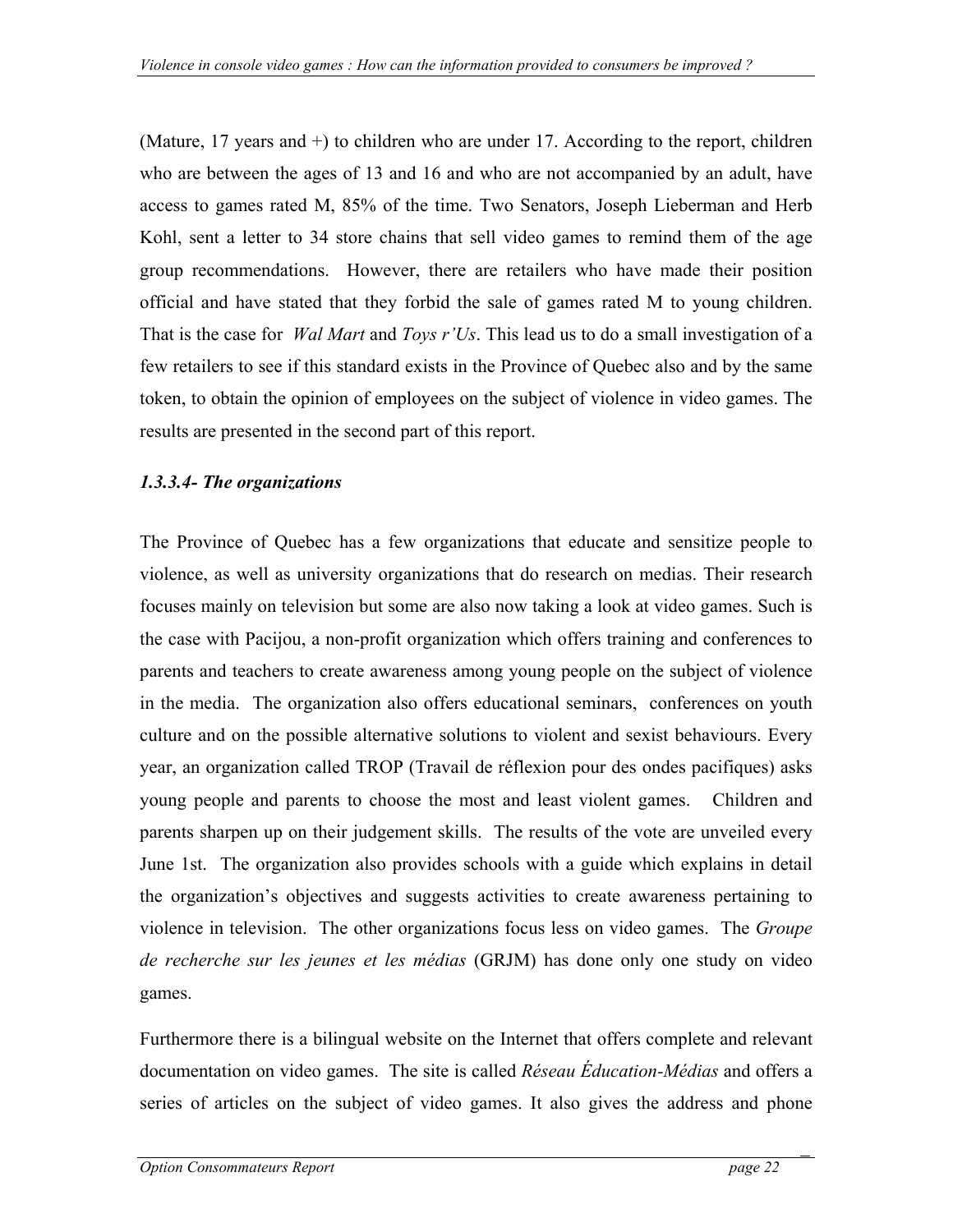number of the industry's various players and of the various organizations that are relevant to this particular field  $8$ [.](#page-22-0)

 $\overline{a}$ 

<span id="page-22-0"></span><sup>8</sup> RÉSEAU ÉDUCATION-MÉDIAS, *www.reseau-media.ca*.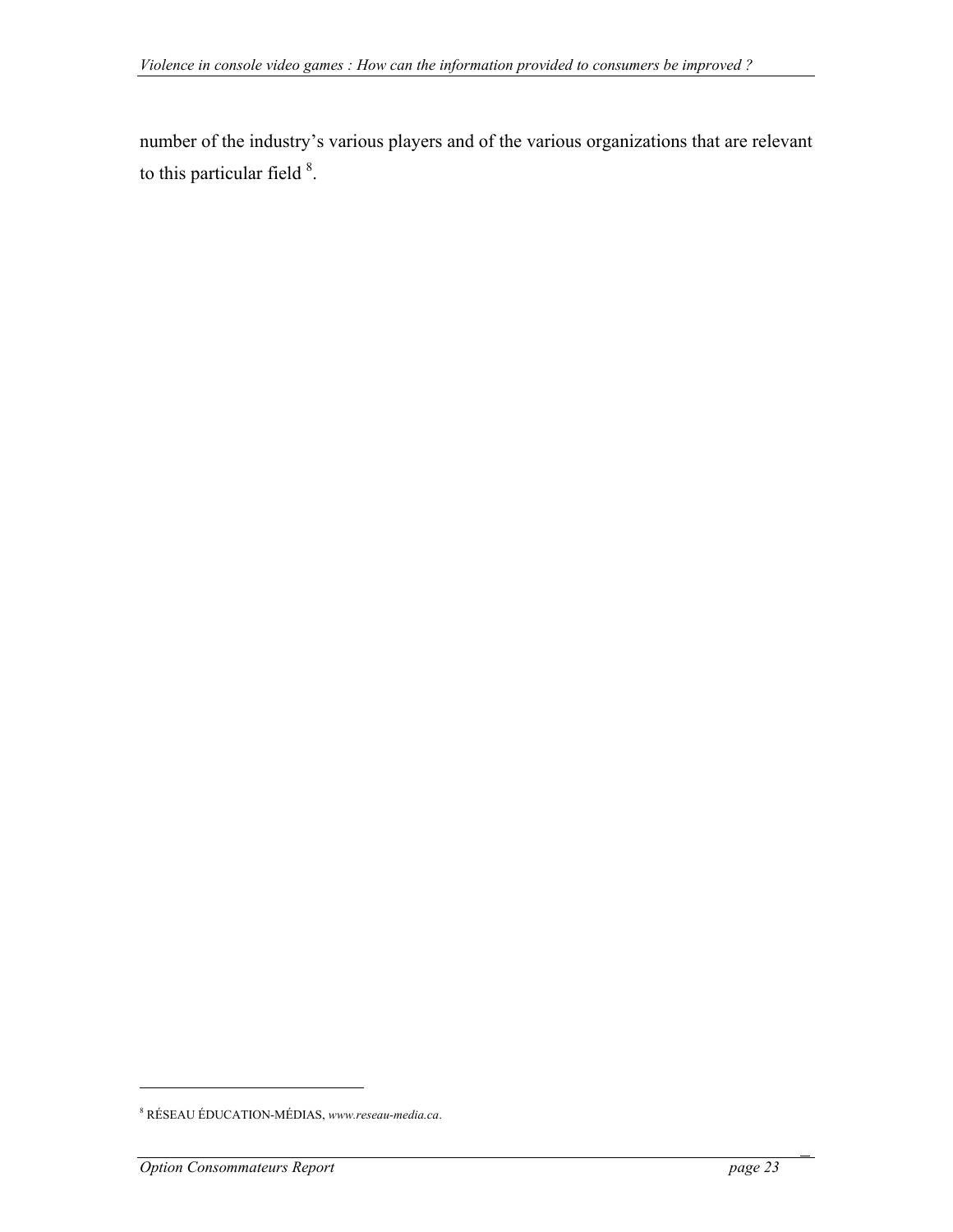# **2- RESEARCH RESULTS**

<span id="page-23-0"></span>The object of our research was to verify if the information that is provided to consumers is adequate. With this in mind we obtained the opinions of Canadian consumers through a survey. We also visited several stores that specialize in selling or renting console video games in order to validate the quality of the information printed on 45 packagings and to gather comments from employees. Finally, we asked children to play with 10 video games containing more or less violence and to give us their opinion.

# **2.1- Survey done by the Environnics Research Group**

## *2.1.1- Methodology*

Last December, we asked the *Environnics Research Group* to do a survey to find out the opinions of parents of children between the ages of 8 and 17 on the subject of violence in console video games and on the quality of the information printed on the packagings. We prepared a questionnaire which was presented first to the families that are members of the Option Consommateurs team who test toys for the *Guide des Jouets* (annual guide). This questionnaire was modified to take into account the many comments that were made (Please refer to the final version of the questionnaire in appendix B).

Between December 17th 2001 and January 6th 2002, a telephone survey was conducted with 349 parents of children between the ages of 8 and 17 who own or rent console video games (these children are more susceptible of escaping parental control and of playing with video games not recommended for their age group). To be able to reach these people, the firm that conducted the survey contacted 2 030 Canadians who are over 18 and who live in one of Canada's ten provinces.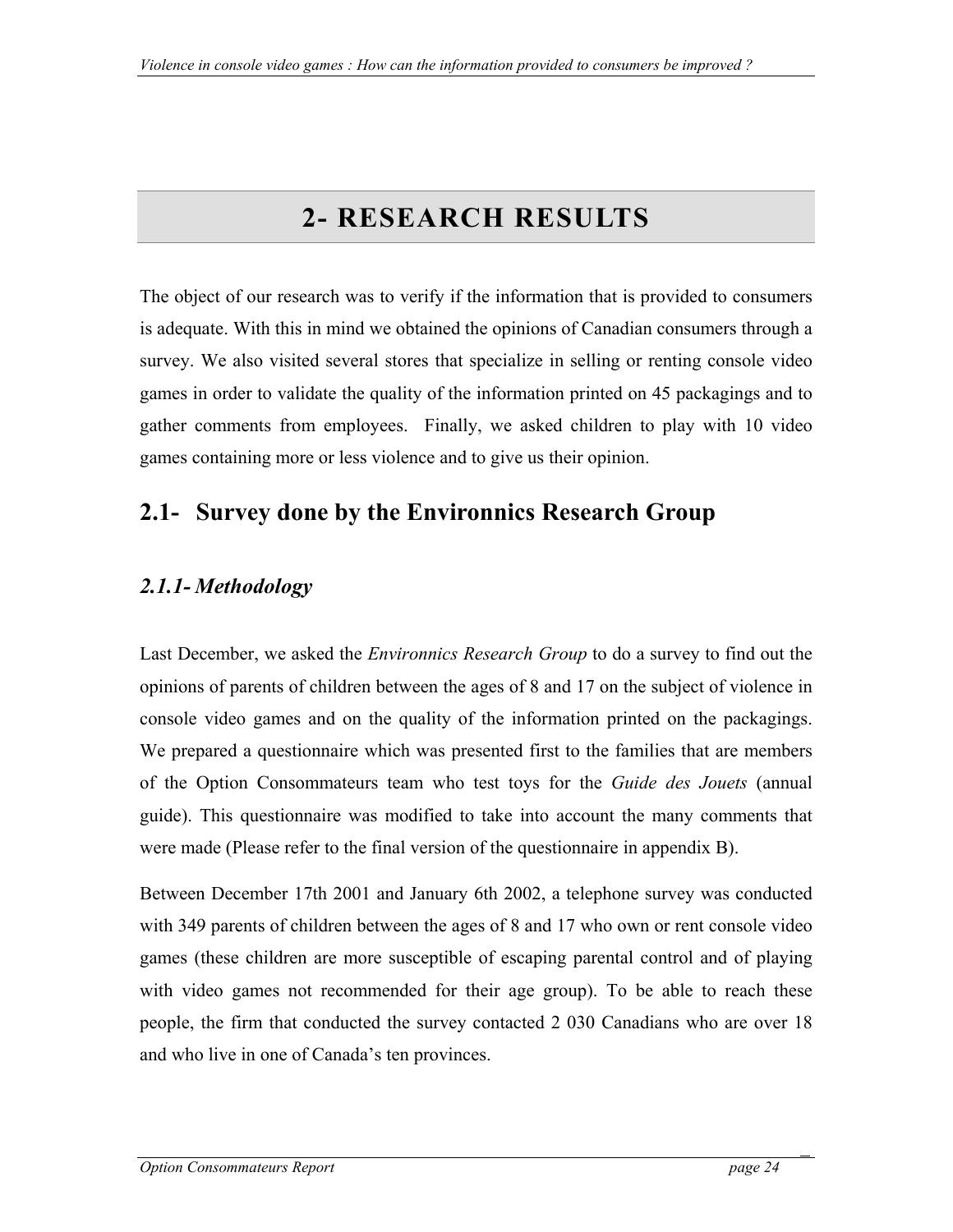<span id="page-24-0"></span>The margin of error for a stratified sample of this size is estimated at  $+/- 2,2\%$ , 19 times out of 20. The margin error for the sample of 349 Canadians who have a child or children between the ages of 8 and 17 and who own or rent console video games is  $+/-$ 5,2%, 19 times out of 20.

## *2.1.2- Results*

## *2.1.2.1- Console video games that are rented or purchased*

The survey indicates that 15% of people own or rent a video game console. Of those, sixty per cent  $(60 \%)$  have indicated that they own one. French speaking parents outnumber English speaking parents (72% as opposed to 57%). Thirty-five percent (35%) say that they own or rent a Playstation console. These numbers therefore confirm the popularity of the Nintendo console among families.

## *2.1.2.2- Who is responsible for renting or buying video games*

Close to seven out of ten parents (69 %) state that they're generally the ones who buy the video games in their families. However the latter seem less involved when it comes to renting video games. A little less than four parents out of ten (37 %) state that the children are the ones who generally rent video games in their family. Thirty-five percent (35 %) say that it's the parents who generally rent the games.

## *2.1.2.3- Rental/purchase of video games that are not suitable for a child's age group*

A little less than three parents out of ten (27 %) say that their child has rented or purchased a video game not recommended for his/her age group. Two thirds of parents (67 %) say that their children have never rented or purchased a video game not recommended for their age group.

However there is a nuance brought to these results when certain elements, obtained during tests conducted on video games by families, are taken into consideration. Indeed, certain parents refused to test some of the games because the rating did not correspond to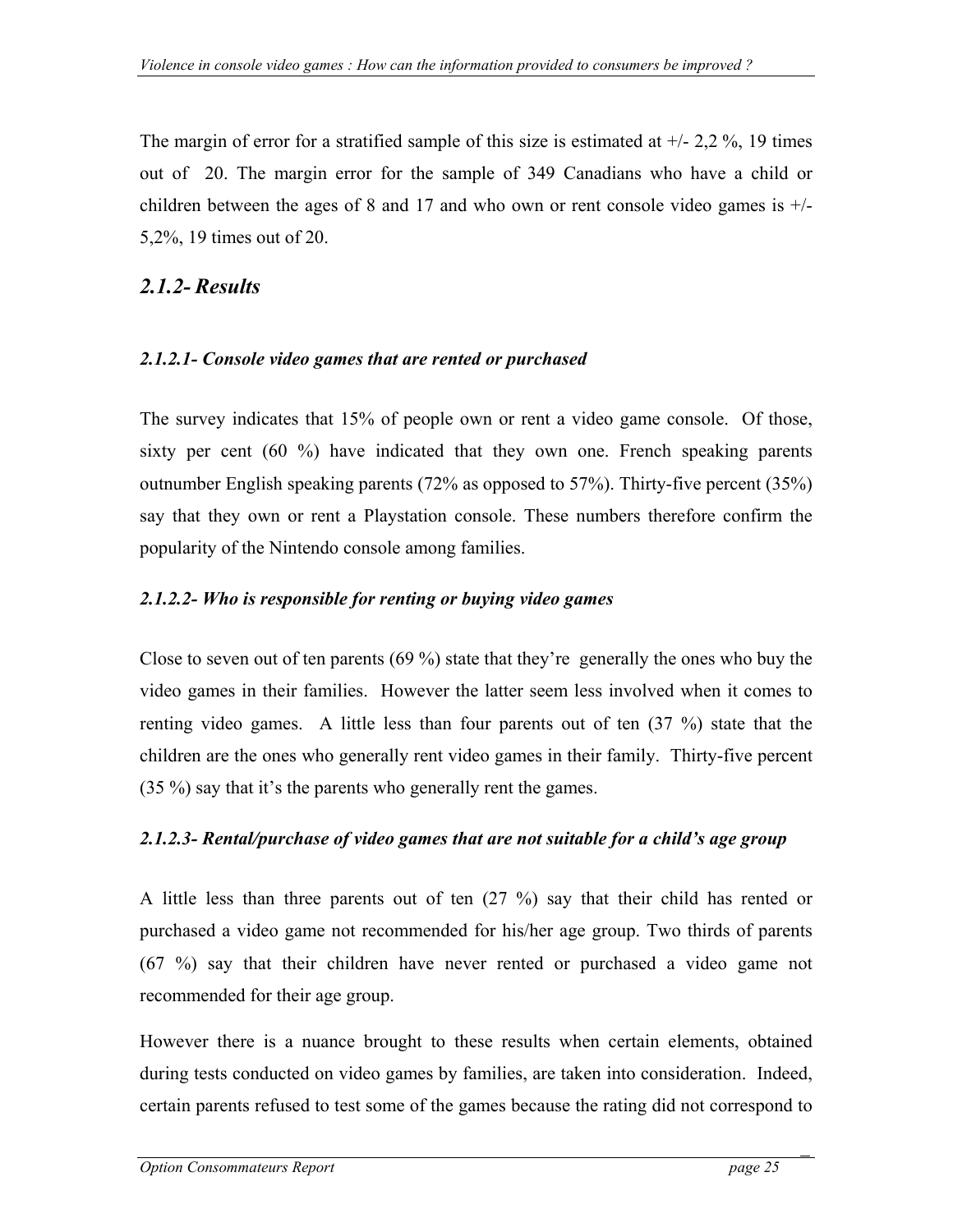their child's age. However, after having discussed the game with their children, they were surprised to discover that they had at one time rented or played with these games at a friend's house.

## *2.1.2.4- Violence in video games*

More than half of parents said that the violence in video games worries them enormously (24 %) or a lot (32 %). More than a quarter of people surveyed (27 %) said that the violence in video games worries them a bit and a little less than two people out of ten (17 %) say that they're not concerned at all over the violence in video games. Women (29 %) outnumber men (17 %) when it comes to worrying over the violence in video games.

## *2.1.2.5- What actions are taken to identify violence in video games*

We asked those parents who are responsible for buying or renting video games what it is they do to find out if a specific game contains violence. The most common answers were : They read the game's description (34 %), they look at the images on the packaging (23%), or they see if the game is considered violent by the ESRB (18 %). A smaller number of people mentioned that they speak with a store employee (13 %), try the game out before buying it, take a look at it (12 %), go by word of mouth (9%), read the ESRB's descriptors (5 %), go on the Internet (4 %), consult the literature/ publicity or the media  $(3 \%)$  or read specialty magazines  $(2 \%)$ . Nineteen percent  $(19 \%)$  say they don't take any steps at all to find out if a game is violent.

Women, more so than men, read a game's description (38 % as opposed to 28 %) and speak with a store employee (17  $\%$  as opposed to 9  $\%$ ).

## *2.1.2.6- The violence observed in video games*

We asked parents if, after having purchased or rented a video game, they realized that a game was more violent than they had originally thought. Close to half of the people who were surveyed (46 %) say that this had been the case.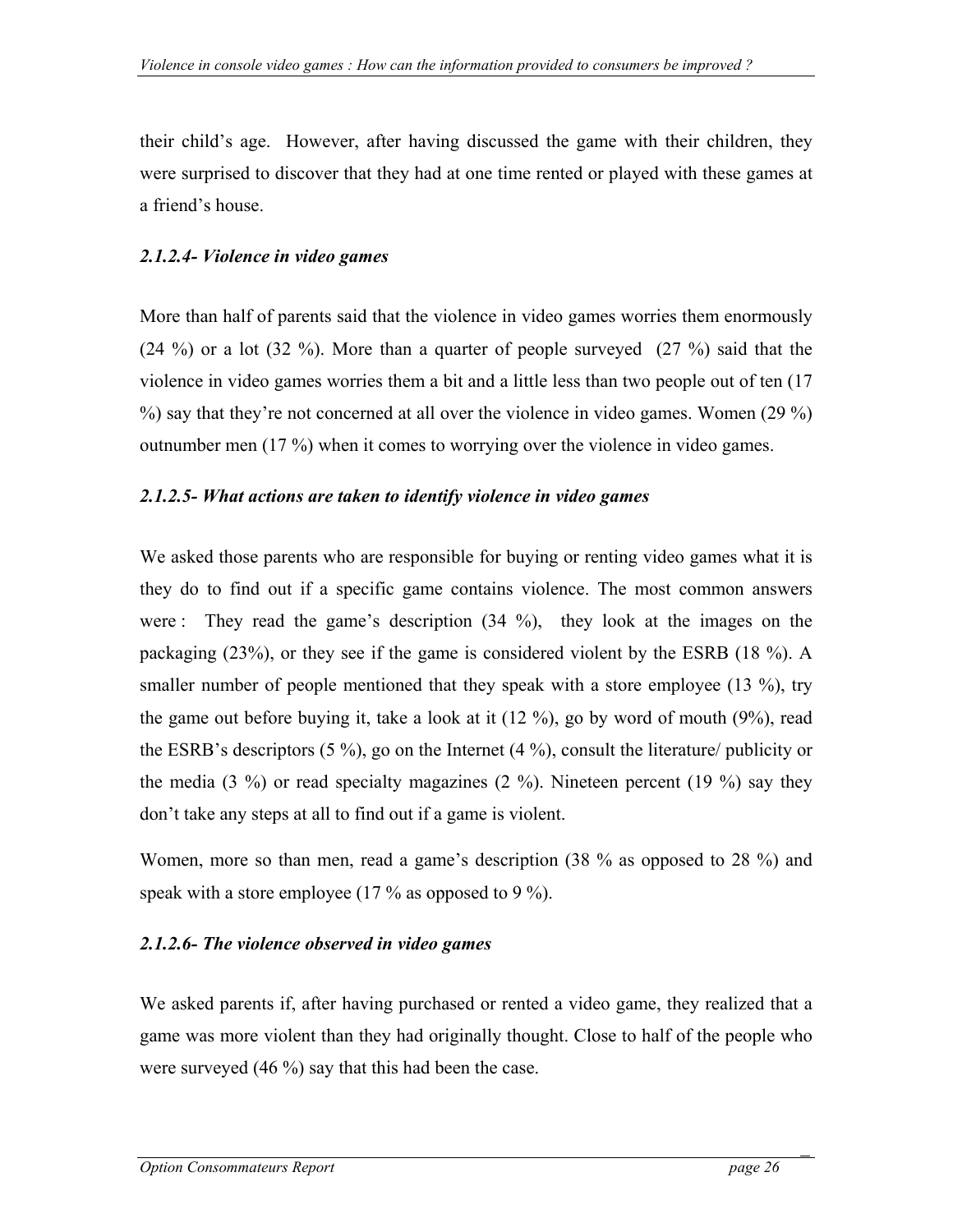More women (51 %) than men (40 %) say that they realized a game was more violent than they had originally thought.

### *2.1.2.7- Satisfaction with the current rating system*

The people who were surveyed are reasonably satisfied with the rating system. We estimate that the degree of satisfaction is moderately high because only 19 % were very satisfied. Six parents out of ten  $(61 \%)$  say that the system used to rate the violence in video games and which appears on the packaging is very satisfying (19 %) or satisfying enough (42 %). Only a quarter of people surveyed (24 %) say that they're not pleased with the system at all  $(8\%)$  or that they're little pleased  $(16\%)$ . Fifteen percent didn't answer the question.

## *2.1.2.8- Improving the information printed on packagings*

When we asked those who were surveyed how the information printed on the packagings of video games could be improved upon, most of the time they suggested that detailed comments on the type of violence the games contain be written (27 %). Among other things, they suggested more visible warnings, in capital letters (18 %), indicating the minimum required age (13 %), a scale representing the different levels of violence (11 %), implementing the same rating system that was developed for film and television (10 %), having a classification system (4 %), not selling or buying violent video games to children (3 %), warnings for parents (2 %) and clearer and simpler information on the rating system (2 %). One person out of ten said that no improvements were necessary, that the information is currently adequate, and 19% didn't answer the question.

Twice as many French speaking parents (17 %), as opposed to English speaking parents (8 %), said that the information printed on the packaging is adequate.

## *2.1.2.9- Regulating the rating system*

The parents who were surveyed were informed that video games fall under the jurisdiction of a rating system developed by the industry, not the government, and that it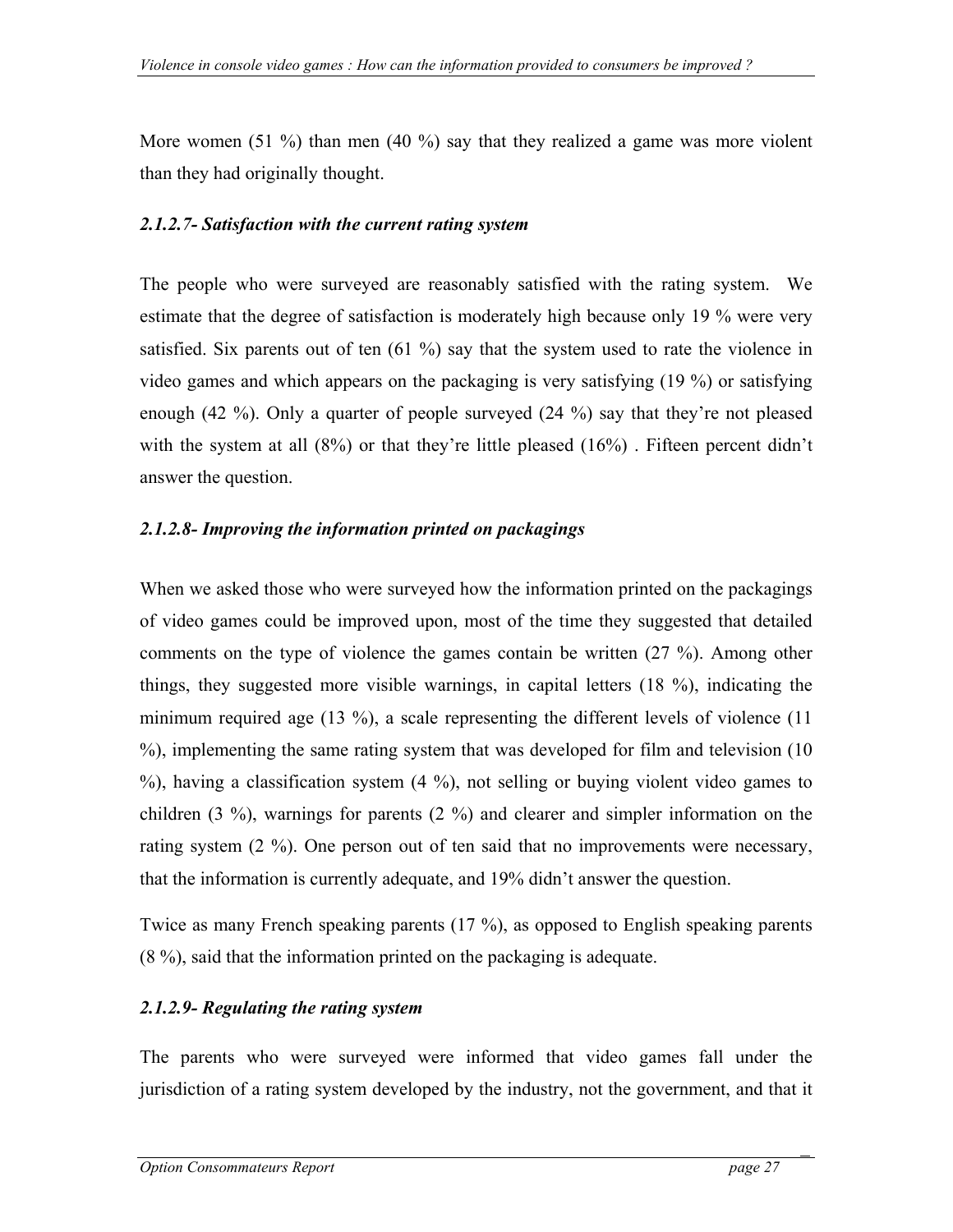<span id="page-27-0"></span>isn't regulated. We then asked them if, in their opinion, this rating system should be supervised by the industry or a public or governmental organization.

The majority of people unequivocally believe that the rating system should fall under the jurisdiction of a public or governmental organization (68 %). Only 22 % of parents said that the rating system should be run by the video game industry.

Women (71 %), more so than men (64 %), would prefer it if the rating system were overseen by a public or governmental organization.

## *2.1.2.10- Restrictions pertaining to the age of video game users*

Eight parents our of ten (80 %) agree that retailers should be under the legal obligation of enforcing minimum age requirements, with the help of a rating system whereby games would be classified by age. Only two parents out of ten (19 %) oppose such a measure.

This high rate of people confirms the percentage published in the 6th annual report of the *National Institue on Media and the Family*, which indicates that 93 % of parents agree that store chains should restrict the access given to adult video games and should also reinforce their store policies<sup>9</sup>.

## *2.1.3- Conclusion*

The survey confirms that parents are worried about the violence in video games. It would seem however that the situation isn't alarming. The methods used to verify the presence of violence are varied: Most of the time, the people who were surveyed read the game's description, look at the images and check the rating to see if the game they're buying or renting contains violence. In doing this, they consider the information to be reasonably satisfactory. Nevertheless parents suggested a few improvements because close to half of them realized that the game they had purchased or rented was more violent than they had originally believed. Notably they suggested that the rating system be made more efficient

 $\overline{a}$ 

<span id="page-27-1"></span><sup>9</sup> WALSH, David, *Sixth Annual Video and Computer Game Report Card. National Institue on Media and the Family*, 2001.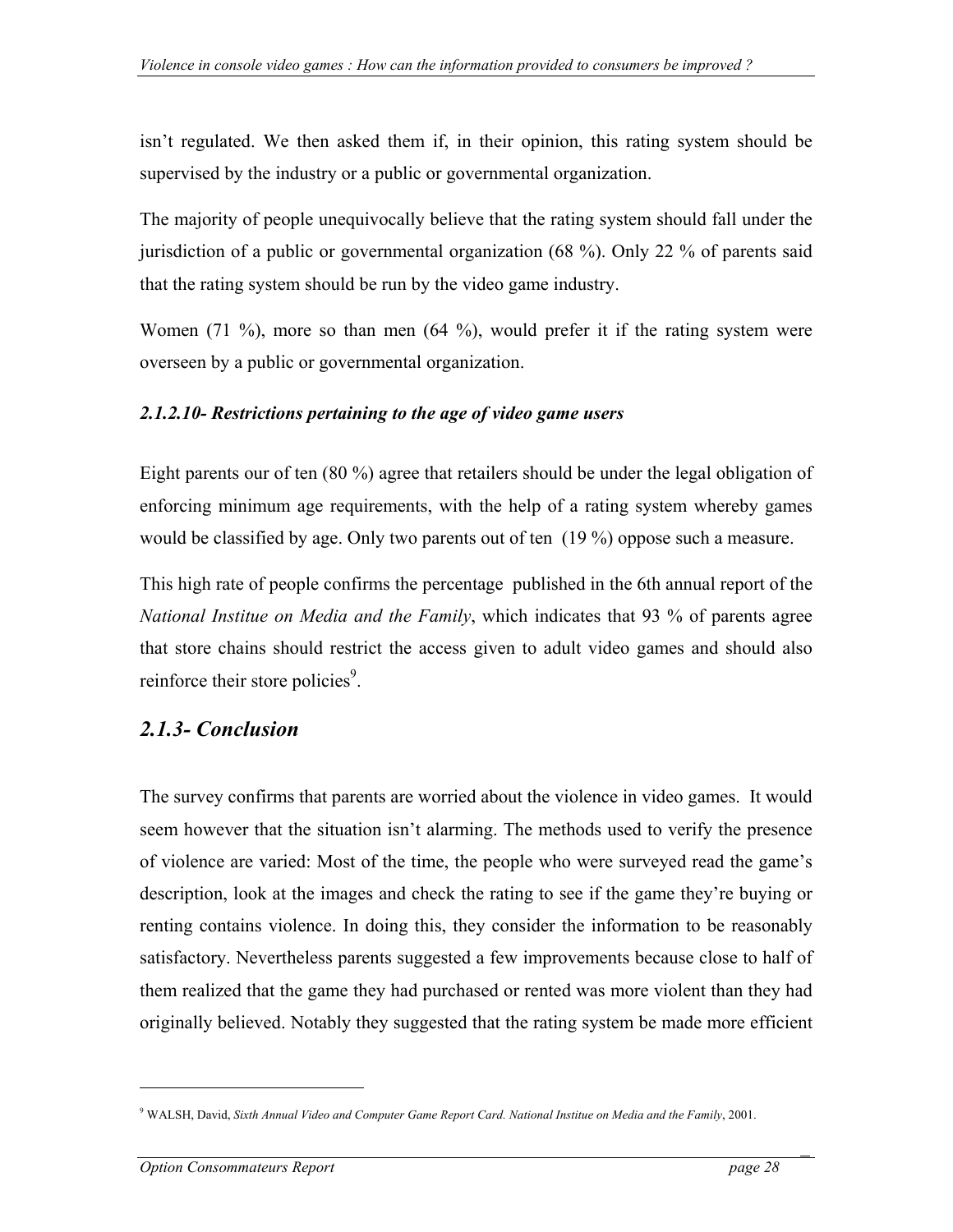<span id="page-28-0"></span>with more detailed comments, more visible warnings and the mention of a minimum age on packagings. Parents consider that the rating system should fall under the jurisdiction or a public or governmental organization and they agree with the idea that retailers enforce age limits as to access to video games.

## **2.2- The information printed on the packagings**

## *2.2.1- Methodology*

We checked the number of games rated by the ESRB. Afterwards we carefully examined the packagings of 45 video games, put on the market between 1999 et 2000 (Please refer to appendix C). These games were designed for the different consoles available, such as Playstation, Playstation 2, Nintendo 64, Dreamcast, Gamecube and XBOX. Twenty-two were rated T (Teen, 13 years and over) and 23 were rated M (Mature, 17 years and over) by the ESRB. We verified the information concerning the type of violence by reading descriptors, by examining the images and the ESRB rating system. Finally, we verified that the information provided by the ESRB is in accordance with the information on the Internet and provided by their automated telephone system.

## *2.2.2- Results*

## *2.2.2.1- Descriptors and images*

Unlike computer software, manufacturers never indicate the age recommended for their games. It's therefore difficult for parents to know if the game they want to buy is suitable for their child.

As the *Environnics* survey reveals, consumers read the description and look at the images on the packaging to find out if the game contains violence. The analysis of 45 packagings shows that there is uniformity in the way games are presented. Each description is accompanied by a few scenes from the game. On the whole, descriptors texts and images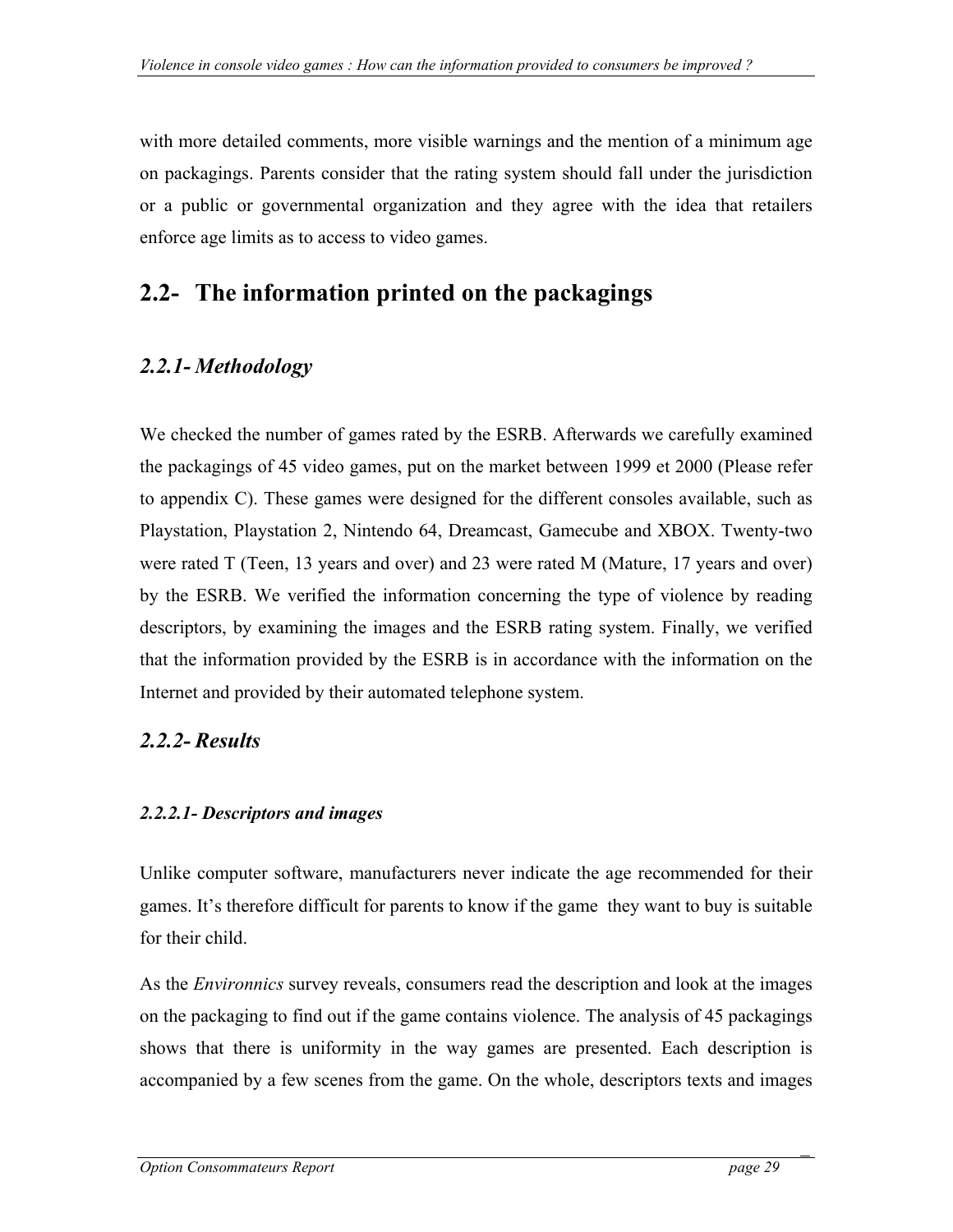evoke the presence of more or less violence. Out of the 23 games rated M (Mature) that we checked, 21 games revealed the presence of violence in texts or images. Out of 22 games rated T (Teen), 21 had violence in the texts or in the images on the front and/or the back. However, it's important to qualify these results. The images and descriptors are reasonably satisfactory. They reveal the presence of more or less violence. However it's difficult to evaluate precisely for what age group a specific game is designed because some of them display the same kind of descriptors and images. That's the case with *Metal Gear Solid 2* which doesn't show much violence in its images. The description signals the presence of an armed arsenal, similar to *MDK2 Armageddon*. However the game is rated M (Mature) while the other one is rated T (Teen).

On the other hand, the packagings of the games *Resident Evil X Code Veronica* and *Perfect Dark* are not adequate because the French version of the instruction booklet hides the back of the packaging and keeps the consumer from seeing the images, the text and the ESRB's descriptive markings.

Finally the images of 4 games rated M (Mature) show little violence. The descriptions compensate for this by offering a bit more detail. Again, you have to be able to read English. Furthermore, the packaging of the game *Crazy Taxi*, rated T (Teen) shows no violence. The images only show cars in full action. The ESRB rating can therefore be a useful tool for parents who are familiar with it because images and texts sometimes lack detail.

## *2.2.2.2- The Entertainment Software Rating Board (ESRB) rating system*

## *2.2.2.2.1- A system that is recognized*

All the games available in the stores that we visited were rated by the *Entertainment Software Rating Board* (ESRB). Created six years ago, this rating system is therefore recognized and used by all manufacturers. According to Jason Della Rocca, representative for the Province of Quebec office of the International Game Developers Association, the ESRB rating system has no control over the content of video games. To compensate for this, the ESRB works with game designers and publishers to make sure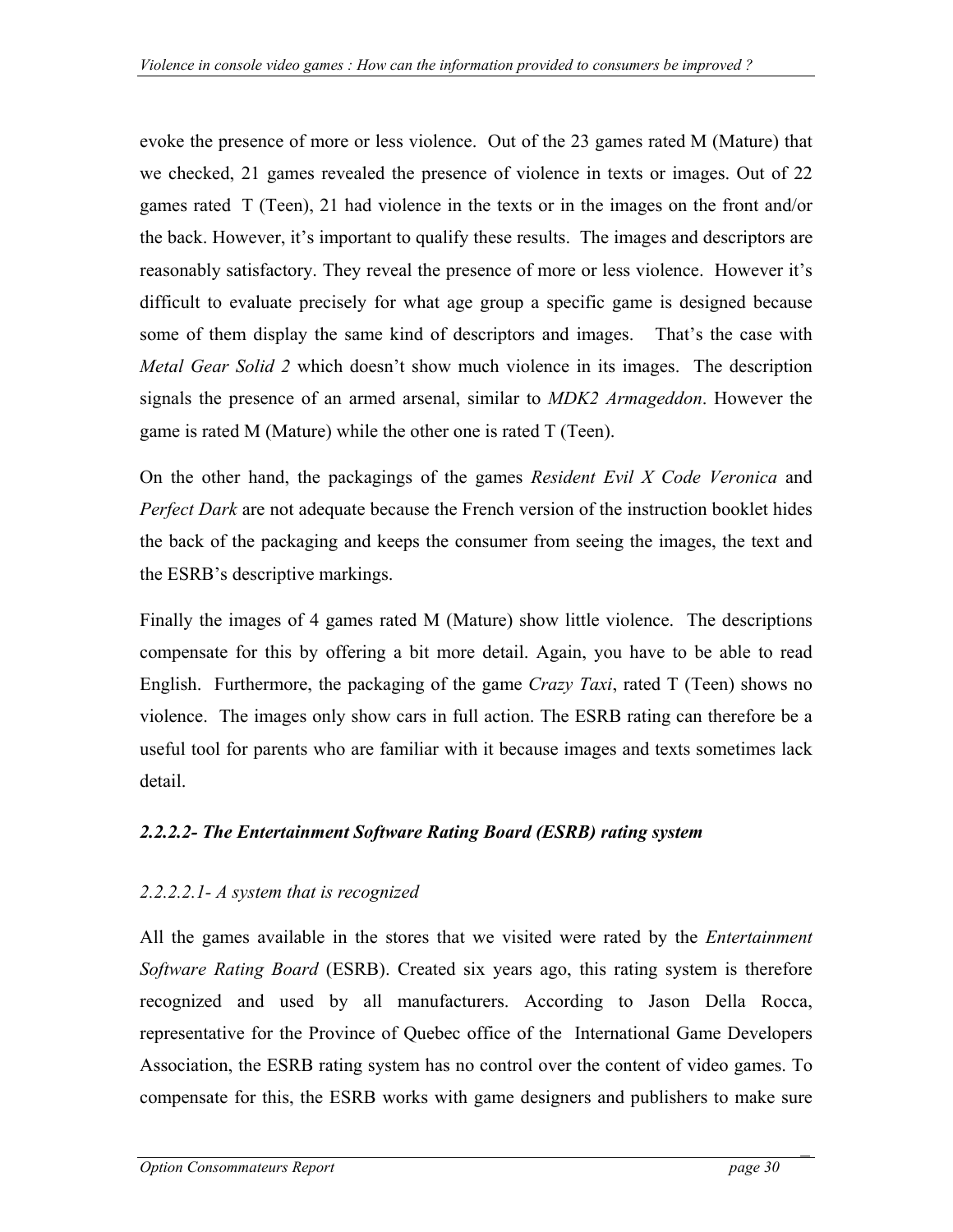that the content of a game is in sync with its classification. The rating system influences the designers to a small extent when they know the criteria. According to Stéphane Brochu, script writer for Microïd: « Rating systems around the world influence game designers to a certain extent. There are no written rules but we do know that in Germany for instance, you have to avoid blood, and in the United States, alcohol and nudity when we want our games to be sold to people under 17». However, Stéphane Brochu thinks that a game's originality and its potential dominate over its rating. « I created a police investigation game where murders are committed by decapitation. My superior rejected the concept because he found it too violent and said that it wouldn't pass the rating stage. Finally, after a while and following some discussion, the game was approved on a marketing level since the concept was new».

## *2.2.2.2.2- Description and analysis of the rating system*

The display of the rating system is satisfactory. Each company prints the rating at the same spot on the packagings. This constitutes a good point of reference for consumers. The rating is visible on the front of the packaging; on the lower right for Nintendo and Sega products and lower left for Sony and Microsoft. Sometimes on the back there are descriptors (Please refer to appendix D) that go from « mild animated violence » to « realistic blood and gore». These notes are similar to the ones used by the Australian rating system. They are relevant and justify the selection of a particular rating.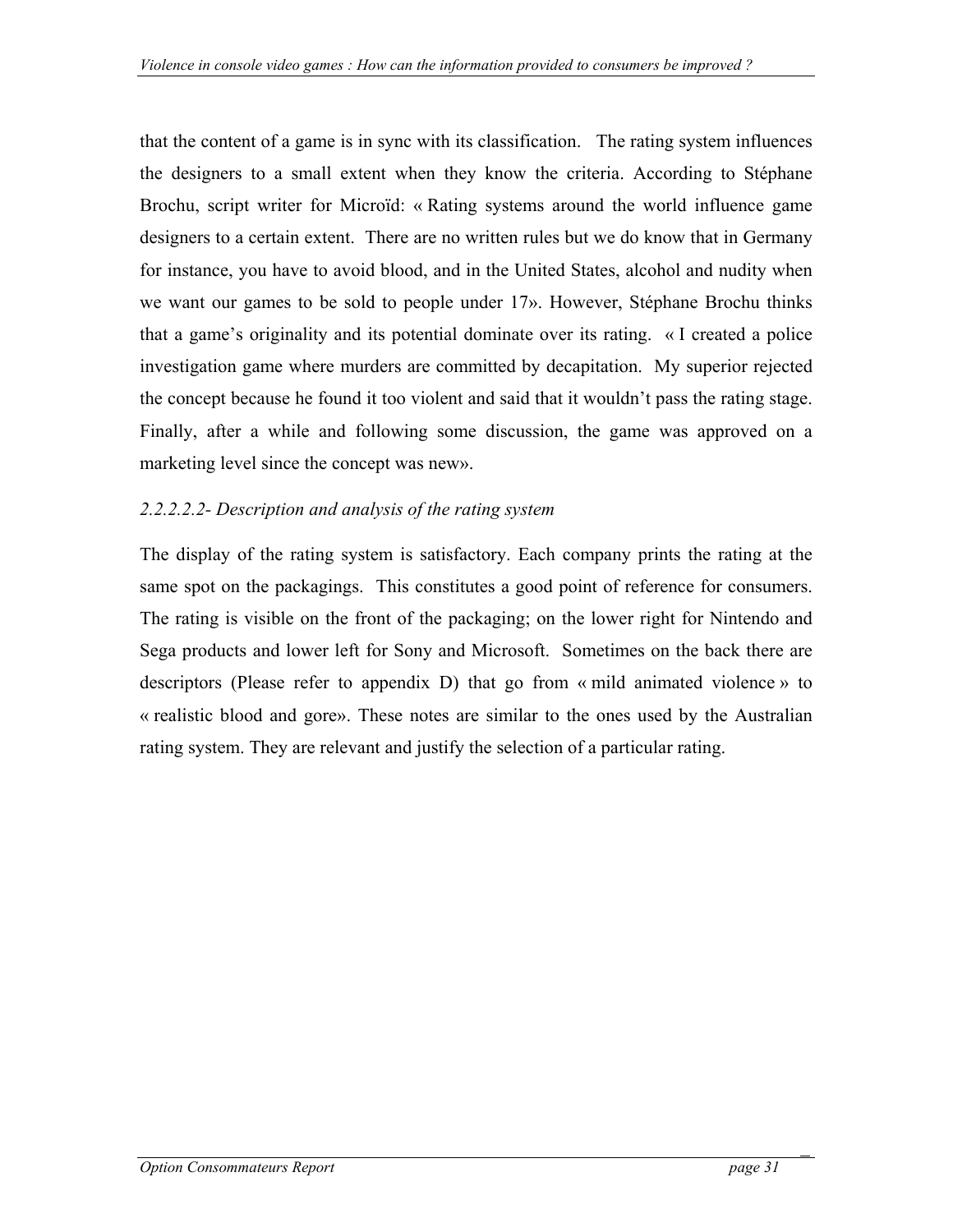The ESRB rating system is descriptive. No restrictive labelling can be found such as "not recommended or forbidden for people under 13". The system provides 6 ratings for as many age groups: (EC) young children, (E) everyone, which replaced the (KA) rating (children to adults) in 1998, (T) teenagers (M) young adults, A (adults only) and (RP), which means the game has not been through the rating process yet. The rating is pending. These ratings are attributed in consideration of violent content, pornography, racism or any other element that's present in each video game. Each rating is equivalent to six different age groups: 3 years and older, 6 years and older, 13 years and older, 17 years and older and finally 18 years and older.



However, we realized that the age to which the rating corresponds is never written on the front of the packaging. Consequently, the consumers who are being introduced to the system for the first time have no way of knowing which age corresponds to the rating. If we compare this system to the European rating systems, the latter systematically indicate the minimum age requirements. Moreover, they have colours that can be easily recognized by consumers, unlike ESRB rates that are in black and white.

Sometimes, certain descriptors on the back of the packagings are accompanied by a minimum age recommendation, such as  $13 +$  or  $17 +$ . Out of 45 packagings that we looked over, only six indicated the required age. That number was bigger for Nintendo products (five out of six) which in addition sometimes display warnings on the back of the packaging. The game *Bad Fur Day* therefore has the following warning : *Not recommended for those under 17* (Please refer to appendix D). Please note that we didn't find any games for adults only on the store shelves. However, the ESRB website does say that there are games rated Adults only (A) available with Playstation 2.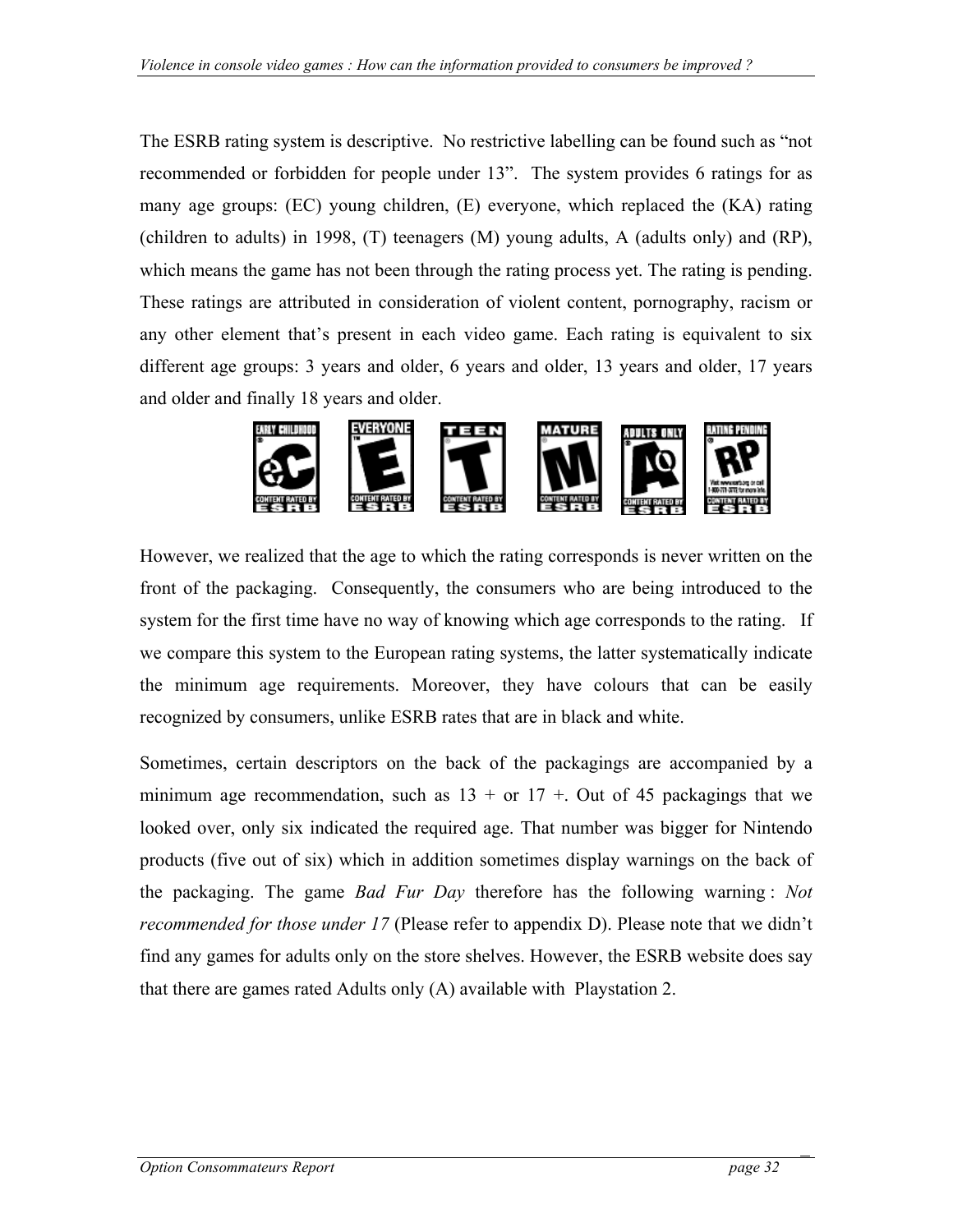We noted that out of 45 packagings, four games rated T (Teen) had the same descriptors than certain games rated M (Mature). That's the case with the game *Dark Angel Vampire Apocalypse* which contains the note « Blood and gore violence » and which is usually found on most games rated M (Mature). The images and texts signal a little or a lot of violence. Also, the game *Dead or Alive 3* signals the presence of themes suitable for a more mature audience. This game however is rated T (Teen).

Finally, the size and the position of the descriptors vary from one company to another as well as from one game to the other.

#### *2.2.2.2.3- The ESRB phone system and website*

The ESRB's address, telephone number as well as their Internet address are indicated on most packagings (38/45), on the back, below the descriptors. Consumers can therefore reach the organization if they need to. We telephoned the ESRB and consulted their website to obtain additional information and to verify if it's consistent with the information printed on the packagings. The information is satisfactory and is consistent with the ratings and the descriptors on the packagings. Research on the ESRB website is more reliable and faster than if you use their automated telephone system. Nine games weren't properly rated or untraceable via the telephone system as opposed to one game only on the website.

We didn't get an answer to the questions we sent by e-mail. We reached an employee by phone who assured us that all messages were read despite the auto reply. Unsatisfied consumers can submit a complaint to the ESRB in writing. There is no rating system for complaints in Canada.

To summarize, here are the strong points and the weak points pertaining to the rating system :

#### *2.2.2.2.4- Strong points*

 $\triangleright$  The system is recognized and used by the industry. It's used for all video games destined for the North-American market.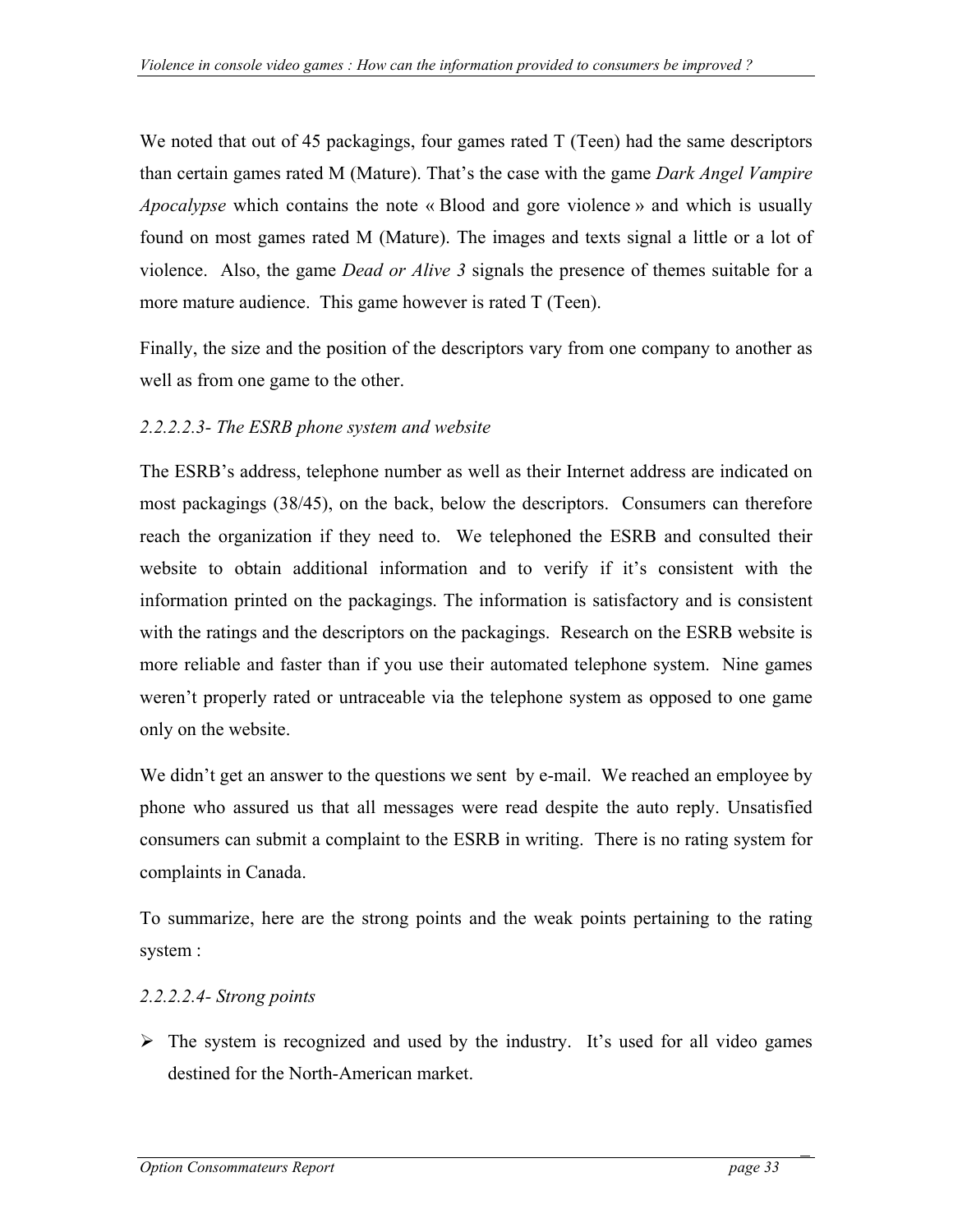- $\triangleright$  The display of ratings and descriptors is pretty much standardized. Only the size varies.
- $\triangleright$  The descriptors enable consumers to understand the reasons why a particular rating was designated.
- $\triangleright$  The descriptors and images aren't explicit enough at times as to the sort of violence present in the game. The ESRB rating is therefore useful to the consumer.
- $\triangleright$  The website is satisfactory. Consumers can do a search by title, by category, by rating, by descriptor, etc.
- $\triangleright$  Their telephone system enables consumers to obtain additional descriptors.

#### *2.2.2.2.5- Weak points*

- $\triangleright$  The system is rather vague for those consumers who are getting acquainted with it for the first time.
- $\triangleright$  The absence of coloured ratings doesn't grab the attention of consumers who aren't familiar with the system.
- ¾ The ESRB rating system isn't restrictive. The age group that corresponds to the rating is rarely indicated.
- $\triangleright$  Certain games are given the same rating and the same descriptors, even if the level of violence is different. It's therefore difficult to precisely quantify the violence.
- $\triangleright$  The phone system makes a few rating mistakes.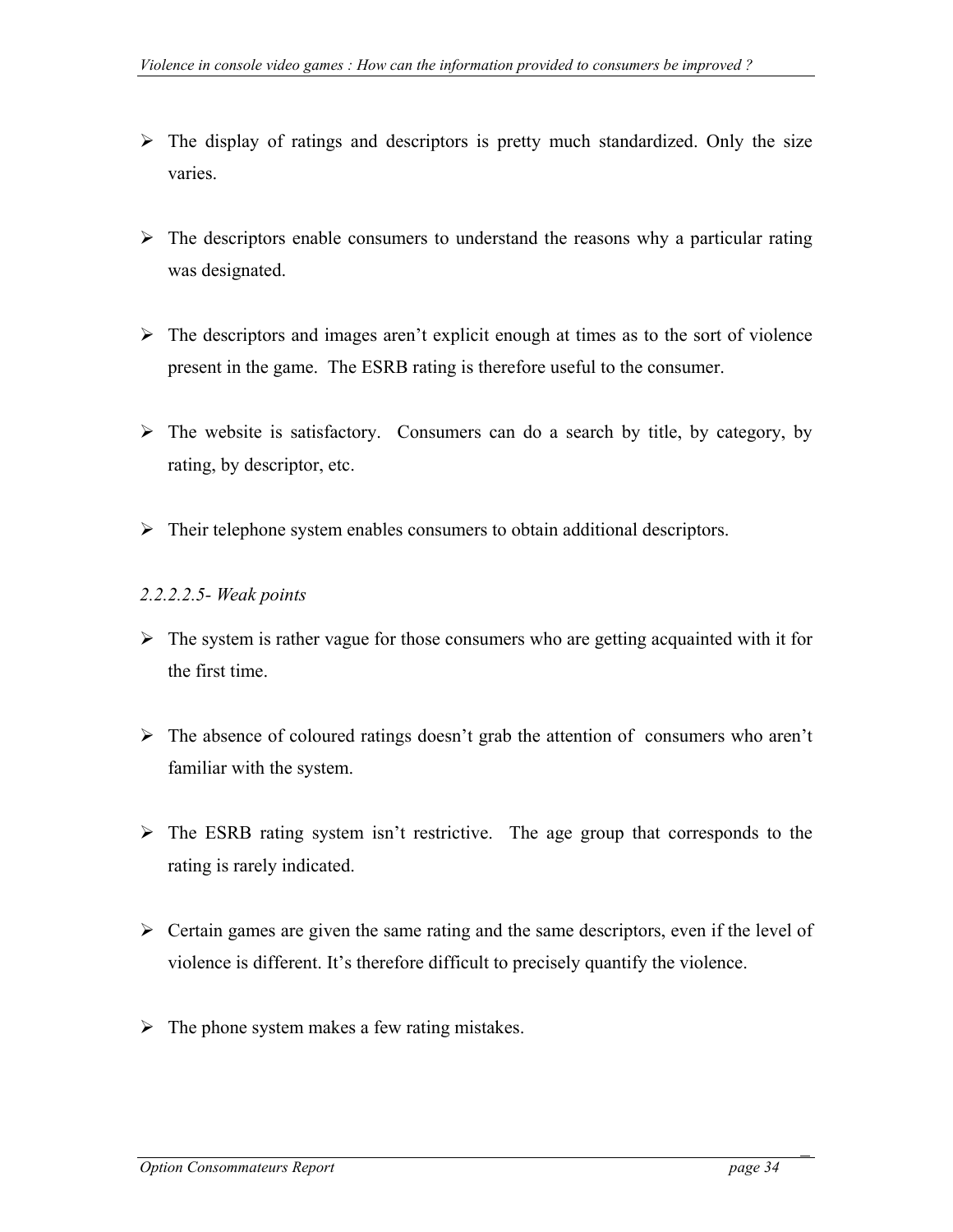<span id="page-34-0"></span> $\triangleright$  The French instruction booklet is often placed on the back, thereby hiding the text, the images and descriptors.

## *2.2.3- The reliability of the rating system*

#### *2.2.3.1- Testing the products*

Companies voluntarily submit their products to be rated before they become available for purchase in various stores. The ESRB rates games based on excerpts supplied by the manufacturer. Each product is evaluated by three qualified people from different socioeconomic and professional backgounds and who have no ties to the video game industry.

This procedure can seem cursory. However, in our experience, it's difficult to have video games evaluated by independent people because they require a lot of time. If all films or video cassettes can be seen in an average of 90 minutes, it sometimes takes up to 100 hours to review a game. Since hundreds of games have to be rated every year, this solution not at all practical. By doing these tests, the ESRB distinguish themselves from European publishers. Indeed, as we saw in chapter 3.3 of the first section, publishers rate the games themselves by filling out an evaluation grid. This method gets mixed reviews. A vast number of publishers don't systematically use it and certain games go up for sale without having been rated. This is not the case for the North-American market, where all games are rated by the ESRB.

#### *2.2.3.2- Studies on the reliability of the system*

The ESRB rating system is relatively recent. There are therefore few studies that have tested its reliability. The results are contradictory because the samples vary and the methods used are different from one study to another.

The ESRB conducted an investigation with 410 adults of various nationalities, including 246 parents. The ESRB asked them to rate video games in accordance with ESRB standards. The study shows that 84% of all games were classified equally to or a bit less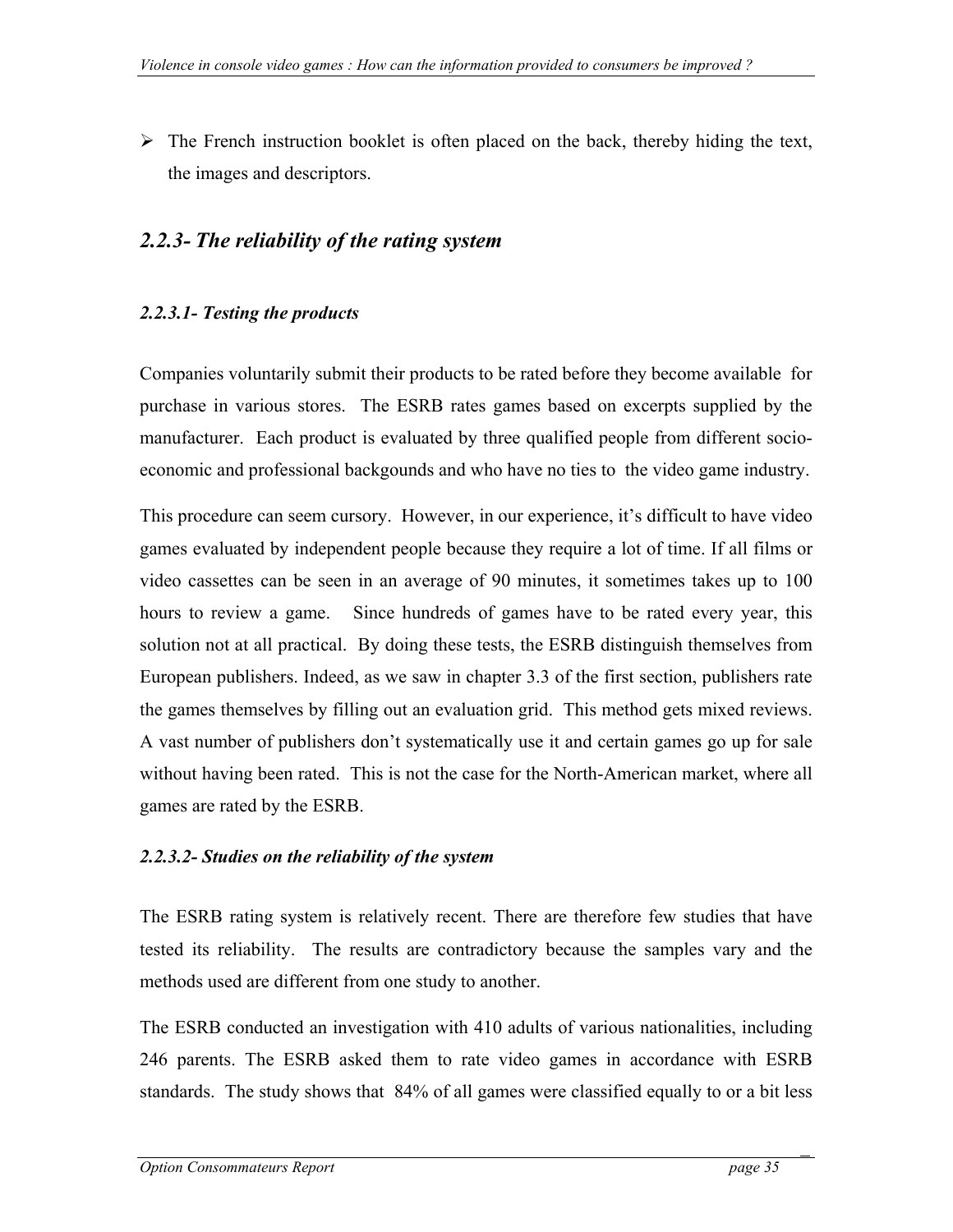<span id="page-35-0"></span>severely than the ESRB had rated them. Participants generally agreed with the content of descriptors and when they disagreed, they weren't as strict as the ESRB. However, the latest report of the *National Institute on Media and the Family*, an independent American organization, says that th[e](#page-35-1) ESRB ratings are becoming less severe<sup>10</sup>[.](#page-35-1) According to about fifty parents who each year verify the accuracy of the ratings, 31 % of the games rated T in 2001 should have been rated M as opposed to 23 % in 2000. Another study done by the *Harvard Center for Risk Analysis* concludes that 64 % of 55 games published between 1985 and 2000, rated E by the ESRB, are violent<sup>11</sup>[.](#page-35-2) Moreover the absence of descriptors does not mean that the game isn't violent. The study reveals that there are almost identical games who are attributed different ratings, depending on the consoles they are compatible with, which is something that can be confusing for consumers. Such is the case with *Gex 3: Deep Cover Gecko* rated T for Playstation but E for Nintendo 64. To obtain consistent results, we think that all studies should use the same evaluation grid.

The study reveals also that 52 % of parents do a follow up on ratings before making a decision. 55% therefore say that they're familiar with the rating system. Nevertheless, according to Jason Della Rocca representative with the IGDA, not enough parents know of the rating system.

# **2.3- Testing video games**

## *2.3.1- Methodology*

We selected 10 console video games published between 1999 and 2001, rated T or M by the ESRB and displaying different descriptors that evoke the presence of violence in the game (Please refer to appendix D). Of this number, six were available on Sony Playtation 2 and four games on Nintendo 64, which is in keeping with their respective share of the market, i.e 59% for Sony and 32% for Nintendo. Because of our small sample, we chose

 $\overline{a}$ 

<span id="page-35-1"></span><sup>&</sup>lt;sup>10</sup> WALSH, David, *Sixth Annual Video and Computer Game Report Card. National Institue on Media and the Family, 2001*<br><sup>11</sup> THOMPSON, Kimberley M., ScD, HANINGER, *Kevin, Violence in E-Rated Video Games, Medicine and the* 

<span id="page-35-2"></span>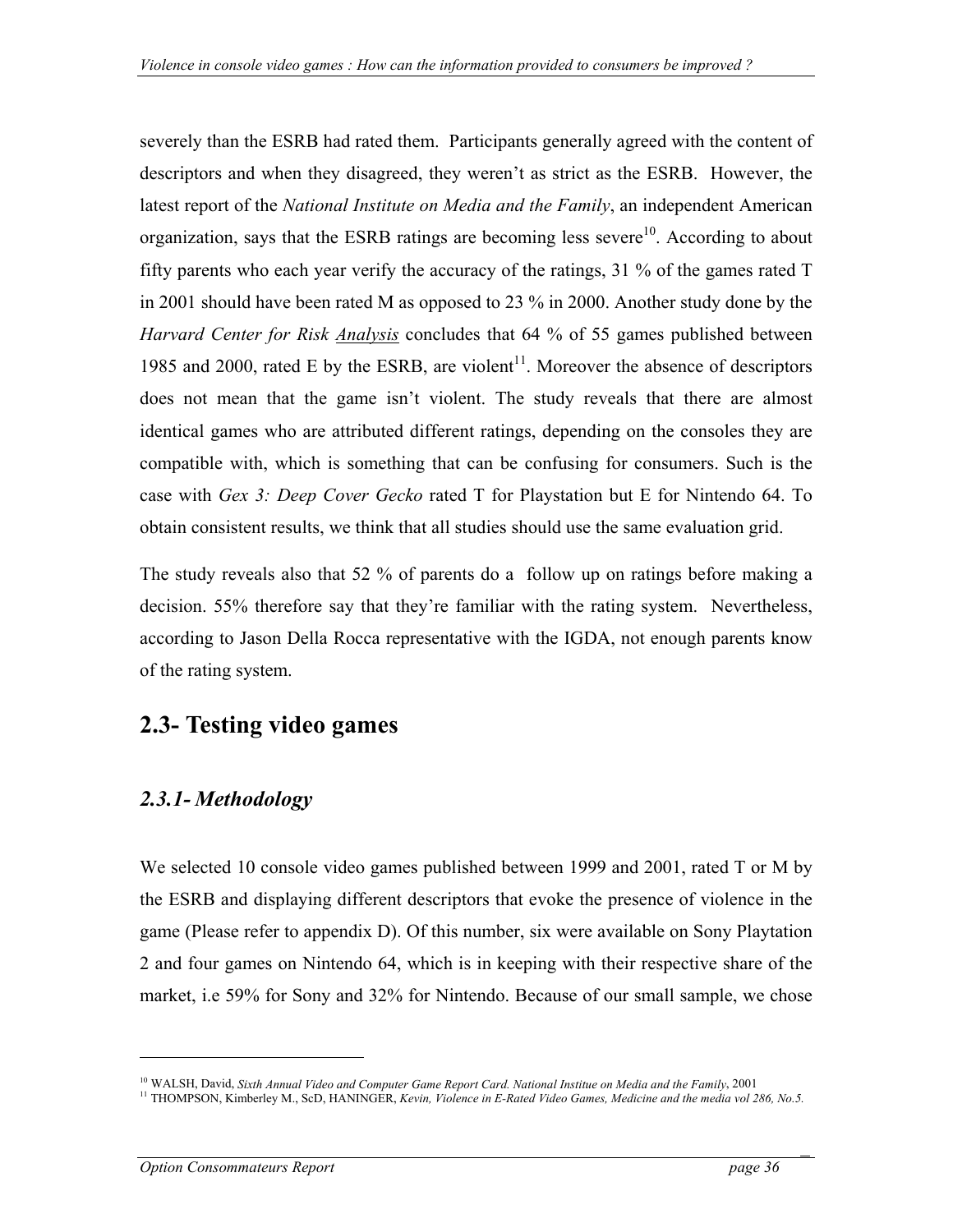not to look at the games available on Dreamcast because Sega, who control only 9% of the market, announced their decision to forego production of their console to focus on designing games for other consoles only. There are no XBOX and Gamecube games because these consoles weren't available yet when we made our selection in June 2001.

Most video games that were selected for our study are action games. There are various types of games, i.e. adventure, strategy, etc., but the most popular category is by far action games. Also, this category has a vast array of games containing more or less violence. In 1998, action games made up more than half the sales for Playstation 1 and 2 and a third of those for Nintendo 64.

We developed an evaluation grid by using our expertise in the field of game testing and by using the criteria set up by the ESRB (Please refer to appendix E).

Each game was tested during a two week period by four families who are very familiar with video games. The children and adolescents were between the ages of 8 and 17. Some of them didn't have the minimum required age recommended by the ESRB. Certain parents nevertheless accepted to have their children participate, others rejected certain games by looking at the packagings and by judging them unsuitable for their child. Each family evaluated their level of interest in the games as well as the degree of violence and the accuracy of the ESRB rating by filling out the proposed evaluation grid.

We remind you that this study is for the purpose of research and that the tests are therefore not scientific. Our objective was to obtain the opinions of children and parents on the subject of violent video games. Some of the participants completed their task, while other didn't because they found it too difficult or due to their lack of interest. Researchers from Option Consommateurs tried out all the games as well.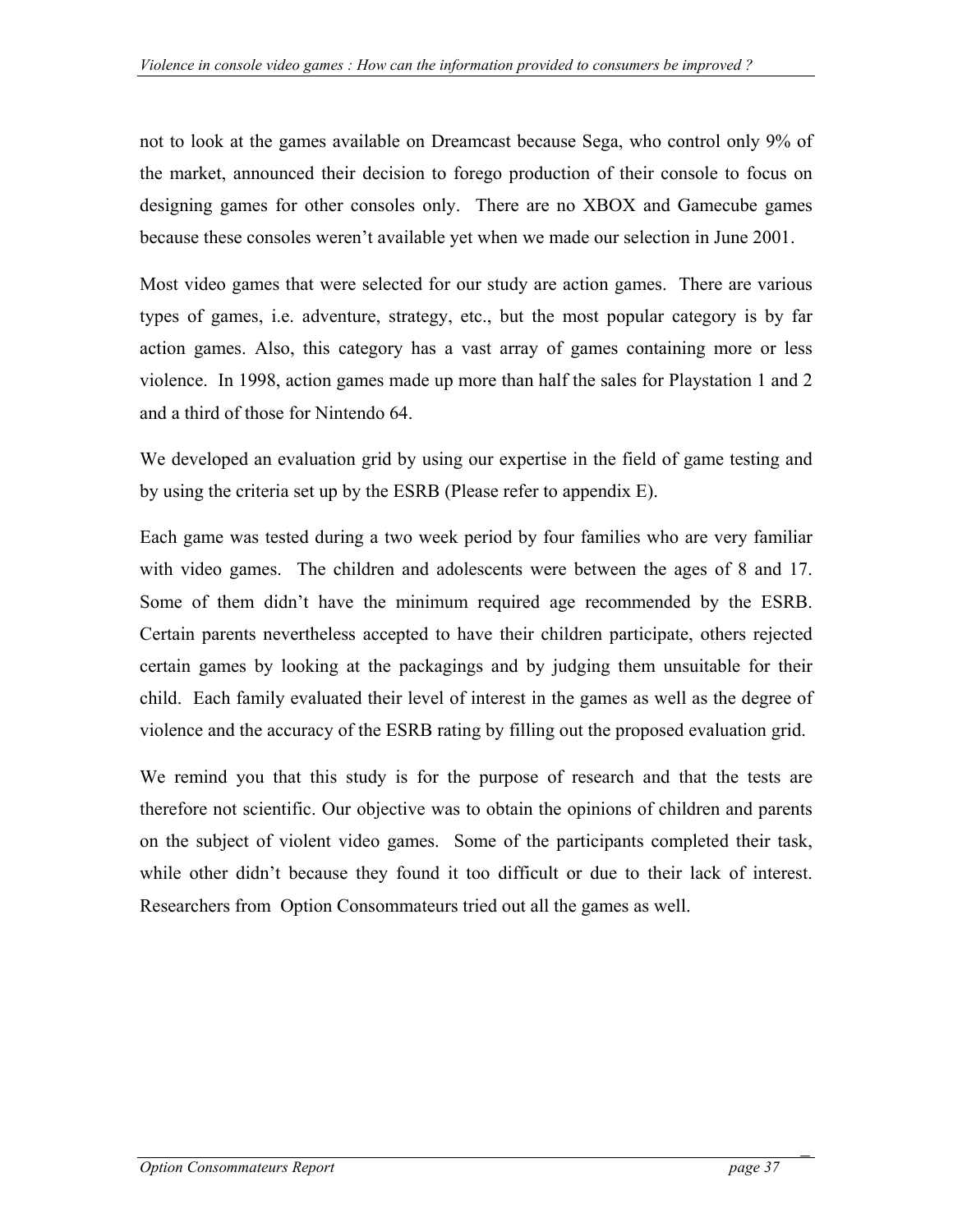## <span id="page-37-0"></span>*2.3.2- Results*

## *2.3.2.1- Fur Fighter (Playstation 2)*

*Fur Fighter Plus* is an action game where stuffed animals try to rescue their cubs who have been kidnapped and they wage armed combat. The animals are animated figures. The game is rated Teen (13 years and over) by the ESRB.

The player moves through a toy universe. There are many weapons and the player constantly has to shoot at other characters. Severed heads sometimes remain on the ground. There is no blood. When a character is hit, it loses its fluff. The participants showed no interest in the game.

The children who tested the game felt that the information written on the packaging (text, images, rating) was accurate and agreed with the ESRB on their rating.

## *2.3.2.2- Bloody Roar 3 (Playstation 2)*

*Bloody Roar* is a death combat game where characters become wild beasts and fight. Each warrior has specific moves that are particularly violent. They can impale themselves but there's no close up of their wounds. The game is rated Teen (13 years and over) by the ESRB. Participants showed interest in this game.

The children who tested the game felt that the information written on the packaging (text, images, rating) was accurate and agreed with the ESRB on their rating.

## *2.3.2.3- Crazy Taxi (Playstation 2)*

Crazy Taxi is a racing game where the objective is to make a living by driving a cab. The aim of the game is to take your customers to where they want to go as quickly as possible. There are no road regulations and any method used to get there is okay, whether it's a short cut, jumping over other cars, or driving the wrong way. The game is rated Teen (13 years and older) by the ESRB.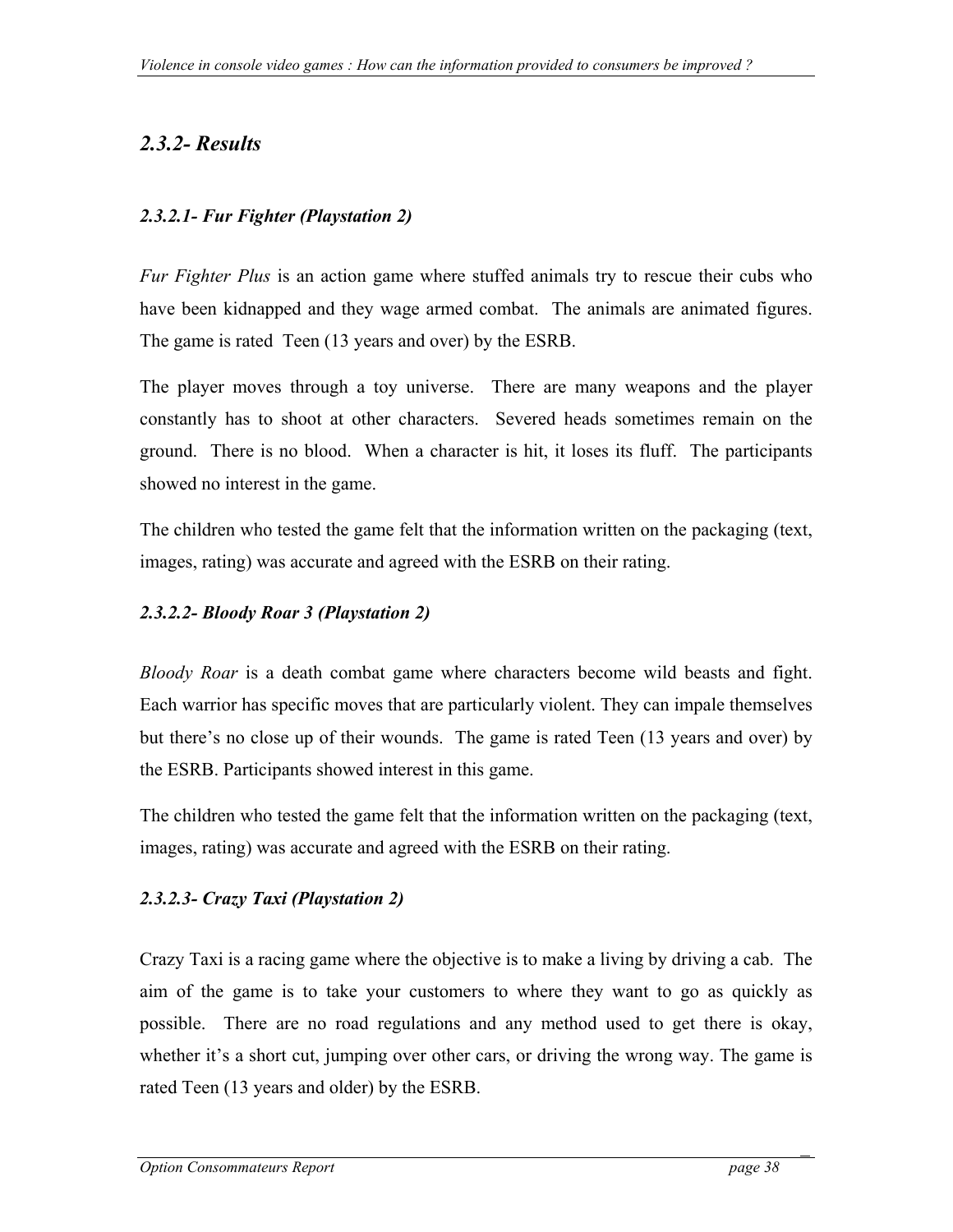The game offers collision scenes, but there are no weapons or any killing. People on foot cannot get run over. The interest shown in this game was non lasting because participants found it too repetitive.

The participants all said that this game wasn't violent and believed that the rating attributed to it by the ESRB was too severe. The game was thought to be suitable for everyone.

## *2.3.2.4- MDK 2 Armageddon (Playstation 2)*

*MDK 2* Armageddon is an action game where three characters try in succession to save the earth from an alien invasion. It's rated Teen (13 years and over) by the ESRB.

The scenes are futurist. The player has to eliminate aliens by shooting at them. He/she has an arsenal of weapons at his/her disposal that can be found on the ground along the way or that become available after having eliminated his/her enemies. The latter explode into hundreds of little green fragments and disappear after they've been hit. There are no close-ups. Participants found this game very interesting.

The children who tested the game said that the information written on the packaging (text and images) was satisfactory. However, they said the game should be recommended for use beginning at ages 10 or 11.

## *2.3.2.5- Aidyn Chronicles : The First Mage (Nintendo 64)*

*Aidyn Chronicles : The First Mage* is a role playing game which is unveiled bit by bit. The player finds out what his/her missions are by speaking with people s/he comes across. The game is rated Teen (13 years and older) by the ESRB.

The character fights with blade like weapons in an arena with either humans or creatures. The life span of the characters is illustrated with a coloured strip. There are no close-ups. The participants didn't find the game interesting. The players didn't like the drawings, the music, the combats and found the story confusing.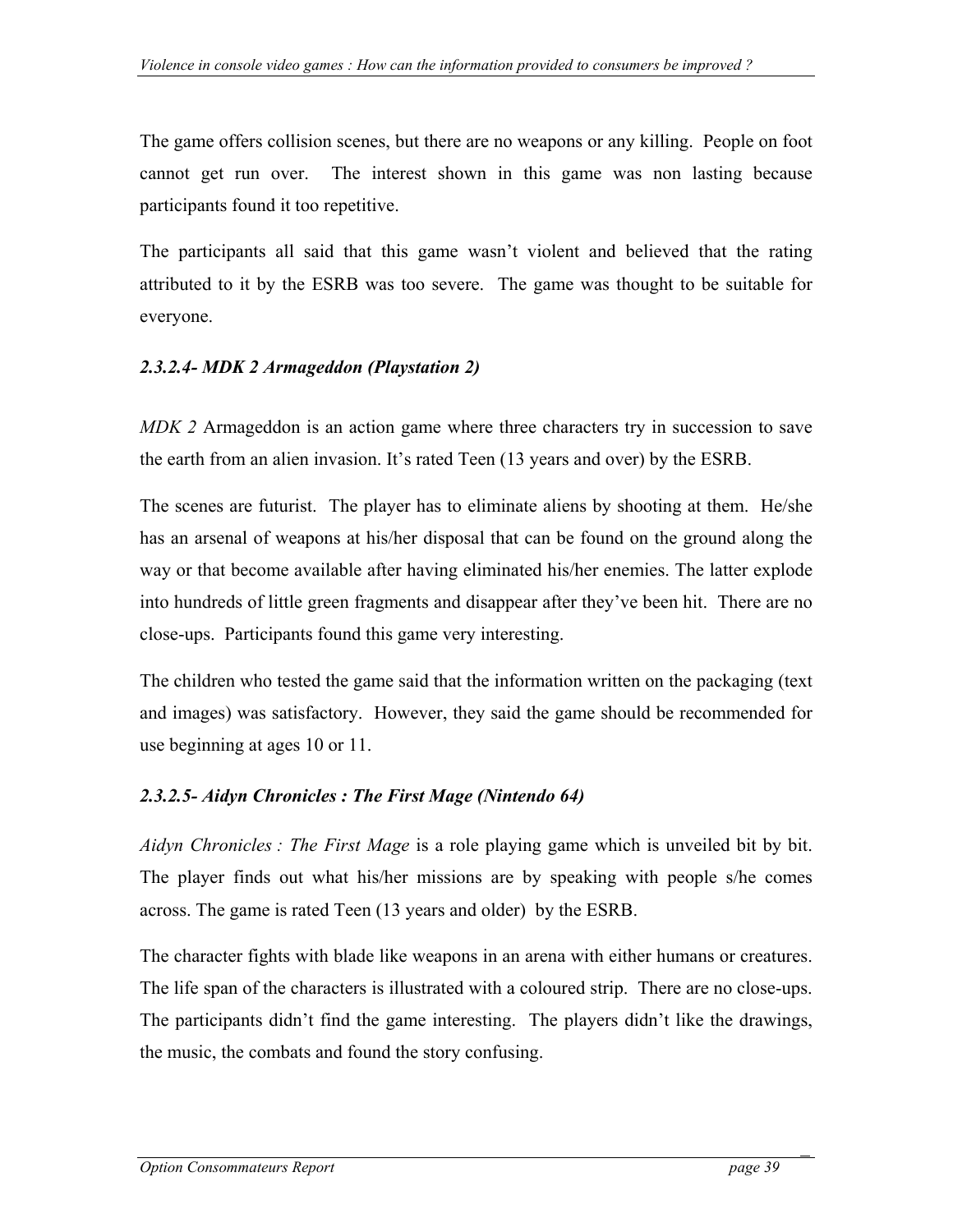The players said that the game contained little violence. The found the ESRB rating satisfying. One of the participants recommended that the recommended age be dropped to ten years of age. The others suggested the age of fourteen, not because of the violence which they found practically non existent, but because of the complexity of the game.

## *2.3.2.6- 007 The world is not enough (Nintendo 64)*

Marc, 10 years old « I don't know how to catch the girl, I tried to hit her, to shoot her with a gun but it didn't work! ».

*OO7 the world is not enough* is an action game featuring a new adventure with the famous James Bond. It is rated Teen (13 years and older) by the ESRB.

The player is armed and often has to kill his enemies in order to complete his missions. He has different gadgets and gets to use various weapons during the course of the game. Some have sighting tubes to enable the player to aim more precisely. There are no close ups. You don't see people with injuries. The characters fall and disappear.

The participants found the game very violent. There is vast array of weapons and gadgets. The player often has to kill his adversaries. Participants were interested in the game.

The children who tested the game said that the information written on the packaging (text, images) was satisfactory. However, one of the families suggested that the recommended age be dropped to 9. The others suggested 12 or 14.

## *2.3.2.7- Twisted Black Metal* **(Playstation 2)**

*Twisted Black Metal* is an action game in which the player attempts to win a contest. The characters are psychologically unbalanced and they go head to head in an arena. It is rated Mature (17 years and over) by the ESRB.

There are many vehicles and explosions. The scenes are far back and there aren't any close-ups. The players can run over people on foot for no particular reason. There is no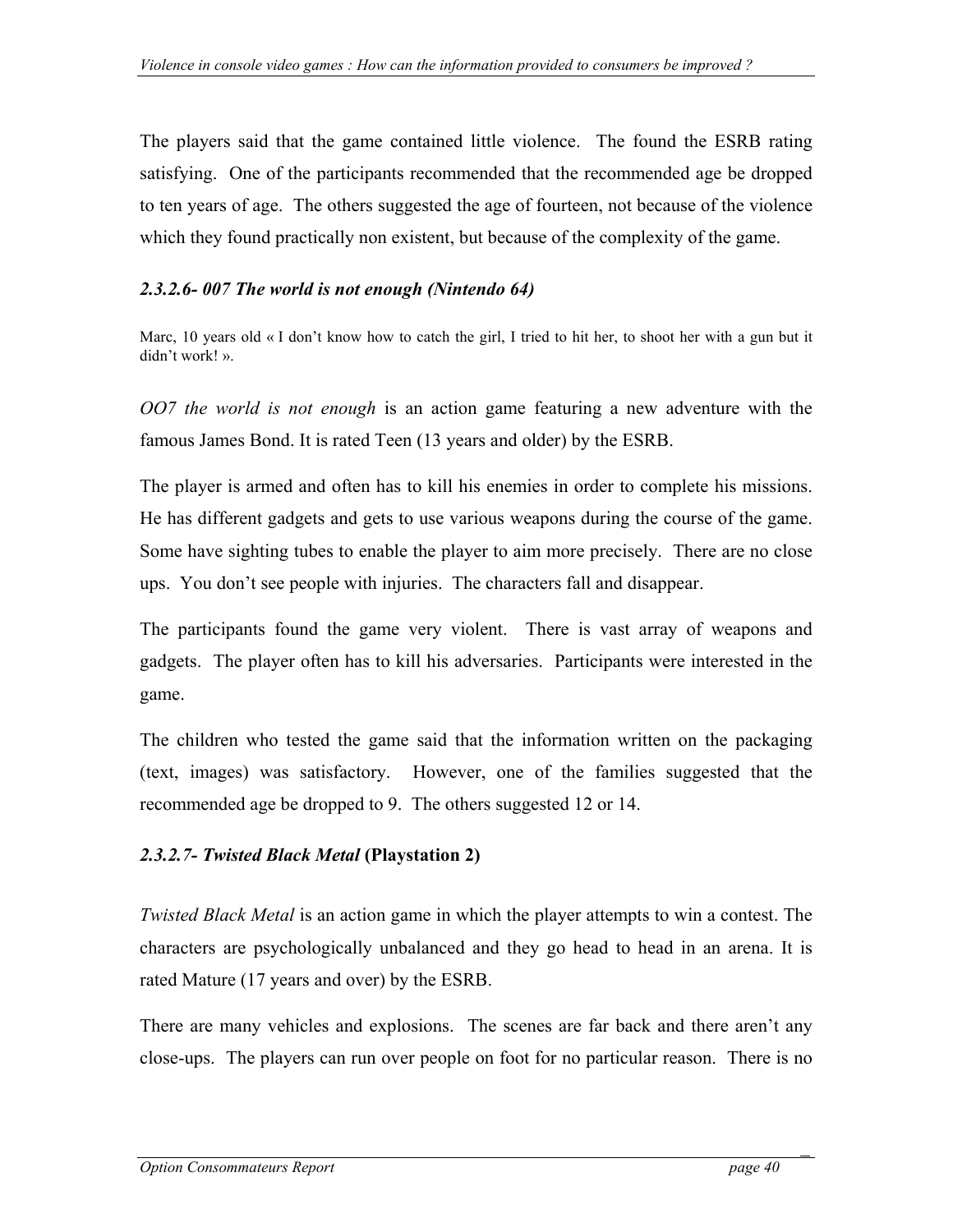blood. Each vehicle has its own specific weapon. The player has to kill the other characters to get to a superior level. This game was found to be very interesting.

The children who tested the game found that the information on the packaging (text, images) was satisfactory, even very much so. One of the participants even thought that the game was less violent than he had believed. All the participants said that the game was very or enormously violent. However, all suggested that the recommended age be dropped to 13 or 14.

#### *2.3.2.8- Unreal Tournament* **(Playstation 2)**

Max, 12 years old « This game is fun but when you kill someone, you see body parts going in every direction, which is disgusting. The weapons are powerful but with the sniper, it's hard to aim well».

*Unreal Tournament* is a quake-like action game. The objective is to complete different missions by eliminating your adversaries. It is rated Mature (17 years and over) by the ESRB.

The scenes are realistic. The player shoots at characters by using a weapon sometimes equipped with an eyepiece. The victims wriggle with pain when they're hit before falling and disappearing. The game has a varied weapon arsenal that the player gradually picks up as the game moves on. There are close-ups. The game offers different modes such as death match, domination or assault. The participants showed interest.

The children who participated found the information on the packagings satisfying and also found that it reflected the violence contained in the game. They all said that the game was very or enormously violent because of all the killing. However, all of them recommended that the minimum age be dropped to 13 or 14.

#### *2.3.2.9- Perfect Dark* **(Nintendo 64)**

Jérémie, 12 years old « Perfect Dark is far too realistic. The blood stays on the walls or on the ground (…) the enemies don't disappear right away and that gives us the chance of shooting at them if they made us miss our objective. »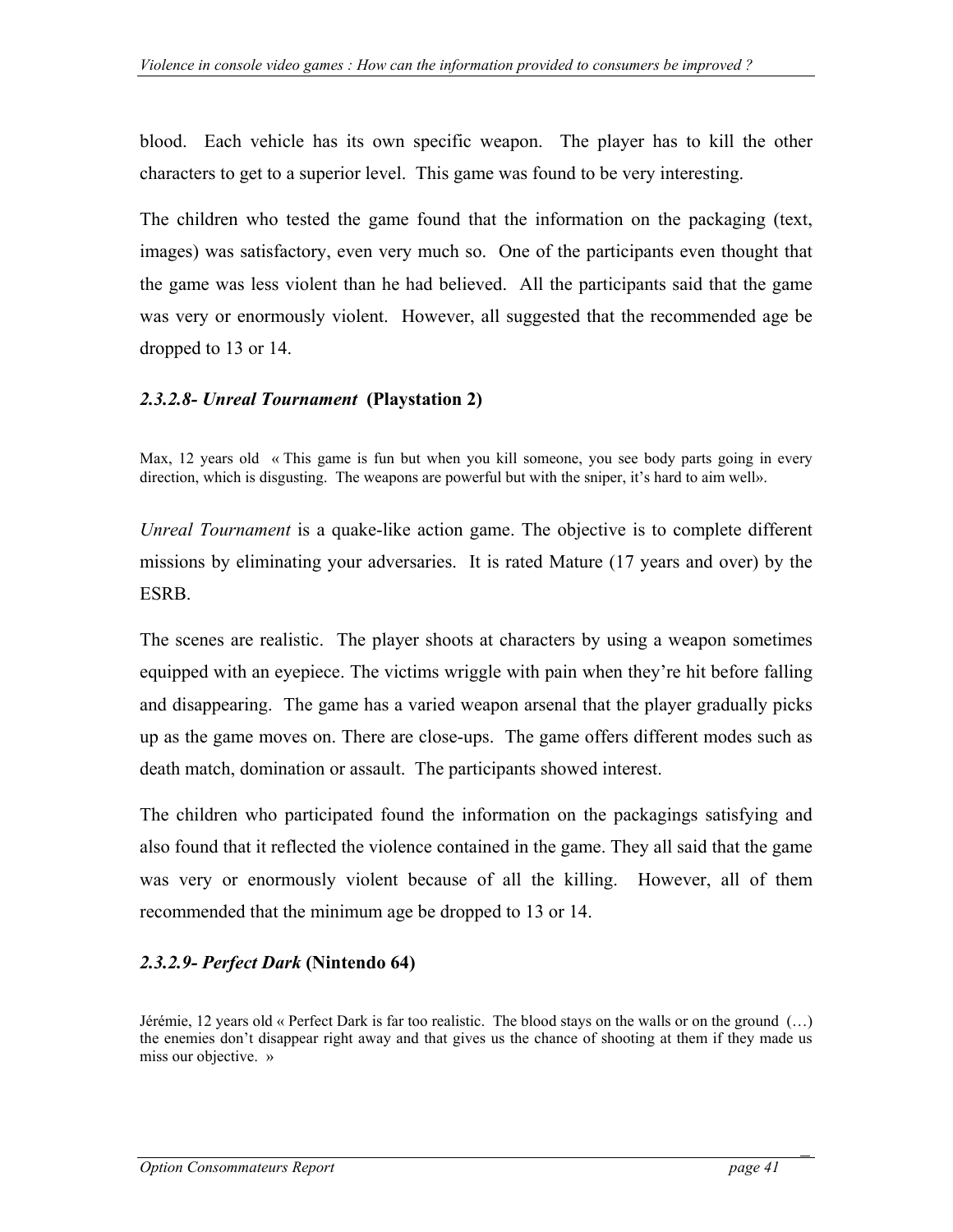Perfect Dark is a quake-like game. It's about a young female spy who has to stop aliens from invading the earth by completing various missions. It is rated Mature (17 years and over) by the ESRB.

The scenes are realistic. The player shoots at characters by using weapons sometimes equipped with an eyepiece to have a better aim. The victims fall and disappear. Blood from the victims stays on the ground and on the walls. It's possible to deactivate the sight of blood. There are no close-ups of injuries and faces. When the player is out of bullets, he can fight with his wrists. The participants showed great interest.

The participants found that the game was very violent, even extremely so. The French instruction booklet hides the images on the back of the packagings. Once you remove the booklet, the families found that the information was satisfactory and reflected the type of violence contained in the game. They found the ESRB rating adequate but nevertheless suggested that the minimum age be dropped to 12, 13 or 14.

### *2.3.2.10- Conker's Bad Fur Day* **(Nintendo 64)**

Gab, 11 years old « This game is fun but it would be better if it wasn't so vulgar. I don't think parents should buy this game for their children if they're younger than 11 ».

*Conker's Bad Fur Day* is an action game starring a squirrel who has to go home and save his friend who has been kidnapped by a monster. The environment and the characters are animated. It is rated Mature (17 years and older) by the ESRB.

The squirrel is a mercenary and is a fan of sex. He is often vulgar. The moral values are dubious even if the game does not consist in shooting anything that moves, as in other games. There are a few scenes where killing is present. There's blood, you see severed heads, bodies in shreads where you can see guts and brain. The participants found the game interesting.

The players found the game very violent. However they recommend a minimum age of 12 because the characters aren't human. One mother made the following comment: "I'm a little depressed because my sons like this game whereas I find it too violent."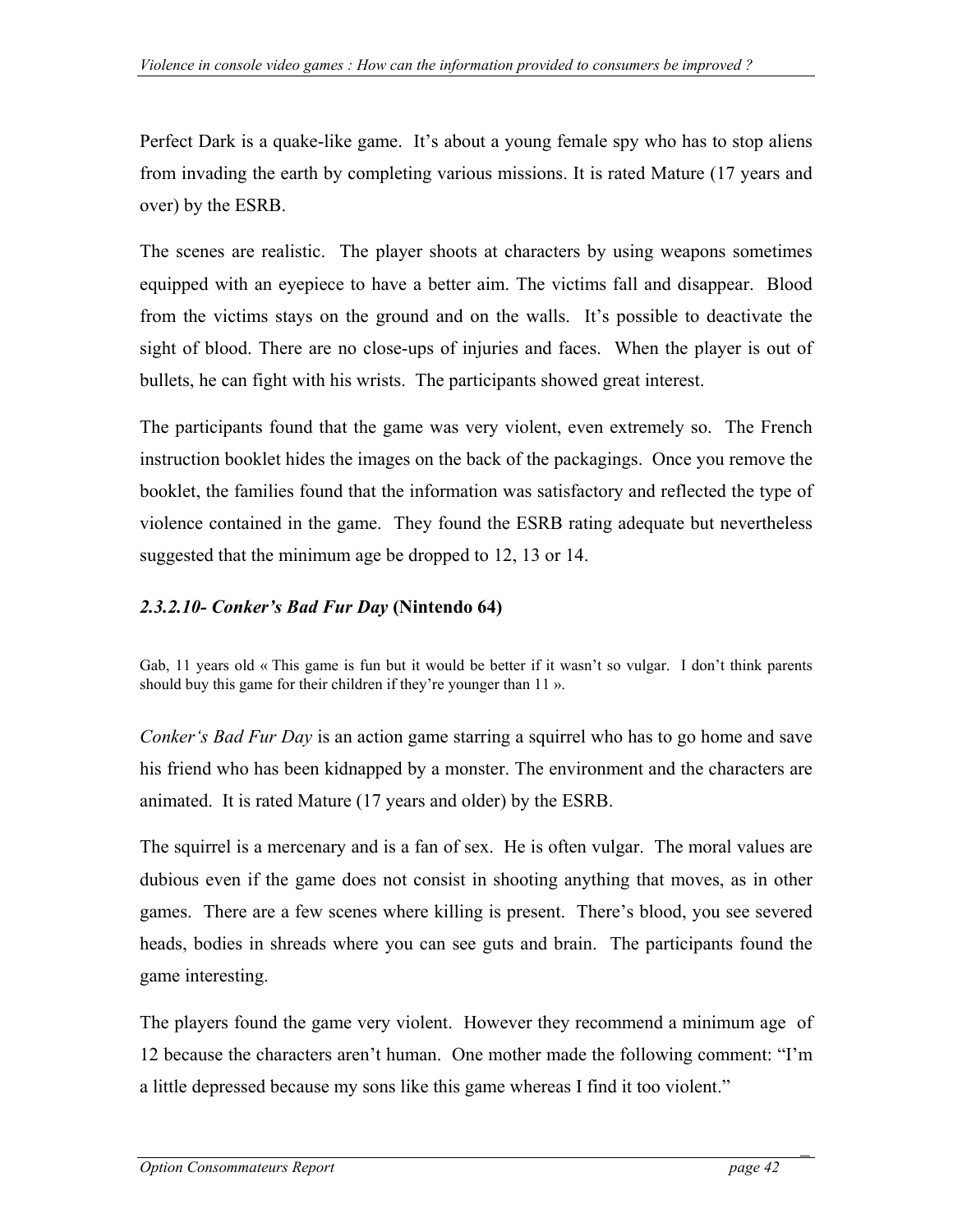## <span id="page-42-0"></span>*2.3.3- Conclusion*

The tests reveal that the information on the packagings and the ESRB ratings are generally satisfying. The tolerance level of children towards violence is higher than it is for parents. All recommended that games rated Mature  $(17 \text{ years} + )$  should be available for twelve and over. The quality of the design, the intensity and the realism of the action scenes arouse more interest than violence. Since we tried out the games as well, we think that the ESRB ratings are adequate.

# **2.4- Our investigation of stores**

Based on the comments of parents and children and our analysis of the packagings, we decided to continue our study by visiting various console video game rental and retail stores.

## *2.4.1- Methodology*

We developed an evaluation grid and a questionnaire for employees (Please refer to appendix F).

We visited ten stores that sell console video games and ten stores that rent or sell them. All are on the island of Montreal. In certain cases, we visited stores that are part of the same chain to determine if their sale and rental policies are consistent.

## *2.4.2- Retailers*

## *2.4.2.1- Customers*

In most of the stores we visited (eight out of ten), their customers are mainly between the ages of 17 and 35. Only *Zeller's* and *Toys'R Us* are more family oriented. At *Toys'R Us*,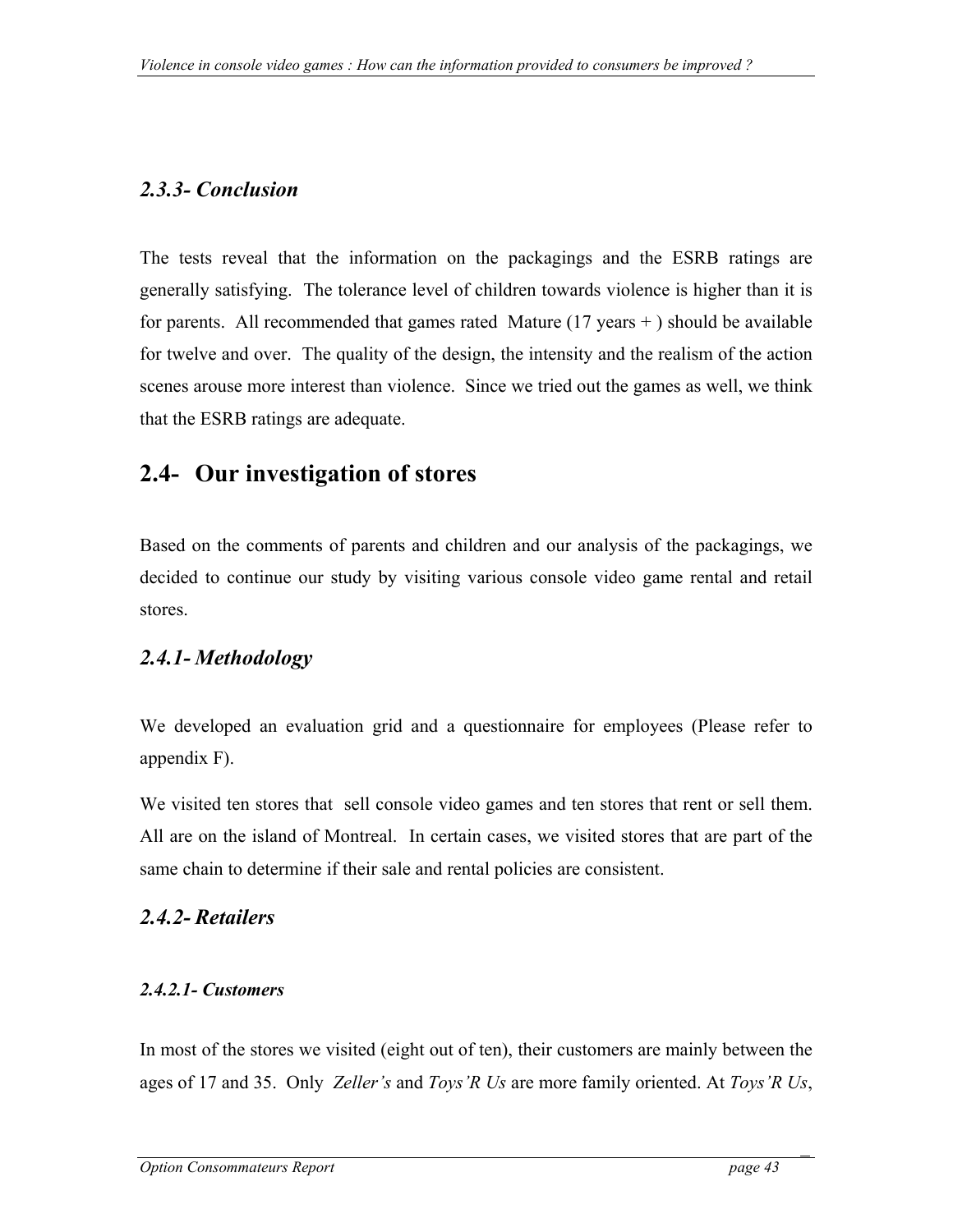parents buy Nintendo products for their children and people between 17 and 35 go for Playstation and XBOX products.

## *2.4.2.2- Games on display*

The majority of stores (six out of ten) have games on display supplied by company representatives. These games are either the latest products or the ones that sell the most, generally rated E (Everyone) or T (Teen) and sometimes M (Mature). Only *CompuSmart* occasionnally puts certain games on display if consumers specifically ask for them. No store changes the games they have on display depending on the day or the hour. A child can therefore see a game on a store TV screen that is not recommended for his/her age group.

## *2.4.2.3- Information concerning the ESRB rating system*

Few retailers offer written information on the rating system. Only *Toys'R'Us* and *Future Shop* post information on a board situated below the games out on display. The information shows the ESRB ratings along with the recommended age as well as a few descriptors. The information made available at *Toys'R'Us* is adequate because along with the explanations on the ratings, there are posters on the walls and a brochure at the check-out counter that explains the ratings. The *Toys'R'Us* head office is responsible for this initiative. Sometimes the *Canadian International Digital Software Association*  (CIDSA) or companies such as Nintendo send documentation pertaining to the ESRB.

## *2.4.2.4- The popularity of the system with consumers*

According to the employees of stores where the clientele is family oriented, such as *Toys'R'Us* and *Zeller's,* consumers are familiar with the rating system. This doesn't seem to be the case in stores where the customers tend to be older. According to the employees of *CompuCentre*, *CompuSmart* and *Future Shop*, their customers don't know the rating system as well. It's worth noting that most customers are adults buying games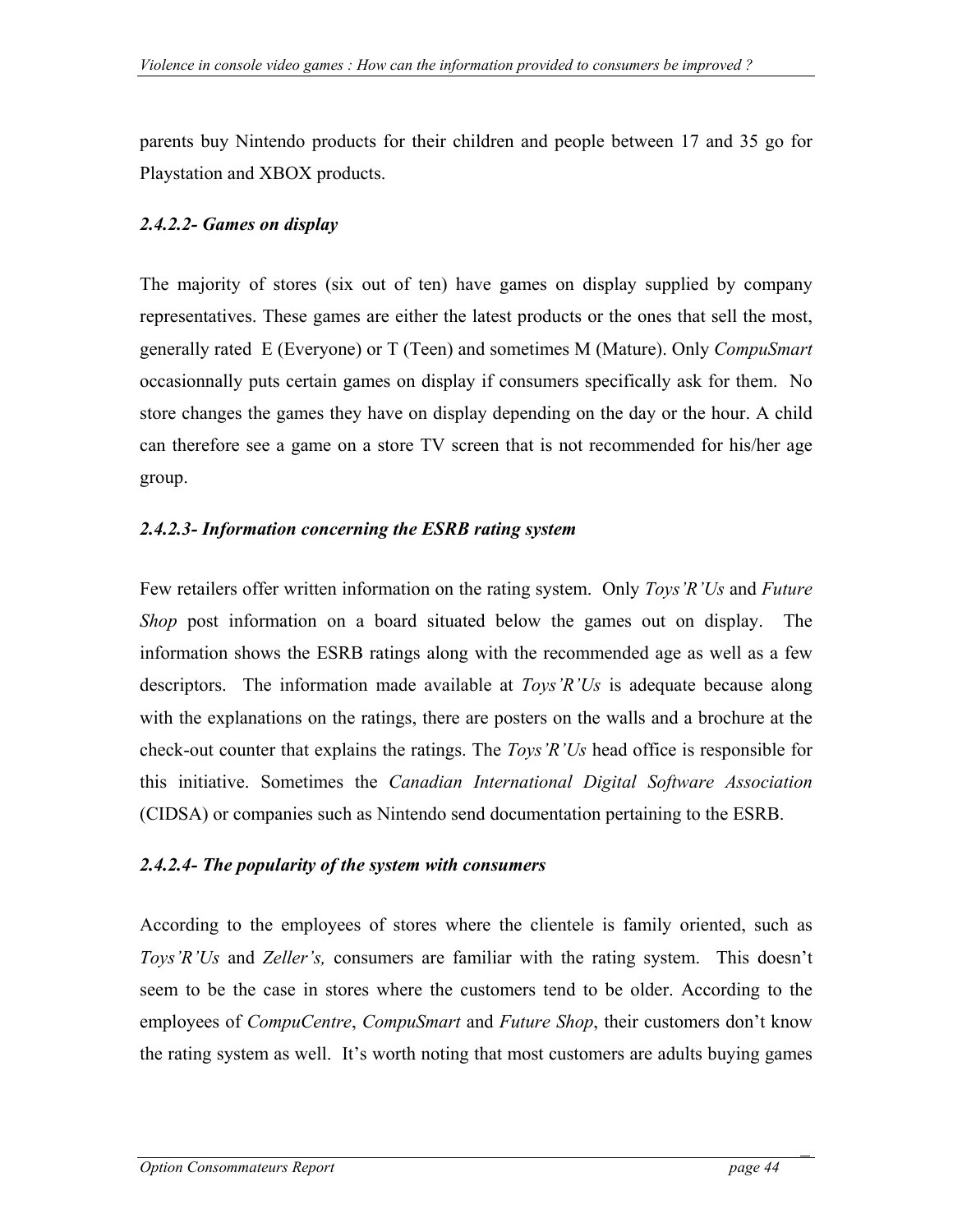for themselves. They're probably not worried about the violence these games might contain.

#### *2.4.2.5- The popularity of the system with employees*

In nine of the stores we visited, the salespeople know of the existence of a rating system without necessarily associating it with the ESRB. In a *Future Shop* store, an employee who was asked seems to have a vague idea and answered that it "didn't interest him or his customers".

#### *2.4.2.6- Access to violent video games*

Children can buy a game not necessarily recommended for their age by themselves in half the stores. One of the salespeople at *CompuSmart* said the following : « *we don't restrict a consumer's freedom here »* and at *Compucentre* another employee said that «*there is no policy forbidding the sale of video games to children* ». All stores permit the sale of a video game to a child, even if it's not recommended for his/age group, if the child is accompanied by an adult. On occasion certain salespeople have attempted to dissuade them (*CompuCentre* and *Radio Shack*), but to no avail. Stores that are family oriented have a stricter policy. *Toy'R'Us* and *Zeller's* refuse to sell to children under the age of 17 unless they have a parent's authorization.

Furthermore, at *Zeller's* and *Radio Shack* video games are set up in a locked glass cabinet and consumers have to ask an employee for assistance if they want to get a game.

## *2.4.2.7- Questions concerning violence*

Only *Zeller's* and *Toys'R'Us* said that parents ask information pertaining to the violence in the games they're buying for their children. In other stores, people seldom or never ask any questions on that subject.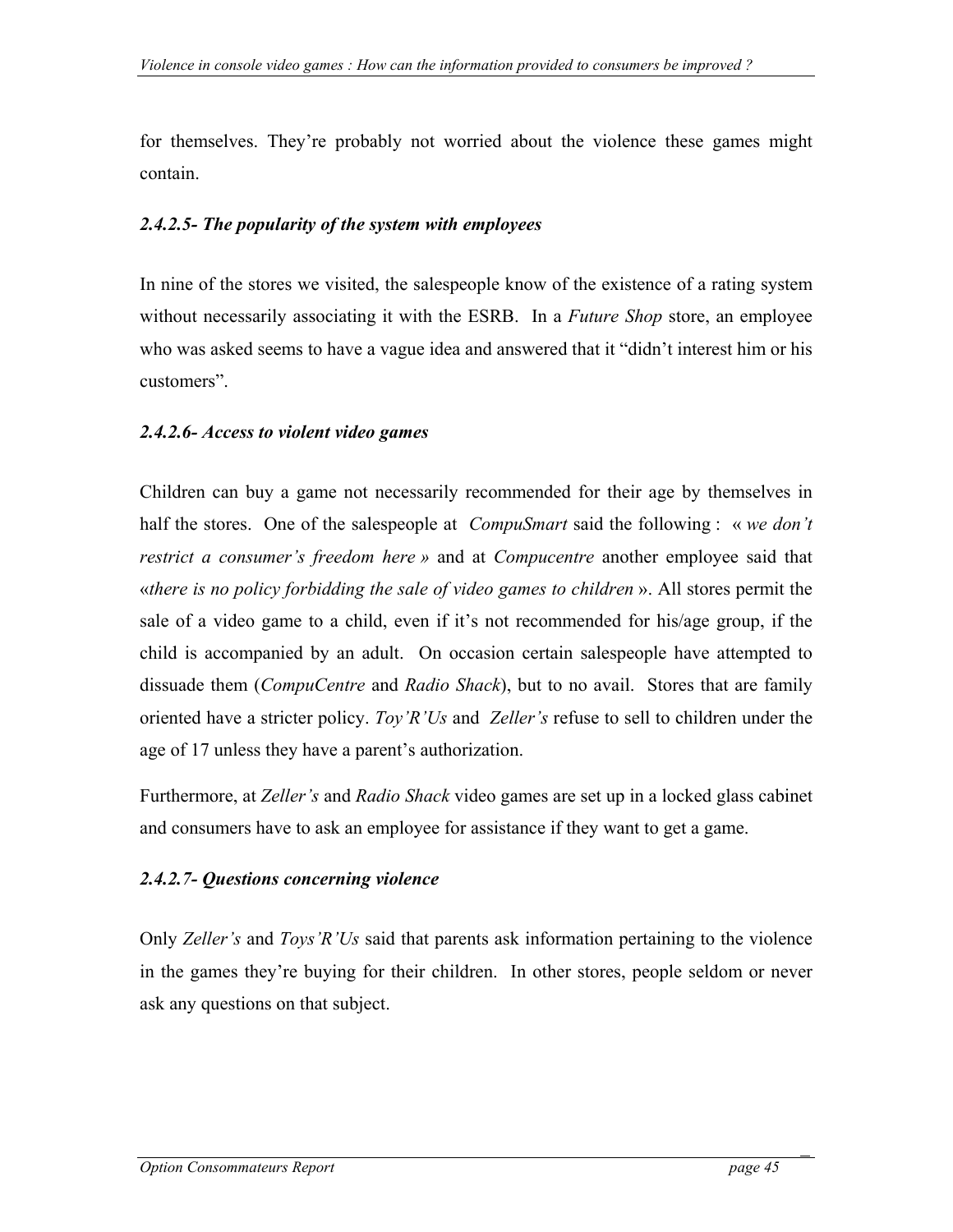## <span id="page-45-0"></span>*2.4.2.8- Conclusion*

Parents that shop in family oriented stores make sure they know about the violence in the video games they're purchasing. Moreover, these stores' policies are strict because children cannot buy games rated M (Mature) unless have a parent's authorization or are accompanied by an adult. ESRB ratings are known and adhered to. Policies are far less severe in stores where customers tend to be older. Even if employees are familiar with the rating system, they don't give out any written information and let children purchase games that are not recommended for their age group. Furthermore, games rated M (Mature) are sometimes put on display at any hour of the day.

## *2.4.3- Rental outlets*

Rental stores, in exchange for a few dollars, lease out consoles and video games to children and adults. If you take a look at the numbers, this market is particularly dynamic. Indeed last January, the *Video Software Dealers Association* announced that their revenues, generated by video game rentals in the United States, had increased by 36% the first week of January as opposed to the first week of 2001. This means 22,6 million dollars \$US compared to 16,6 million dollars \$US the previous year. Out of these 22,6 million dollars \$US, 1 million dollars were attributable to *Grand Theft Auto 3*  (PlayStation 2), which represents in total 9,3 million dollars in rentals since its launching in America on October  $3<sup>rd</sup>$ . Please note that this game is rated M (Mature) by the ESRB, which means it's designed for an audience of 17 and over.

After having spoken with children and having been on various video game websites, we noted that some children have the habit of renting video games not recommended for their age groups. We investigated rental outlets to obtain comments from employees and especially to find out if children have access to violent games.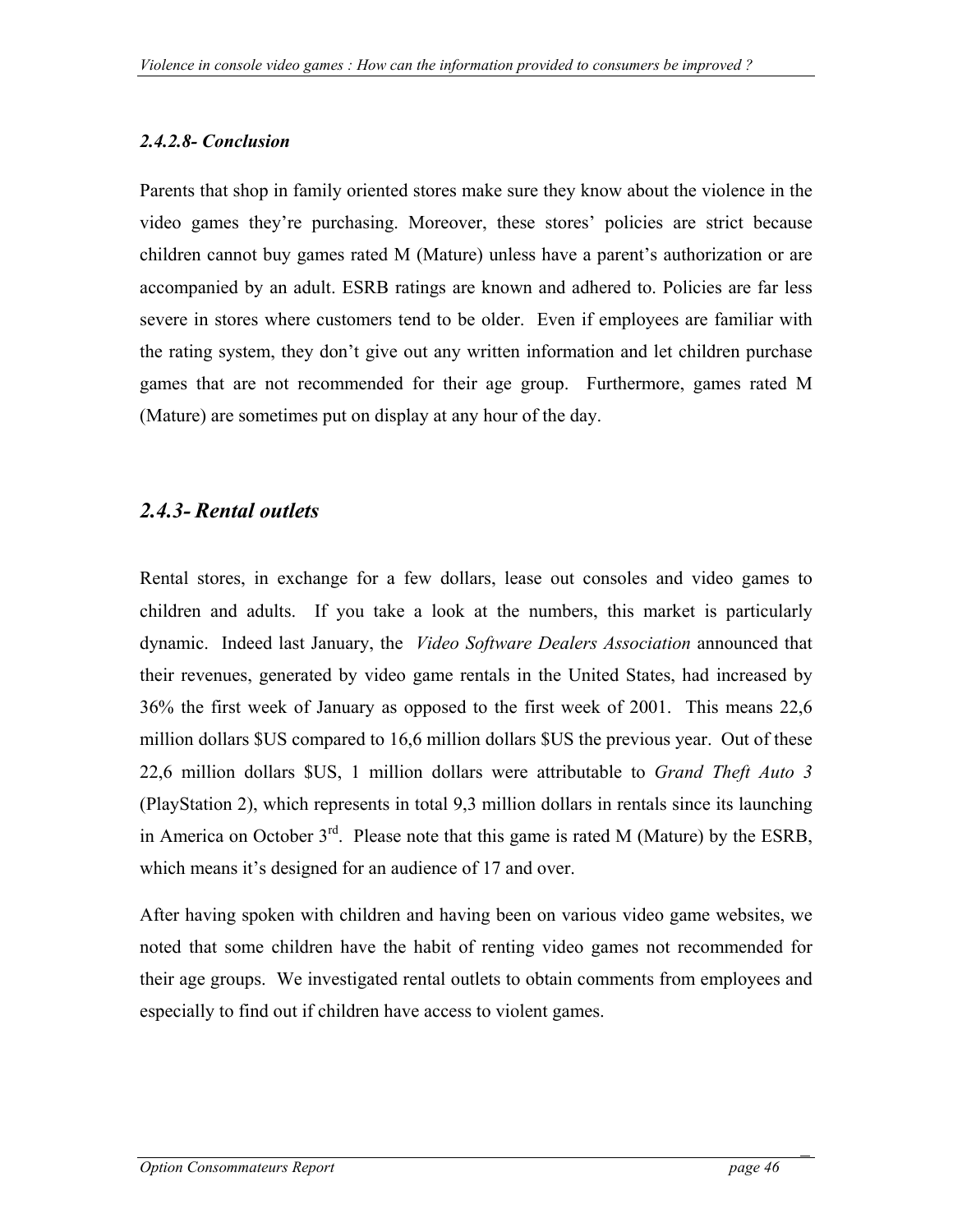## *2.4.3.1- Customers*

Rental store customers consist of children, teenagers and adults. Parents of children who are 6 years old and over mostly rent games compatible with Nintendo. Teenagers and adults rent games compatible with other consoles.

## *2.4.3.2- Games on display*

We noted that four out of ten businesses put games out on display. Customers can try them out in exchange for amounts that range from 2\$ per half-hour to 6\$ an hour. The games that are available are rated E or T and sometimes M if a customer requests a specific game. The games that are rated M are removed as soon as this particular customer leaves the store, but a child can sometimes walk in while the adult is trying out the game. At the *Centre vidéo jeux & ordinateurs,* customers try out games rated M before buying or renting them but rarely play with them in the actual store because these games are often more difficult and more time consuming than the other games. No business takes the day or the hour into consideration when deciding what game to put out on display.

## *2.4.3.3- Information concerning the ESRB rating system*

No store gives out information on ESRB ratings. This is a considerable shortcoming. Employees say they never received any documents explaining the rating system.

## *2.4.3.4- The popularity of the system with consumers*

In seven of ten businesses, salespeople think that customers don't know about the rating system. According to a *Centre vidéo jeux & ordinateurs* employee*,* certain parents are familiar with the ratings and still rent games that are not suitable for their children.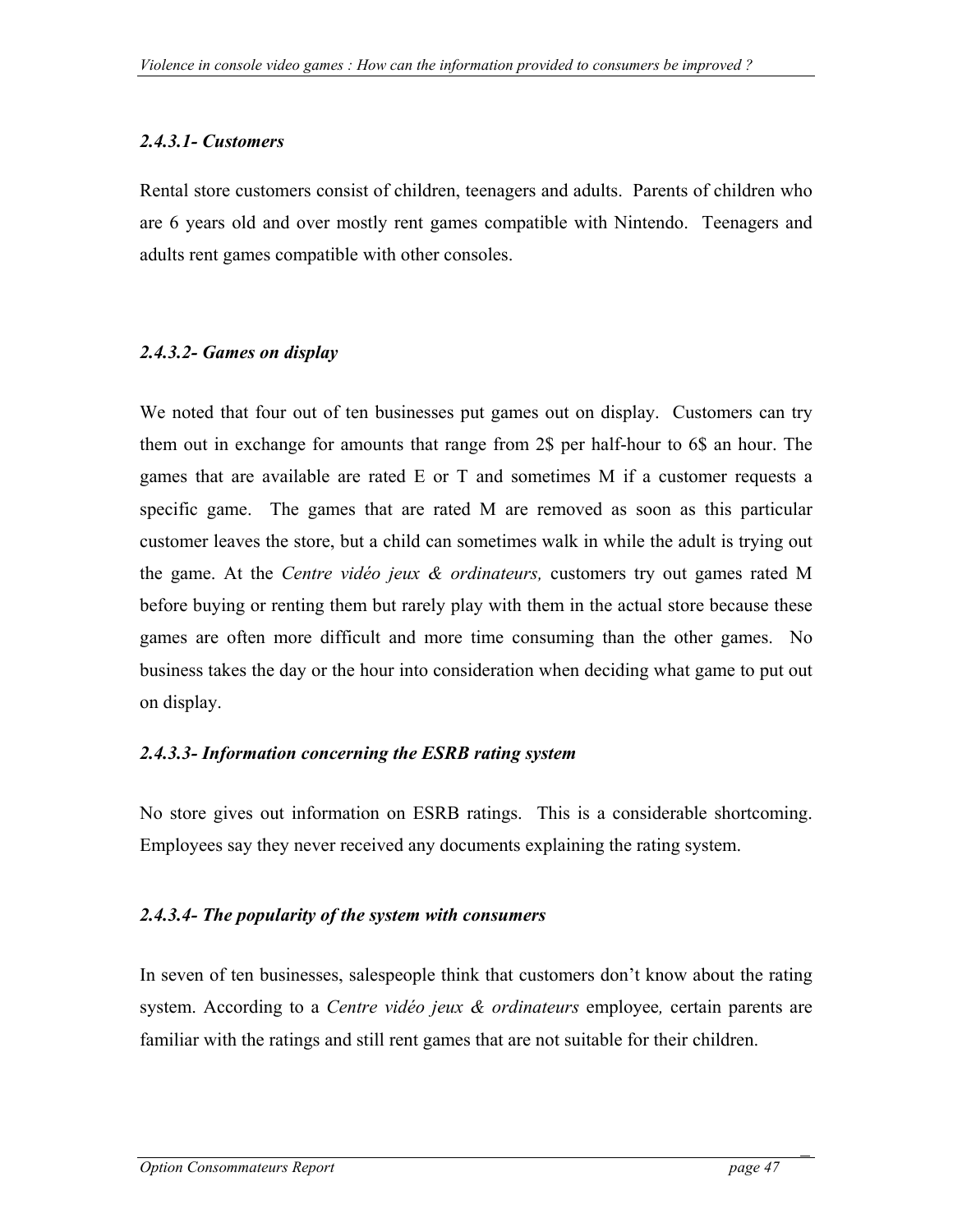## *2.4.3.5- The popularity of the system with employees*

In nine of ten businesses, employees know the rating system without necessarily associating it with the ESRB.

#### *2.4.3.6- Access to violent video games*

We noted that six out of ten businesses rent films as well as console video games. This seems to create some confusion because two employees from *Superclub Vidéotron* and *Blockbuster Video* think that video games are regulated by the same laws as movies. Therefore, they said they didn't rent video games to minors because it's against the law. These two stores have an internal policy pertaining to restrictions in the rental of video games. Employees cannot rent out video games to children if they don't have the recommended age. At *Blockbuster*, the minimum age flashes on the screen (T-13, M-17) to attract the attention of the employee so that the age of the child is verified. At *Superclub Videotron*, only games rated M are in the computer system. Six of seven employees that were interviewed say that a store policy forbids them from renting video games to children who don't have the minimum required age. The seventh employee didn't know about the store policy and knew even less about the rating system.

At *DVDO* there is no store policy, but parents can ask that a note be put in their file mentioning that no violent games be rented to their children. Most of the time, the employee is the one who makes a judgement call and decides to phone the parents or not or to rent games to kids s/he knows. At the *Centre vidéo jeux & ordinateurs,* all children have a file with their name, date of birth, information as to where parents can be reached and restrictive notes that parents can add. When in doubt, the parents are called or the child has to provide identification. A child accompanied by an adult can rent anything and this goes for all ten stores.

*Microplay* has no store policy pertaining to setting limitations on the rental of video games. Three employees say that they suggest games for their own age to kids when these children want to rent a video not recommended for their age group. An employee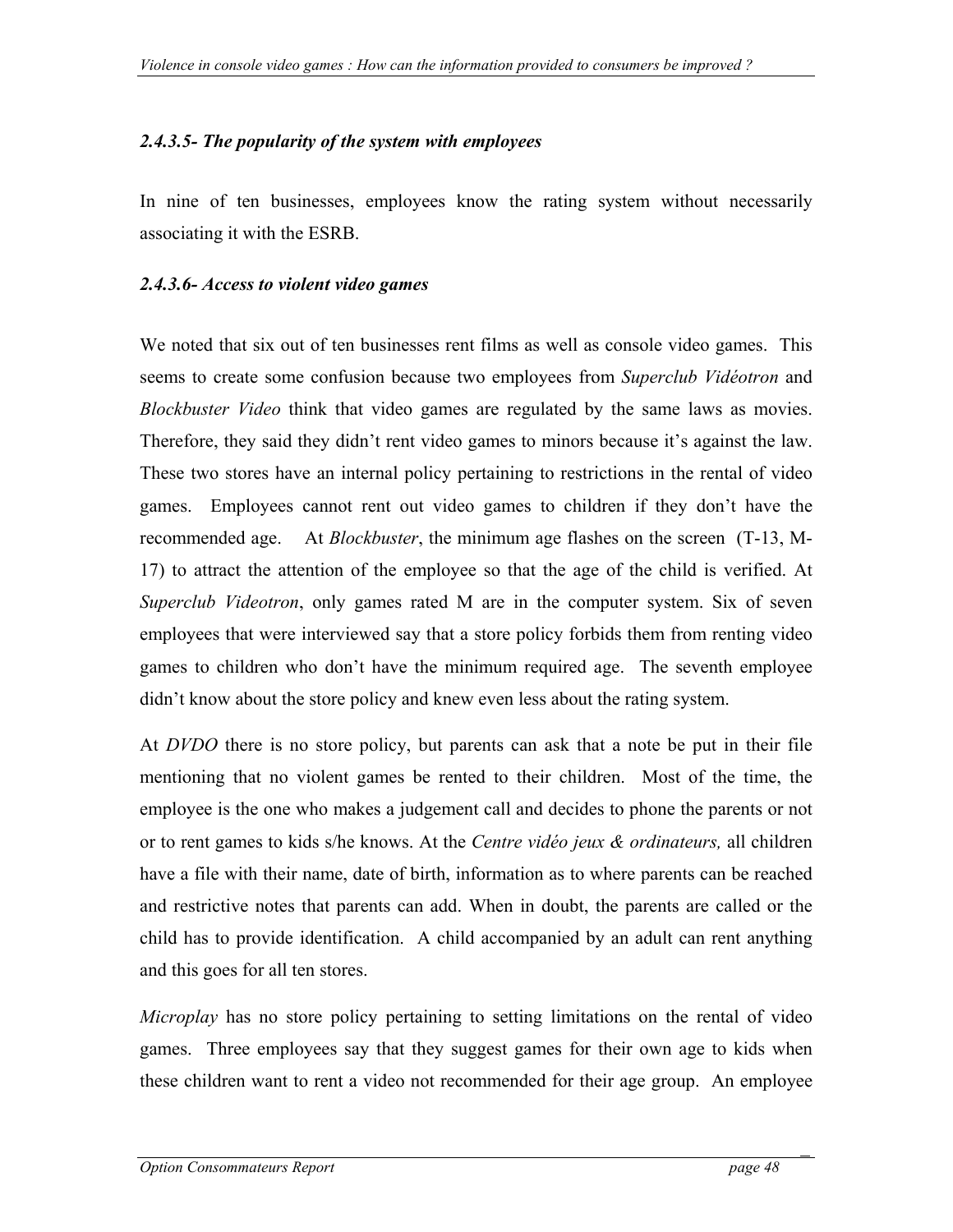said : «I don't rent games to kids if they're too young but I don't know what my coworkers do *».*

Some of the kids who tested games for Option Consommateurs and who are younger than 13, admitted having rented games not suitable for their age group (Example : *Perfect Dark* rated M for 17 and over) in one of the *Superclub Vidéotron* stores. Furthermore, the comments from children on the Internet seem to corroborate this information. Therefore, 90% of comments on *Bad Fur Day* (Nintendo 64) which is rated for 17 and over, came from kids between the ages of 11 and 14. We spoke with one of the players who said: « In Saint-Hyacinthe, there's a rental store called *Club Vidéo Vision*. I'm 12 years old and I, like all kids who go there, can rent games for Nintendo and Playstation that are for 18 and over ».

## *2.4.3.7- Questions concerning violence*

In seven out of ten businesses, people sometimes ask for information on the violence in video games. According to the *Centre vidéo jeux & ordinateurs*, 50 % of parents who buy games ask questions, but rarely those who rent. In three of the ten businesses, people never ask any questions pertaining to violence.

## *2.4.3.8- Conclusion*

Parents are less worried about violence when they rent games as opposed to buying them. Certain rental stores have control systems in place ( files, age that flashes, restrictive notes) to check if the game kids want to rent is suitable for their age group. These initiatives are unfortunately not applied by everyone. What's even more a cause for concern is that children get their hands on unsuitable games even when these policies are in place. Employees are familiar with ESRB ratings but no information is given out to consumers. This, according to us, is a major problem to the extent that children and parents who don't know the exact age group that corresponds to the ESRB rating, have no way of finding out unless they ask an employee, which doesn't seem to be common practice.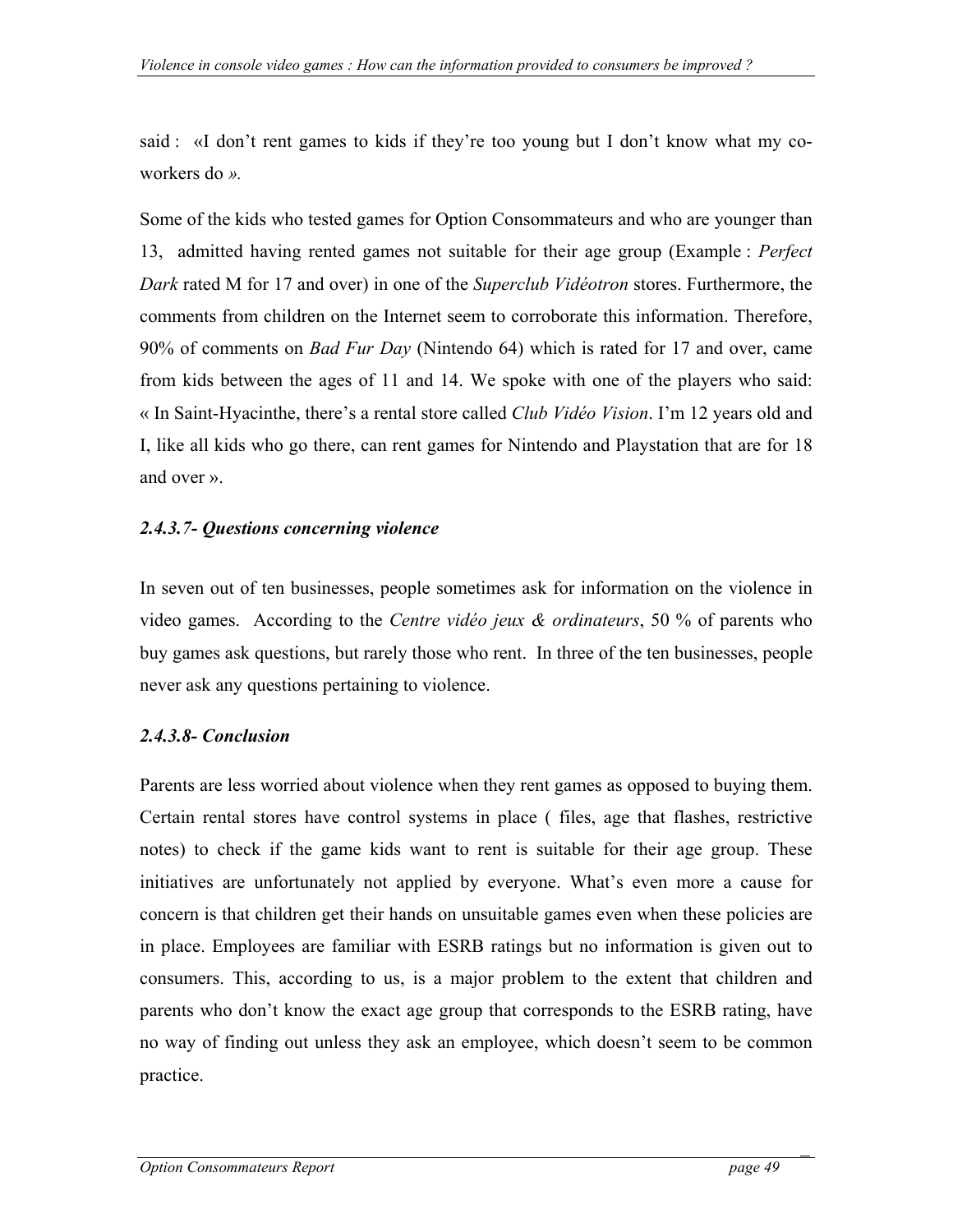# **CONCLUSION**

<span id="page-49-0"></span>The popularity of console video games is growing. The increase of realistic scenes and the improvement in technologies confirm that video games aren't only for children and young adolescents but also for adults. Result : There are products on the market that contain violence and that are not suitable for children. Manufacturers, parents and the government therefore have the responsibility of protecting them. Knowing that consumers rely on three elements (texts, images and ratings) to find out if a game contains violence, it is essential to supply consumers with pertinent information. The survey, the analysis of packagings and the tests revealed that parents seem reasonably satisfied with the information written on the packagings. Unlike European rating systems, the ESRB is recognized and systematically applied by all manufacturers. The system suffers from an important lack of information because manufacturers don't indicate an age on the packagings and it's often difficult to evaluate exactly how much violence there is in a game simply by reading its description or by looking at the images. Making a few improvements would be a good idea because close to half of parents found that some games were more violent than they had originally believed.

Despite the fact that the majority of the people who were surveyed would like to see government regulations on video game labelling, we don't think this is the best option. We believe that it would be better to recommend to the video game industry that they improve their labelling by mentioning among others, the required age for each video game category.

Furthermore, retailers continue to sell and rent video games rated M (Mature) to children under 17. Certain stores have taken measures, such as a parent's authorization, opening a file, restrictions or a flashing visual warning that shows the age group, but this isn't the case for all the stores we visited. Children however continue to be able to get their hands on games not recommended for their age group, especially in rental stores where parents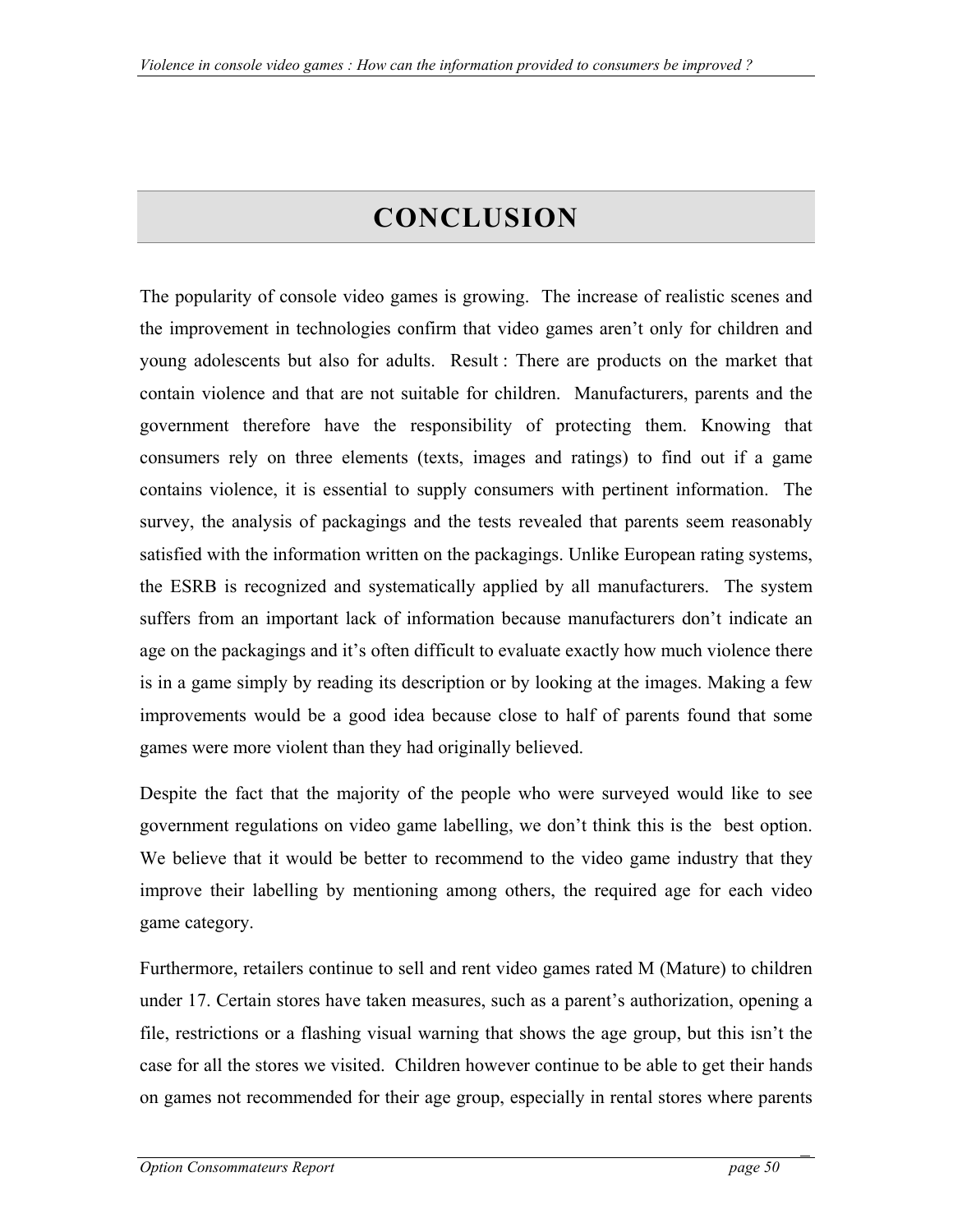don't systematically exercize a certain control. The majority of employees who sell or rent video games know about the rating system. However, according to the survey, few consumers (13 %) speak with employees. Therefore they have less of a chance of understanding the ESRB rating system. The problem is more obvious in rental stores where there is no information on the rating system.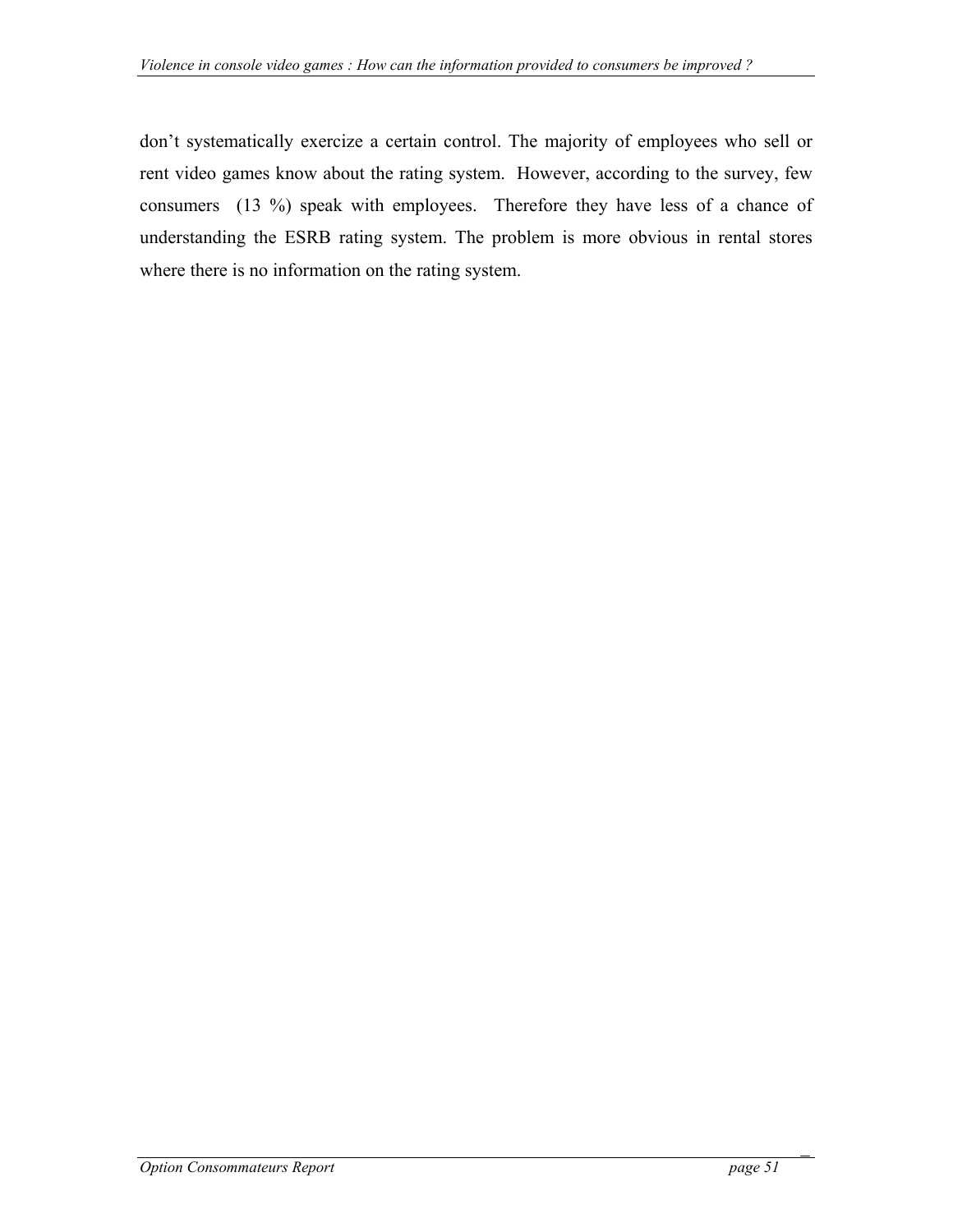# **RECOMMENDATIONS**

<span id="page-51-0"></span>Option Consommateurs recommends :

- Improving the current ESRB rating system : systematically indicate the recommended age group and increase the number of descriptors on packages.
- An information campaign to sensitize the Canadian population to the rating system, in order to protect children and guide consumers in their purchases or rentals.
- A systematic broadcasting of information explaining the rating system in stores and especially in rental stores, with the help of posters, brochures, etc.
- The implementation of a committee bringing together publishers, distributors and consumers in order to discuss the stakes involved in video game violence and to evaluate consumer complaints. If a rating is deemed inappropriate, the committee would invite the publisher to justify their selection and if need be, to rectify it. The committee could also provide publishers with an evaluation grid that gives access to definitions and procedures used by the ESRB to rate games. This way consumers could be certain that the rating system is dependable and could make comments or object if they don't agree with a specific rating (by of course using the same guidelines). This committee would ensure that the interests of consumers dominate over those of the video game industry.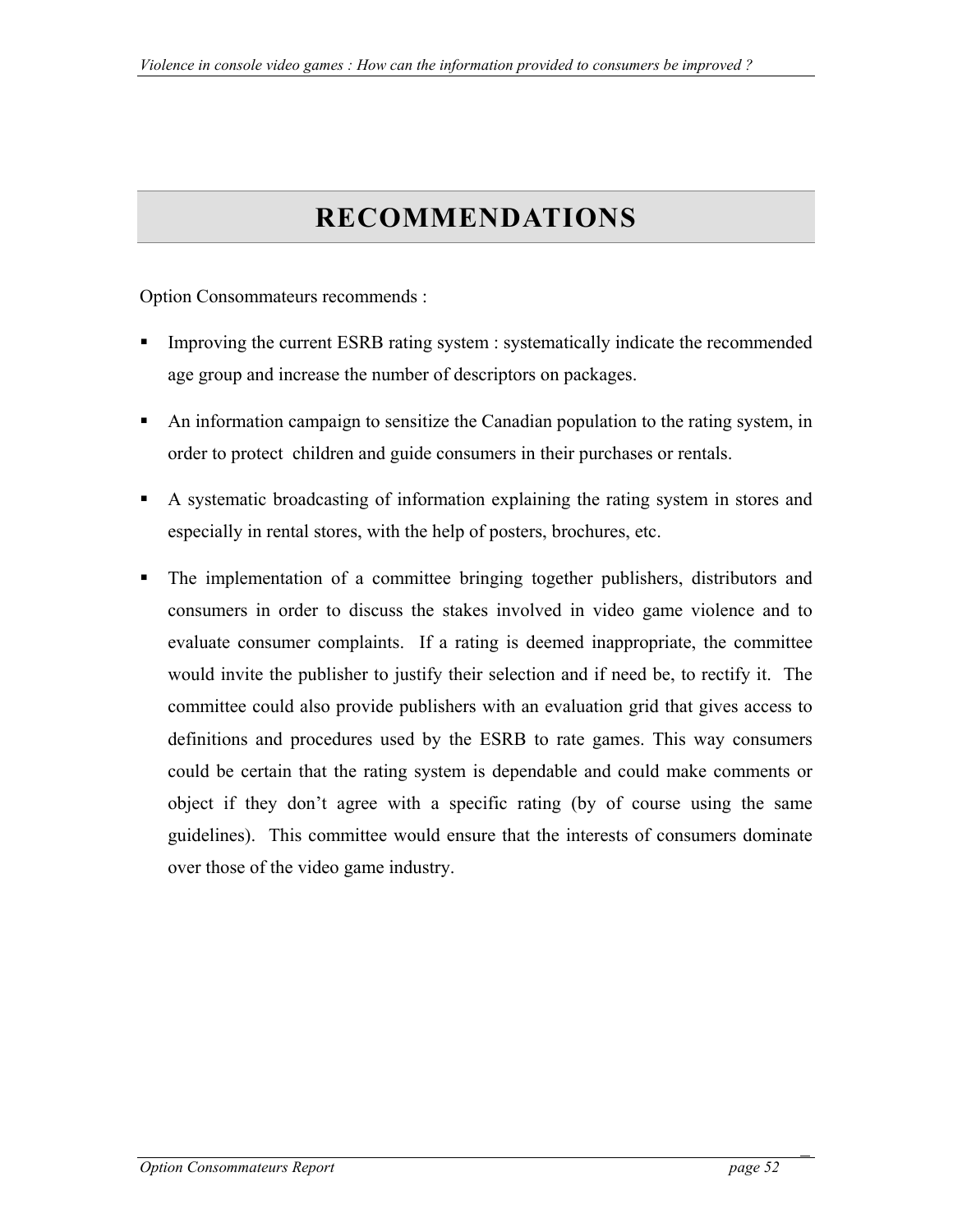Finally, a standardization of store policies pertaining to the sale and rental of video games with the passing of a law which would impose fines on retailers who sell video games to children who are not of the right age group as per the ESRB ratings.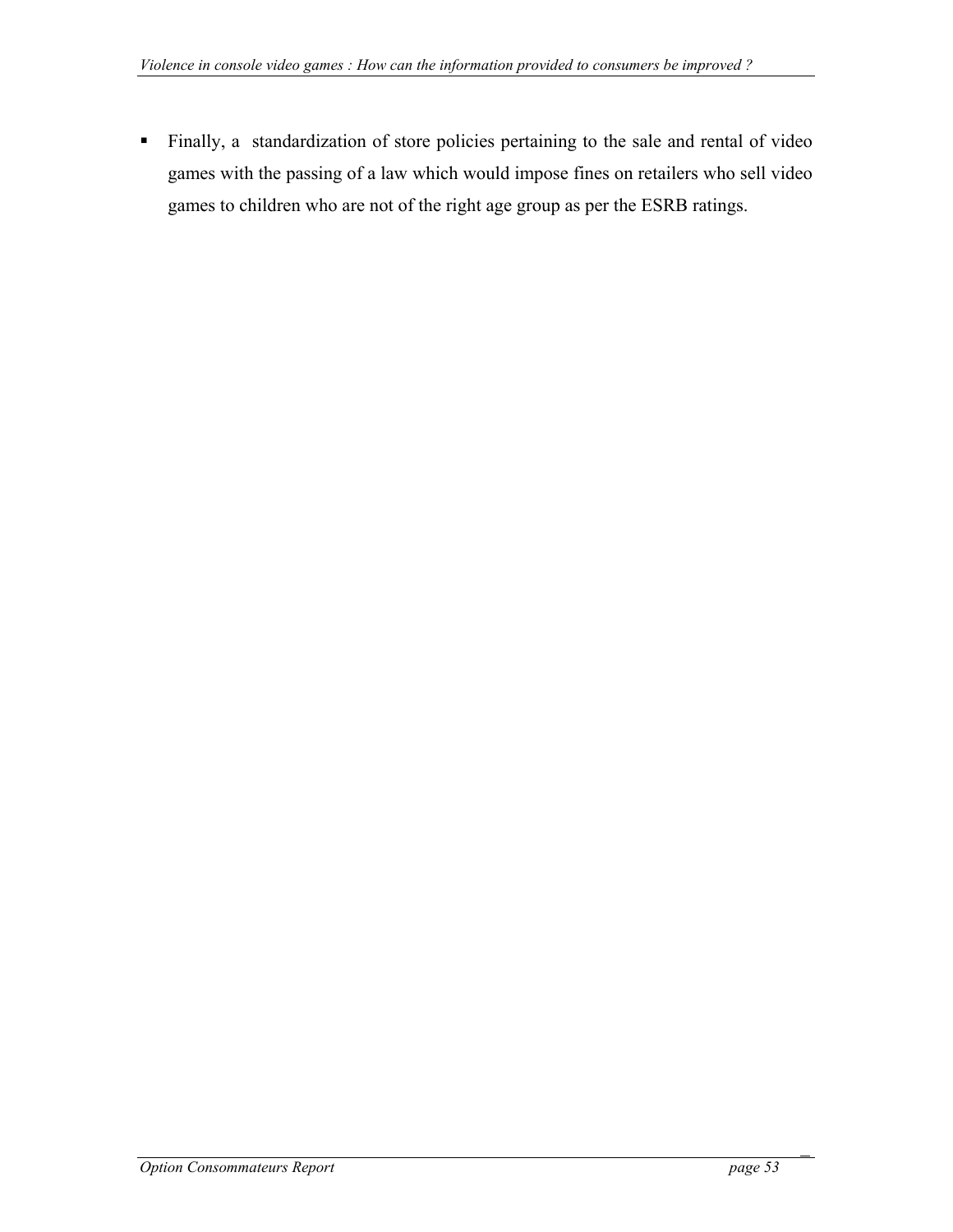# **BIBLIOGRAPHY**

<span id="page-53-0"></span>AMIOT, Marie-Andrée. (September 22nd 2001). Nouvelle culture, nouvel art. La Presse. **Montréal** 

BRUNO, Pierre. (1993). Les jeux vidéo. Syros.

COURRIER INTERNATIONAL (May 17th 2000). La violence ne mobilise plus. Issue Number 497.

DE LORIMIER, Jacques. (1991). Ils jouent au Nintendo…mais apprennent-ils quelques chose? Les Éditions Logiques.

FEDERAL TRADE COMMISSION (2001) Marketing Violent Entertainment to Children : a one-year follow-up review of industry practices in the motion picture, music recording & electronic game industries. A report to congress.

GABRIEL, Évelyne Esther. (1994). Que faire avec les jeux vidéo?. Hachette.

GREENFIELD P.M., Retschitzki. (1998) L'enfant et les médias. Les effets de la télévision, des jeux vidéo et des ordinateurs. Éditions universitaires Fribourg Suisse.

JOSEPHSON, Wendy L. (1995). Étude sur les effets de la violence télévisuelle sur les enfants selon leur âge. Santé Canada.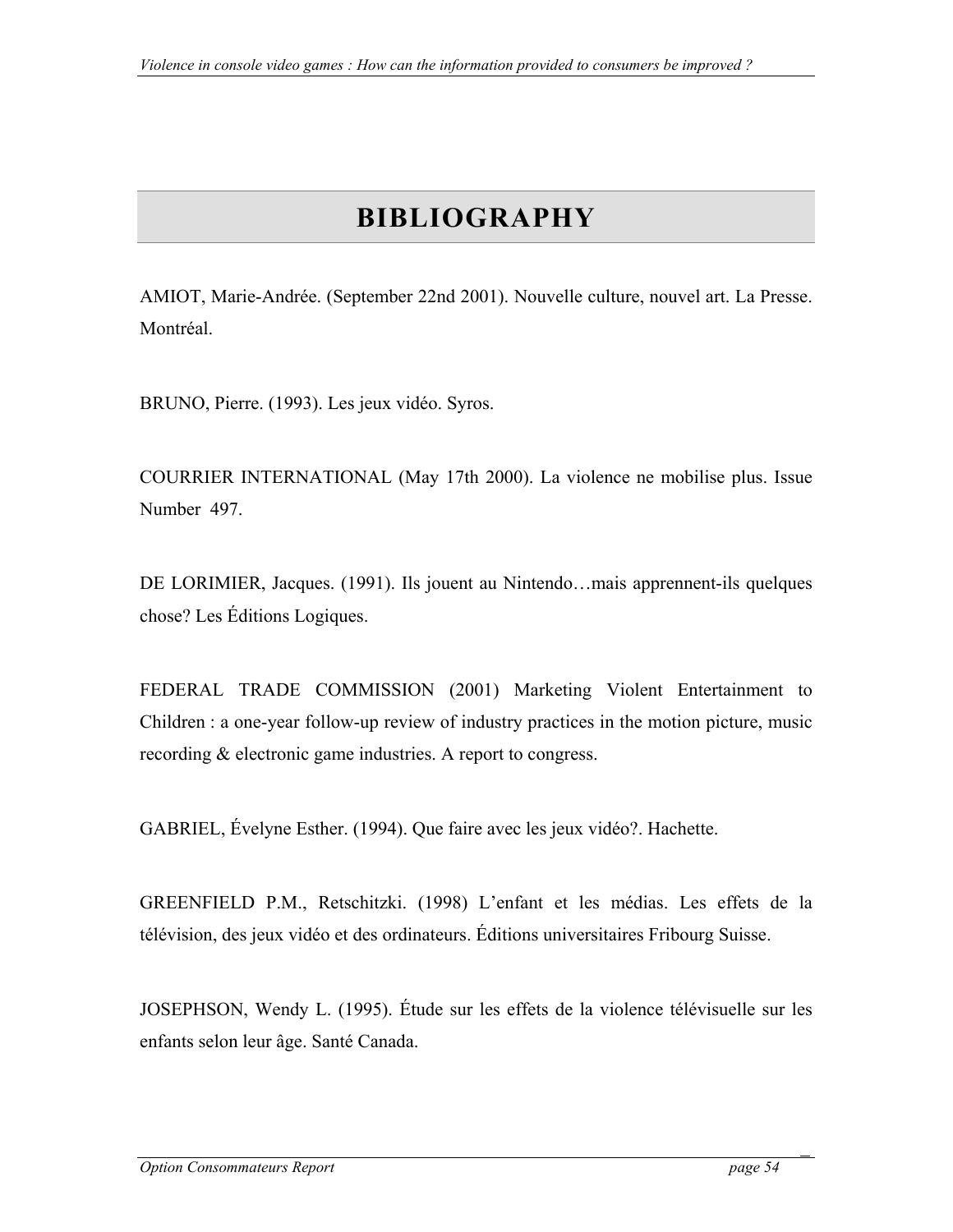LEDIBERDER, Alain, LEDIBERDER, Frédéric. (1993). Qui a peur des jeux vidéo? La Découverte/Essais.

LEDINGHAM, Jane E., LEDINGHAM, C.Anne, RICHARDSON, John E . (1993) La violence dans les médias : ses effets sur les enfants. Santé Canada. Ottawa.

LÉGER & LÉGER, RECHERCHE ET MARKETING. (1999). Les Québécois et leurs loisirs.

L'HEUREUX, Serge. (June 11th 1998). Du sang sur le divan. Les jeux violents sur la sellette. Le Nouvelliste. Trois-Rivières.

RAYMOND, Diane. (1993). La perception des jeux vidéo par les parents de jeunes enfants. Mémoire. Département de communication. Université de Montréal.

RETSCHITZKI, J., GURTNER, J-L. (1996). L'enfant et l'ordinateur : aspects psychologiques et pédagogiques des nouvelles technologies de l'information. Sprimont : Mardaga.

RODRIGUE, Isabelle. (April 21st 2000). Plusieurs raisons expliquent les gestes de violence. Le Droit.

THOMPSON, Kimberley M., ScD, HANINGER, Kevin. (2001). Violence in E-Rated Video Games. Medicine and the media vol 286, No. 5

T.R.O.P/P.E.A.C.E. (2001/2002). Guide d'intervention 2001-2002 pour la promotion de la non-violence.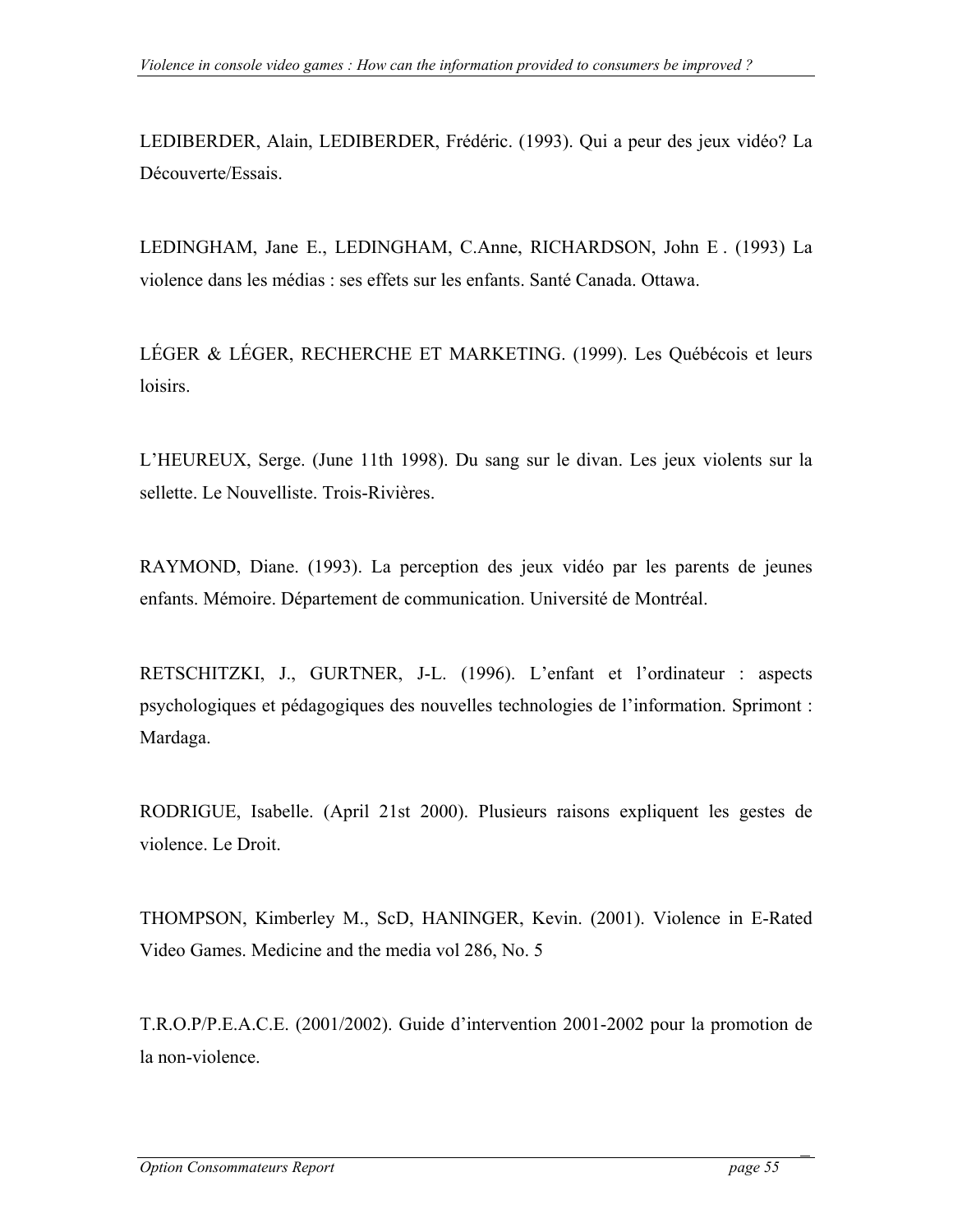TRUDEL, Jonathan. (October 15th 2001). Du fric et des jeux. L'actualité.

WALSH, David. (2001). Sixth Annual Video and Computer Game Report Card. National Institue on Media and the Family.

## **Web sites**

#### **General information**

[www.reseau-medias.ca](http://www.reseau-medias.ca/).

[www.idsa.com](http://www.idsa.com/)

[www.igda.org](http://www.igda.org/)

### **Rating systems**

[www.esrb.com](http://www.esrb.com/) (North America)

[www.oflc.gov.au](http://www.oflc.gov.au/) (Australia)

[www.sell.fr](http://www.sell.fr/) (France)

[www.elspa.com](http://www.elspa.com/) (Great Britain)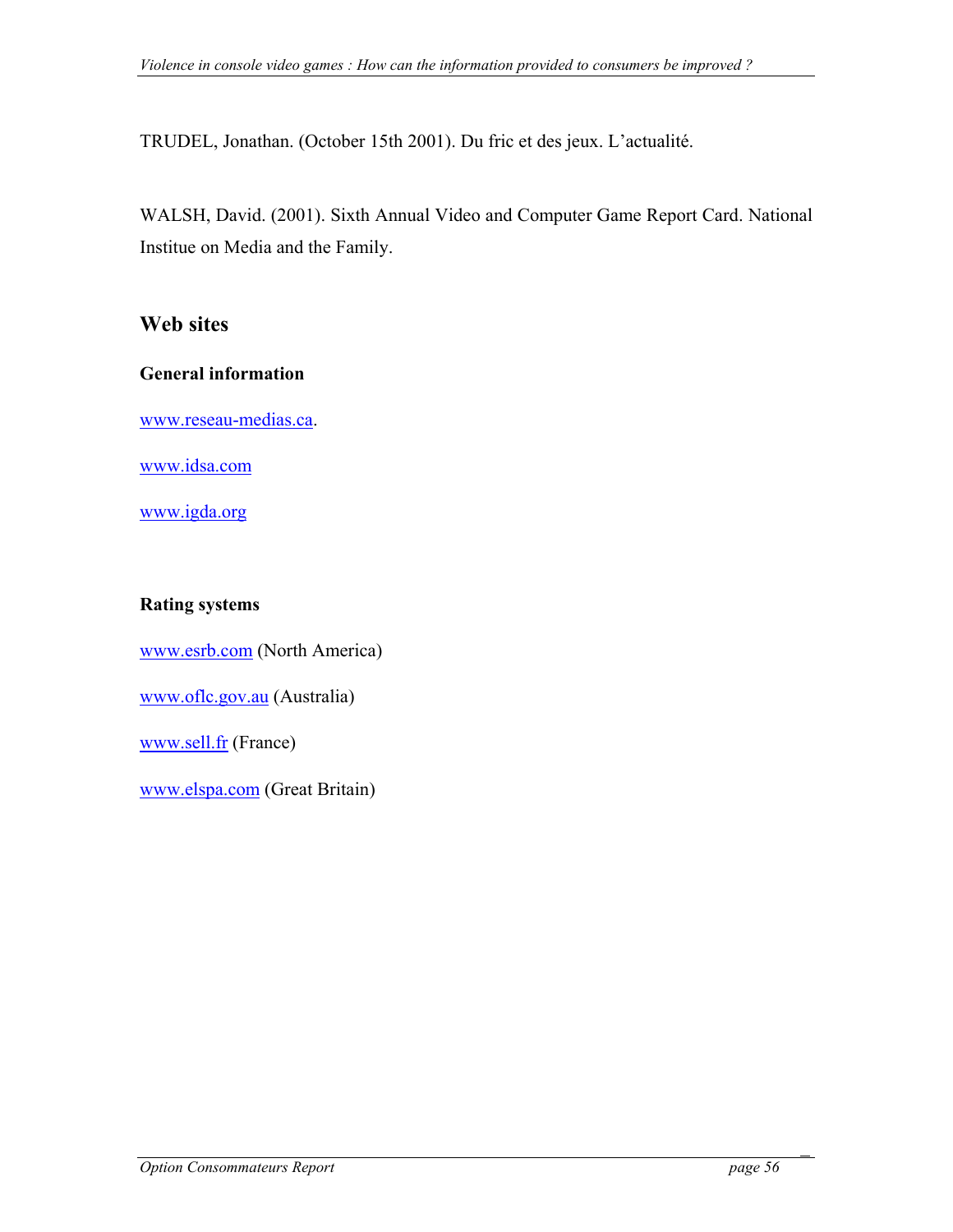# **RESOURCES**

### <span id="page-56-0"></span>**IDSA (INTERNATIONAL DIGITAL SOFTWARE ASSOCIATION)**

The IDSA is a business organization that represents companies that publish video games. They represent the industry in Washington with a policy, rights, intellectual property as well as regulations as to content. The president, Mr. Douglas Lowenstein organizes the E3, the huge video game business fair that takes place in Los Angeles every year.

1211 Connecticut Avenue NW, Suite 600 Washington DC, USA 20036 Telephone: 202-833-4372, Fax: 202-223-2401

## **CIDSA (CANADIAN INTERNATIONAL DIGITAL SOFTWARE ASSOCIATION)**

Founded in 1994, the Canadian International Digital Software Association brings together the major Canadian video game manufacturers, software designers, distributors and retailers. They encourage the development of Canadian software by applying pressure to gain a positive response pertaining to taxes and regulations. Furthermore they provide information on video software instructions, drawn up by the Entertainment Software Rating Board (ESRB), in the United States, and encourage their members to have all new products rated by the ESRB.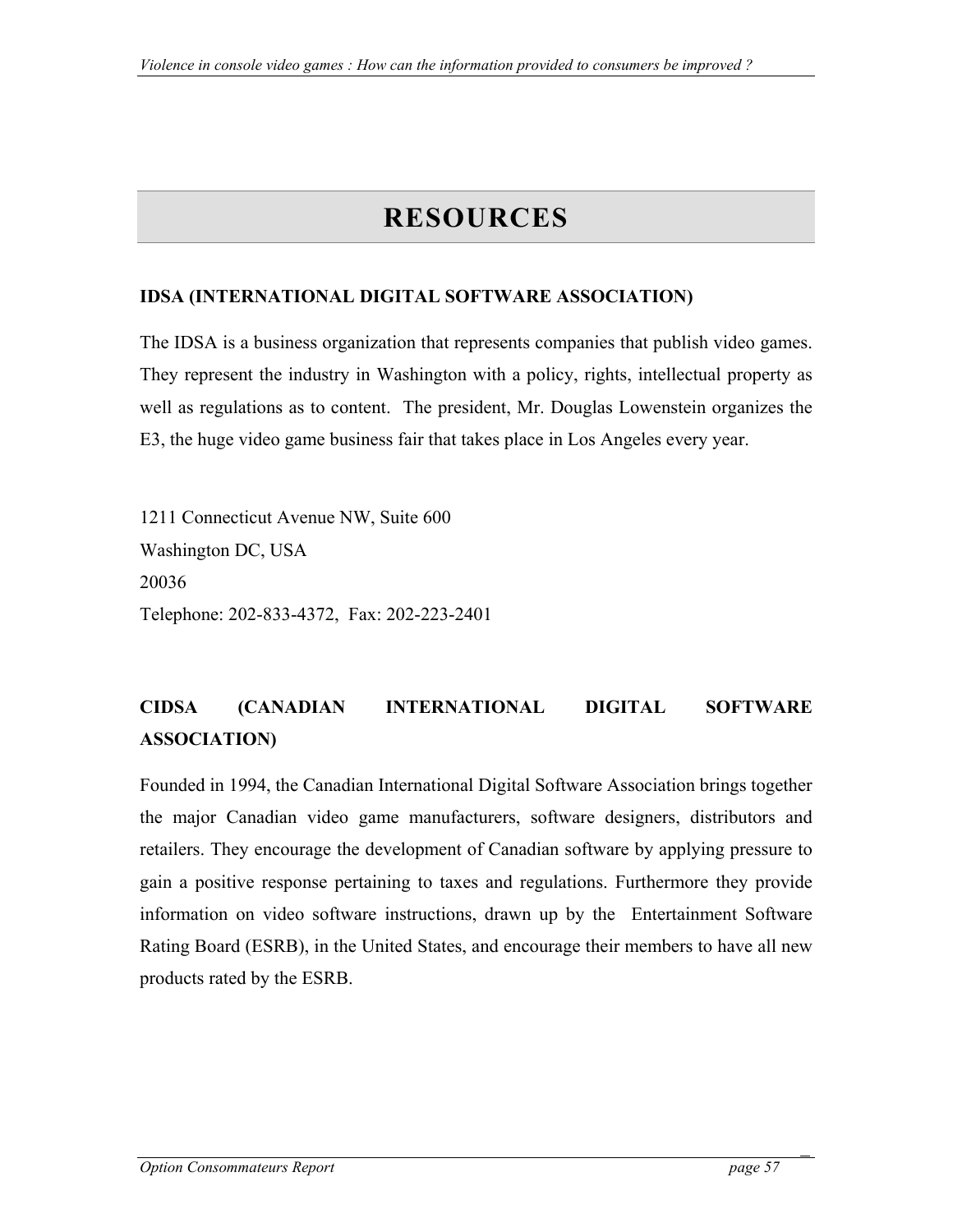<span id="page-57-0"></span>**Director :** Harvey Nightingale 178 North Meadow Crest Thornhill, Ontario Telephone : (416) 483-5228 Fax : (416) 483-4441

#### **ESRB (ENTERTAINMENT SOFTWARE REVIEW BOARD)**

They provide consumers with information on the content of interactive video games and entertainment computer software as well as on the recommended age groups.

**Director :** Arthur I. Pober

845, Third Avenue New York, New York 10022 Telephone: (212) 759-0700 Fax: (212) 759-2223

## **RSAC (RECREATIONAL SOFTWARE ADVISORY COUNCIL)**

The RSAC developed a rating system in 1994 that proposed age categories as well as a thermometer type image indicating a violence, nudity and language level on a scale from 1 to 4. In 1999, the organization merged with the ICRA (Internet Content Rating Association) whose objective is to protect children from potentially damaging content and to defend the freedom of expression of suppliers.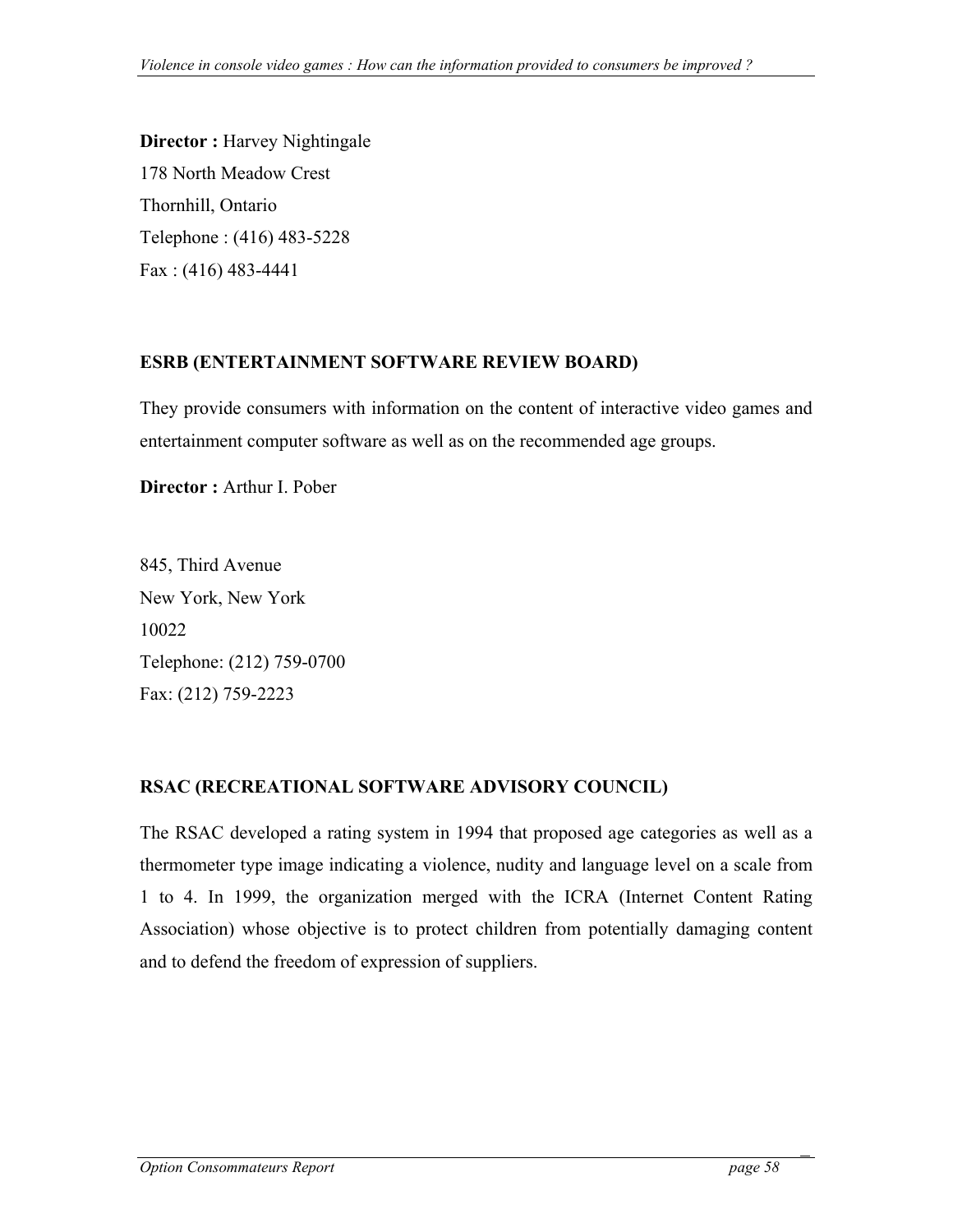| <b>North America office</b> | UK Head office                |
|-----------------------------|-------------------------------|
| 1001 Connecticut Avenue, NW | 22 Old Steine                 |
| Suite 501                   | <b>Brighton</b>               |
| Washington DC 20036         | East Sussex                   |
| <b>USA</b>                  | BN1 1EL                       |
| Telephone: +1 202 331 8651  | United Kingdom                |
| Fax: $+1$ 202 331 8655      | Telephone: +44 (0)1273 648332 |
|                             | Fax: $+44$ (0)1273 648331     |

### **IGDA (INTERNATIONAL GAME DEVELOPERS ASSOCIATION)**

The IGDA is an international association for game designers.

600 Harrison St. San Francisco, California USA, 94107 Telephone: 415.947.6235 Fax: 415.947.6090

#### **Director for the Province of Quebec** : Jason Della Rocca

4977 Orléans Montreal, Quebec Canada, H8Y 1Y6 Telephone:514-822-1190 Fax:514-822-1186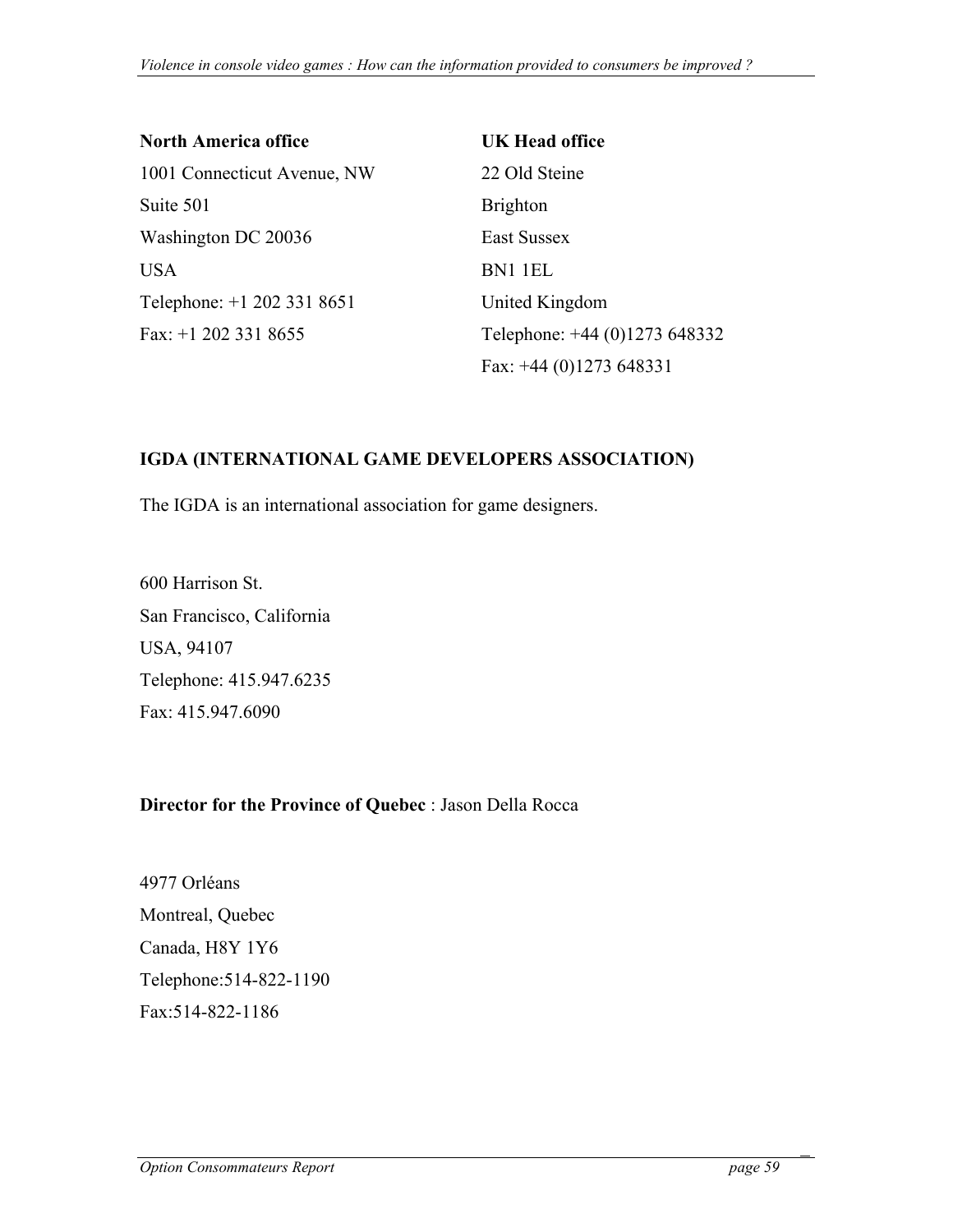# <span id="page-59-0"></span>**APPENDIX A - RATING SYSTEMS**

## **NORTH AMERICA**



The content is suitable for children of three years and up and does not contain any elements likely to be offensive to parents. These games are not violent.



## **CHILDREN AND ADULTS (6 YEARS +)**

The content is suitable for children six years and up. They contain a bit of violence, burlesque humour and familiar language.



The content is suitable for teenagers who are 13 years old and up. Games with this rating can contain some of the elements mentioned above, but that are more violent and realistic. The language can also be violent, crude, even vulgar, and the games can also contain suggestive scenes.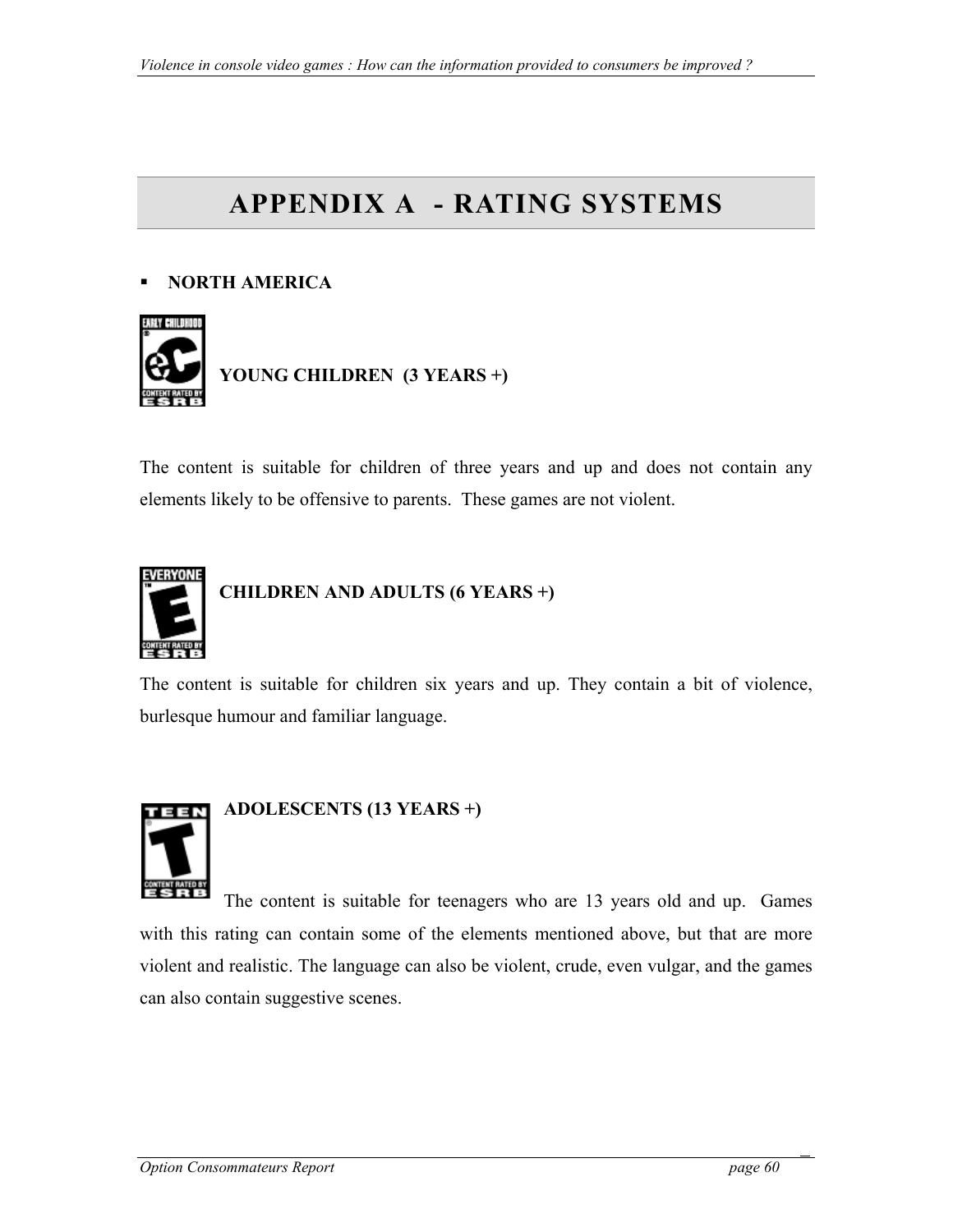

## **YOUNG ADULTS (17 YEARS +)**

These games are suitable for people 17 and older. Their content can be more violent, the language more vulgar than the games rated "T". They can also contain erotic scenes.



## **ADULTS ONLY**

These games are for an adult audience only. There can be very violent or sexual scenes. These games should not be sold or rented to minors.

The following descriptors concerning violence and language can be found on the back of the packagings of those games. Other notes are available but are not relevant to our current study.

#### **Animated Blood and Gore**

**Animated Blood**

**Blood**

#### **Comic Mischief**

**Violence** (Scenes or activities containing violence)

#### **Mild Lyrics**

**Strong Lyrics** (Profanity and explicit references to sex, violence, alcohol, or drug use)

#### **Mild violence**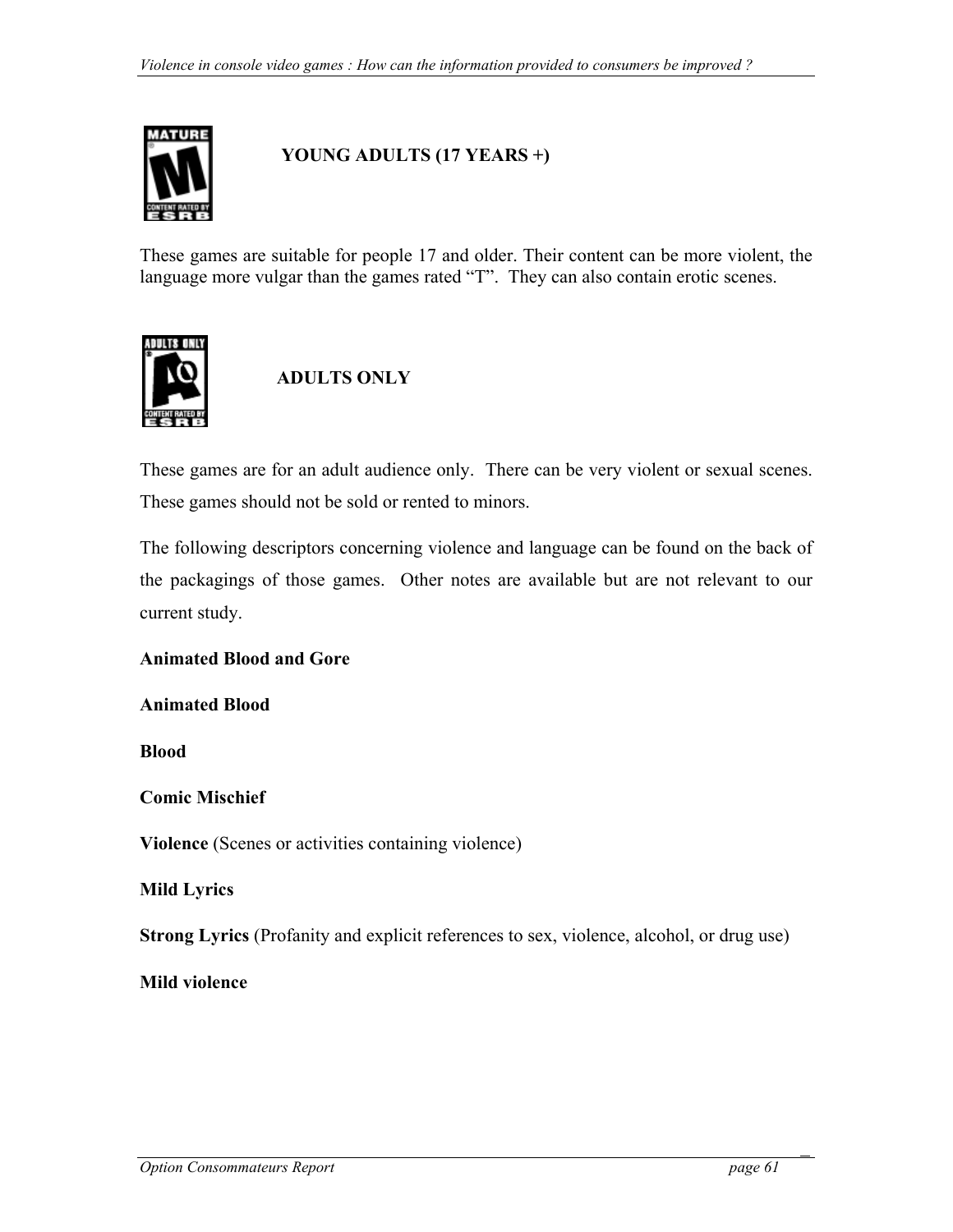Descriptors that have been discontinued but which can still be present on the market :

#### **Animated violence**

**Realistic violence** (violence, realistic images)

**Realistic Blood and Gore** (brutality and blood, realistic images)

**Realistic Blood** (blood, realistic images)

**Mild animated violence**

**Mild realistic violence** (some violence, realistic images)

## **ENGLAND : EUROPEAN LEISURE SOFTWARE PUBLISHERS ASSOCIATION (ELSPA)**

The European Leisure Software Publishers Association or ELSPA was created in 1989. They provide publishers with a document which enables them to rate their games by answering a series of questions pertaining to their content. The ratings are for information purposes and there are four categories: 3 years and up, 11 years and up, 15 years and up and 18 years and up.

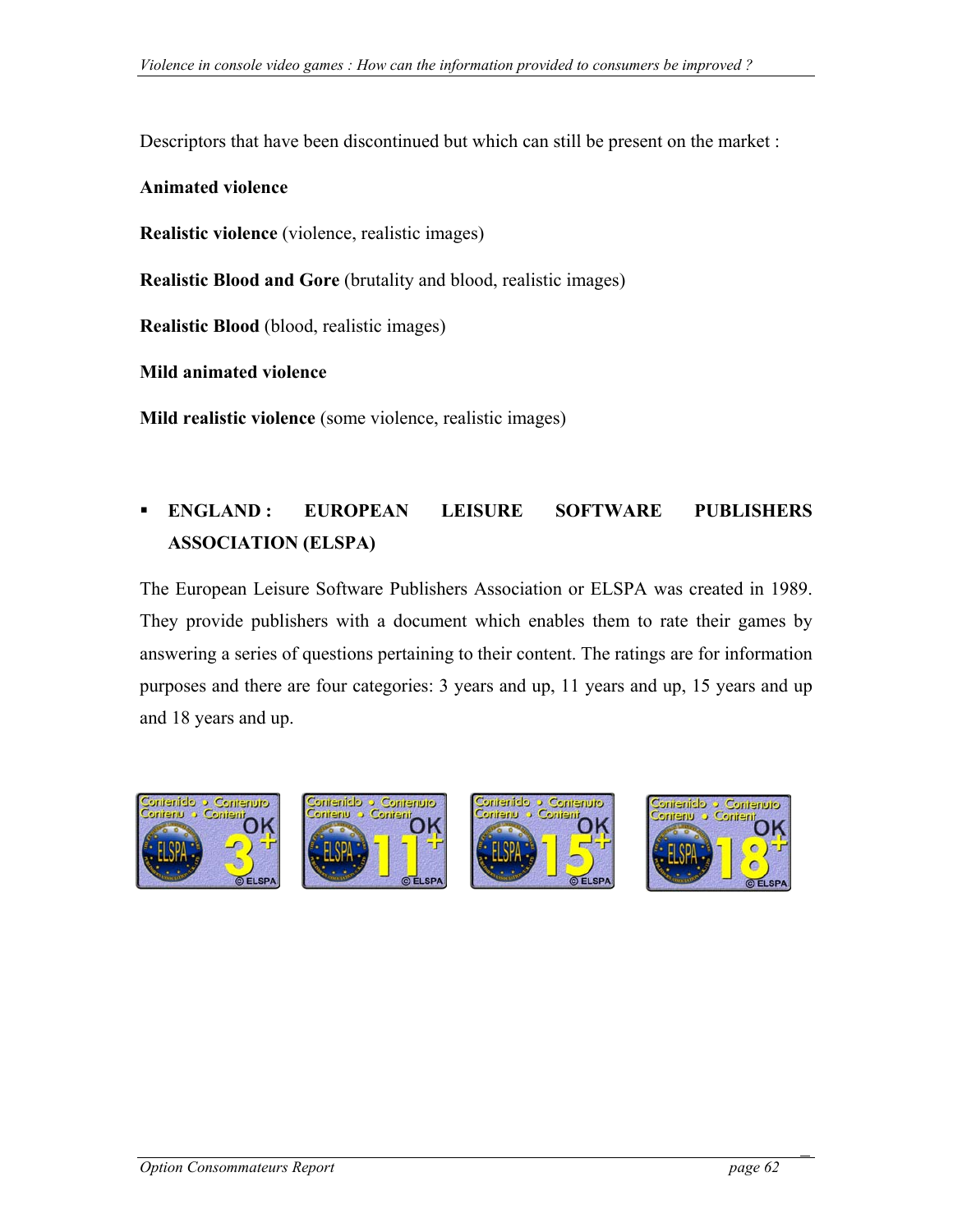## **FRANCE : SYNDICAT DES ÉDITEURS DE LOGICIELS DE LOISIRS (SELL)**

The SELL was created in 1995. Their rating system divides the suitability of games into age groups. These ratings go from adults only to "for everyone" as well as the ages of 16 and 12. An update was done in 1999. Before then, the packagings read "recommended for use beginning at age… » or « for … ». These were changed to stricter formulas.



Each category has a different colour, which increases visibility and therefore understanding. Green is for games suitable for all, blue for twelve year-olds, orange for 16 year-olds and red is for adult games only. These logos have to be a minimum size and have to be on the back of all game packagings. This standard is not always respected. Moreover, a complementary label that reads "forbidden for people under 18" is put on the front of games designed for adults.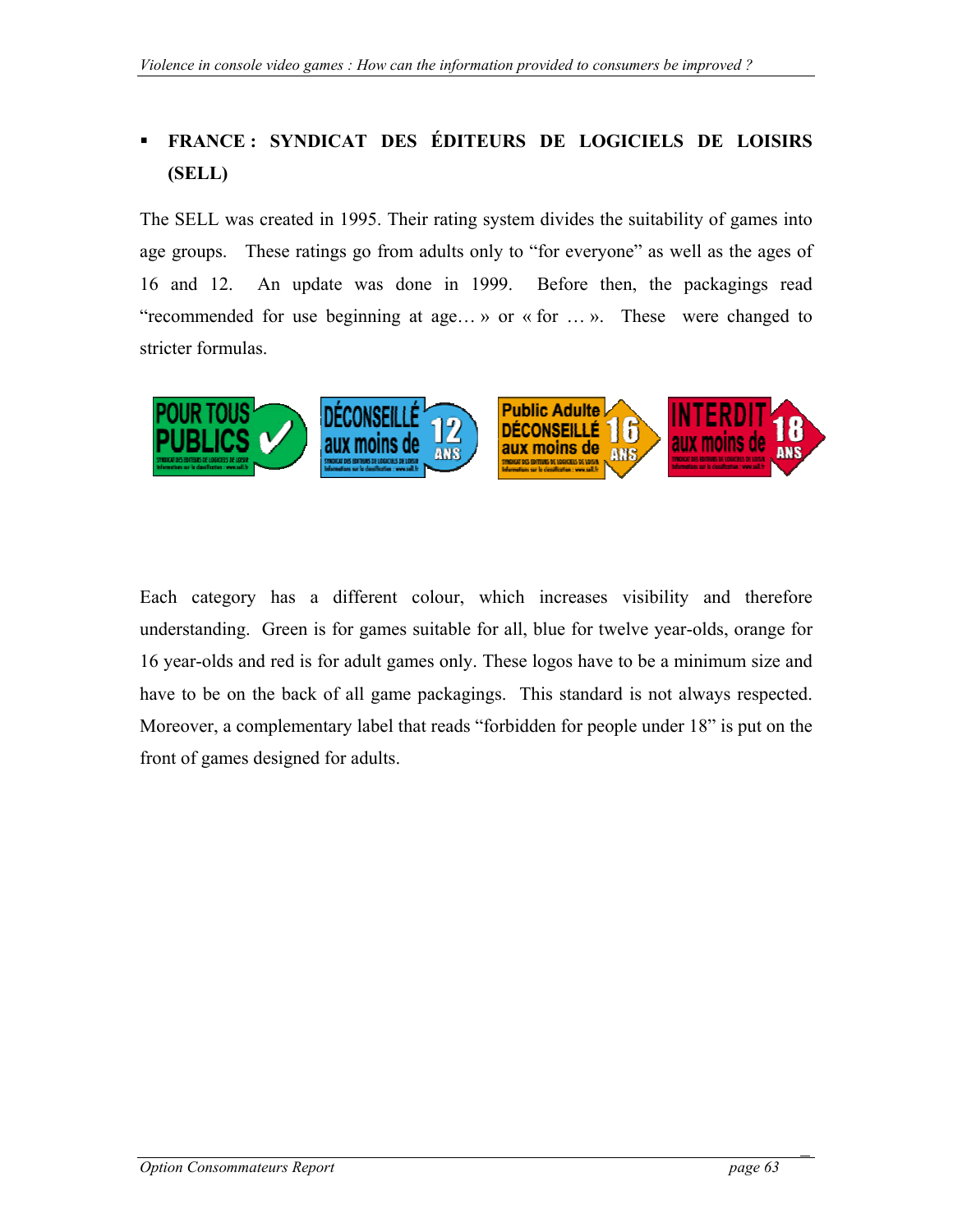## **GERMANY : ENTERTAINMENT SOFTWARE SELF-REGULATION BODY (USK)**

The USK has existed since 1994. Their rating system includes five categories ranging from « for all » to 18 years old, 6 years old, 12 years old and 16 years old. The logos are yellow, except for the one for 18 years old and over, which is red. Games that are too violent cannot be sold, nor can there be any advertising of those games.



## **AUSTRALIA : OFFICE OF FILM & LITERATURE CLASSIFICATION (OFLC)**

This rating system includes five categories, accompanied by explanations printed on the packagings and which appear in all advertisements: (G) **General** (suitable for all ages); **General (8+)**; **Mature** (M 15 +) (suitable for young people of 15 and over); **MA Restricted***:* Games that are put in this category are reserved for young people of 15 and over. There is more violence than the previous category. **Refused classification**: These games may not be sold, rented, exhibited, displayed or advertised.

Furthermore, the ratings come with explanations that describe the main elements which justify their classification. These explanations are similar to the notes provided by the ESRB. For example: Moderate/humorous horror, depictions of mild animated violence, etc. These markings appear on the packagings and in the advertising.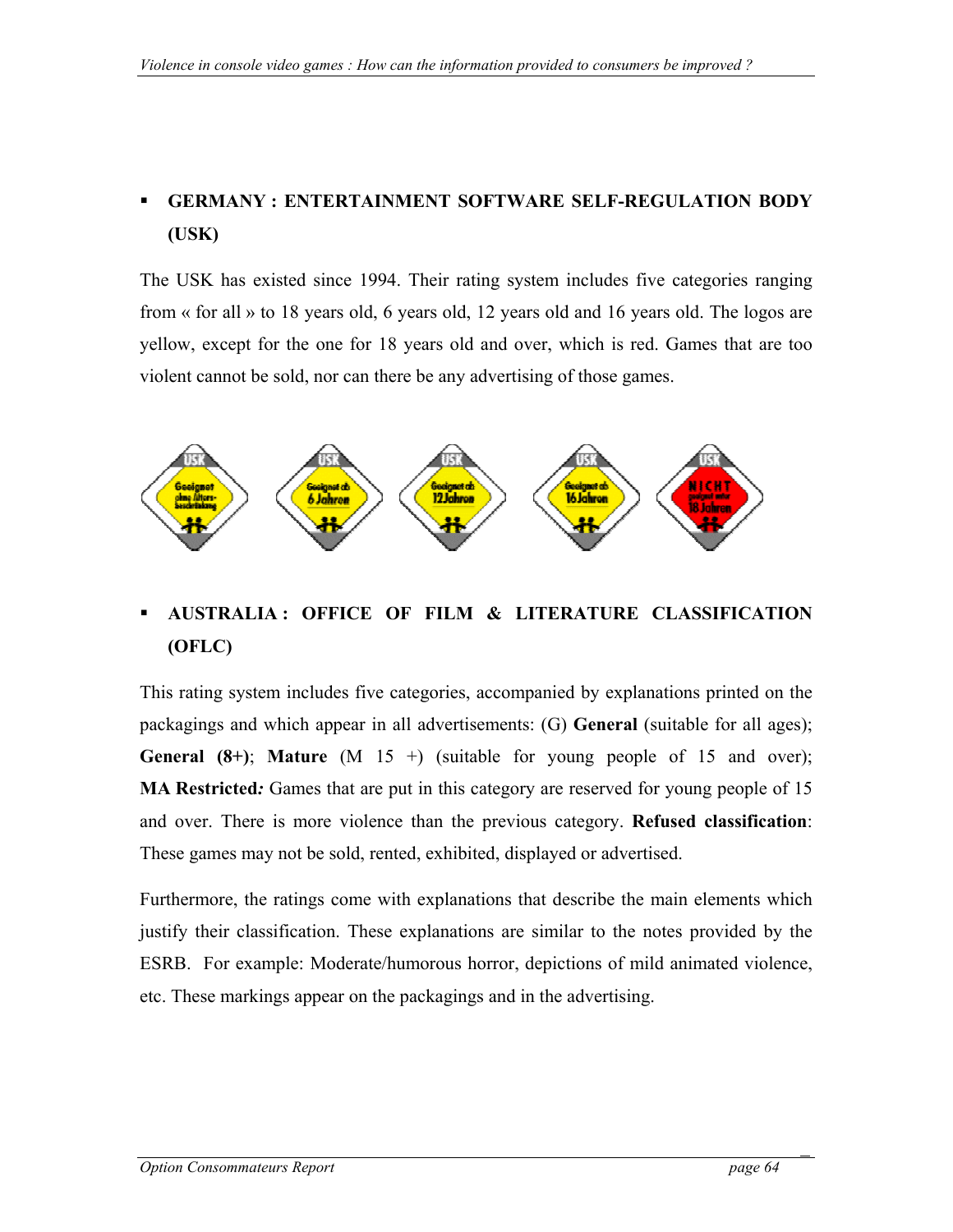Appendixes B - Questionnaire (french and english) and Environnics Research Group Report, C - grid used to evaluate packagings and a list of the 45 video games, D - List and photographs of the 10 video games that were tested,  $E -$  Evaluation grid used to test vidéo games are avaiable only on the hard copy version.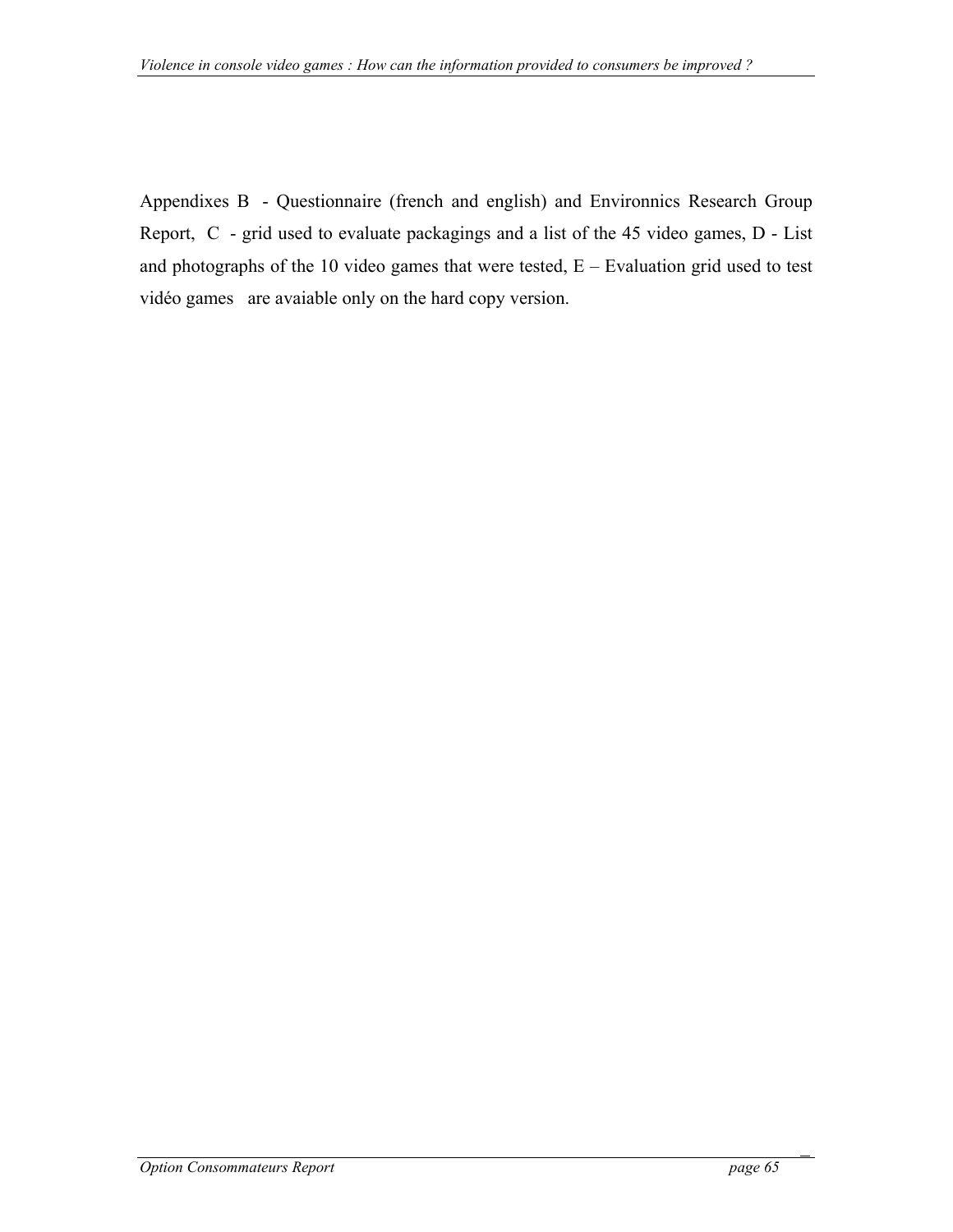# <span id="page-65-0"></span>**APPENDIX F - QUESTIONNAIRE AND A LIST OF STORES THAT SELL AND RENT CONSOLE VIDEO GAMES**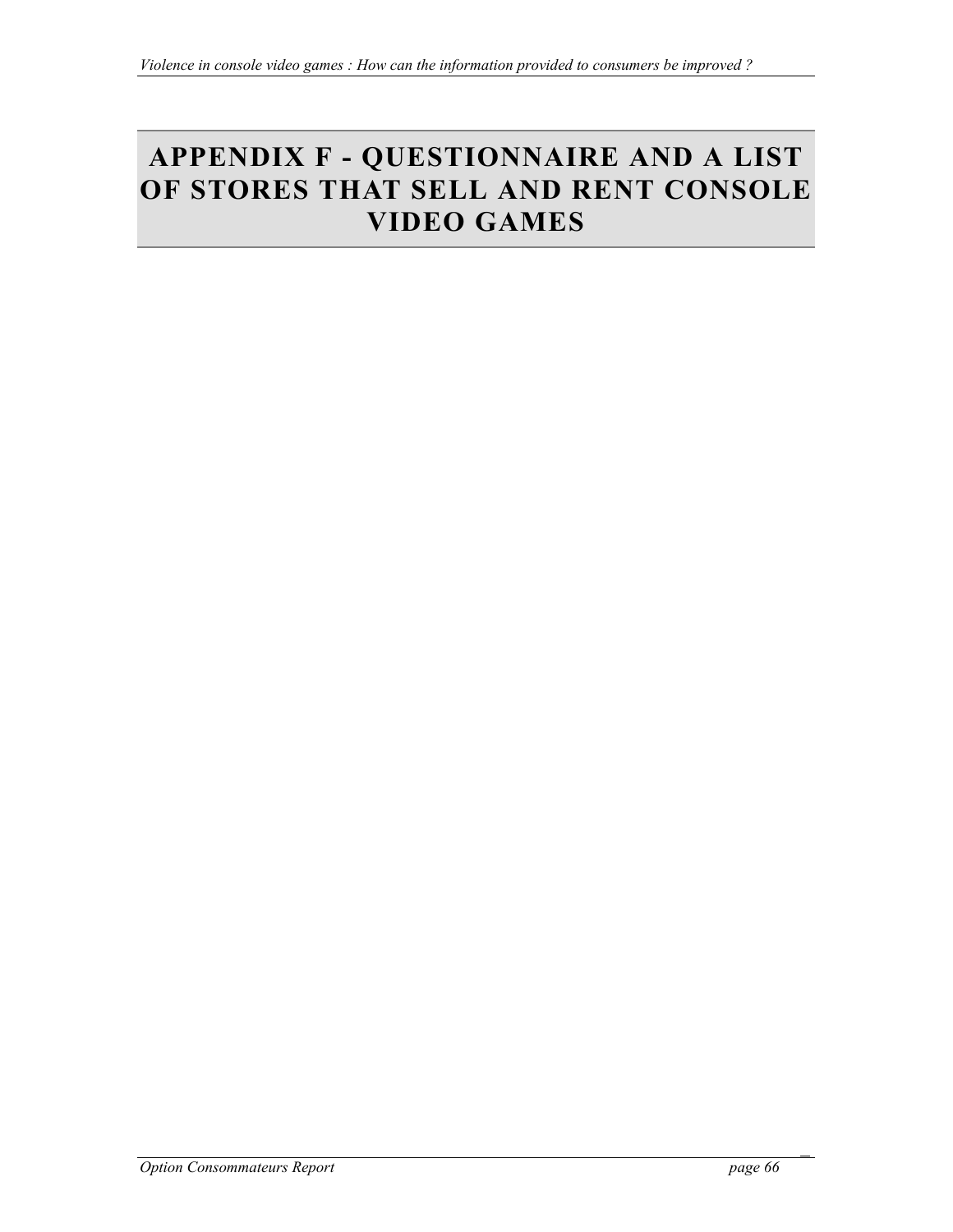|                                       | NAME OF STORE:<br>$\text{DATE}:$ |         | <b>NAME OF EMPLOYEE:</b> |       |  |  |  |
|---------------------------------------|----------------------------------|---------|--------------------------|-------|--|--|--|
| <b>VIDEO GAMES THAT ARE DISPLAYED</b> |                                  |         |                          |       |  |  |  |
| O Yes                                 |                                  |         |                          |       |  |  |  |
|                                       | • Playstation 2                  | $\circ$ | Gamecube                 | Other |  |  |  |
|                                       | o XBOX                           |         | $\circ$ Nintendo 64      |       |  |  |  |
| O No                                  |                                  |         |                          |       |  |  |  |

- 1. **For what age group are the games that are out on display and available to try out?**
- 2. **Do the games that are displayed to try out vary, depending on the hour of the day?** (Example : When the children are in school, the games that are displayed are more violent)
	- Ο Yes Ο No
- 3. **Information on the ESRB?**

#### **THE VIDEO GAME RATING SYSTEM**

- 1. **Who generally purchases or rents the games?**
- 2. **Are there many parents who ask for your advice on video game violence?**

Ο Yes Ο No

#### 3. **Are people familiar with the ESRB rating system?**

Ο Yes Ο No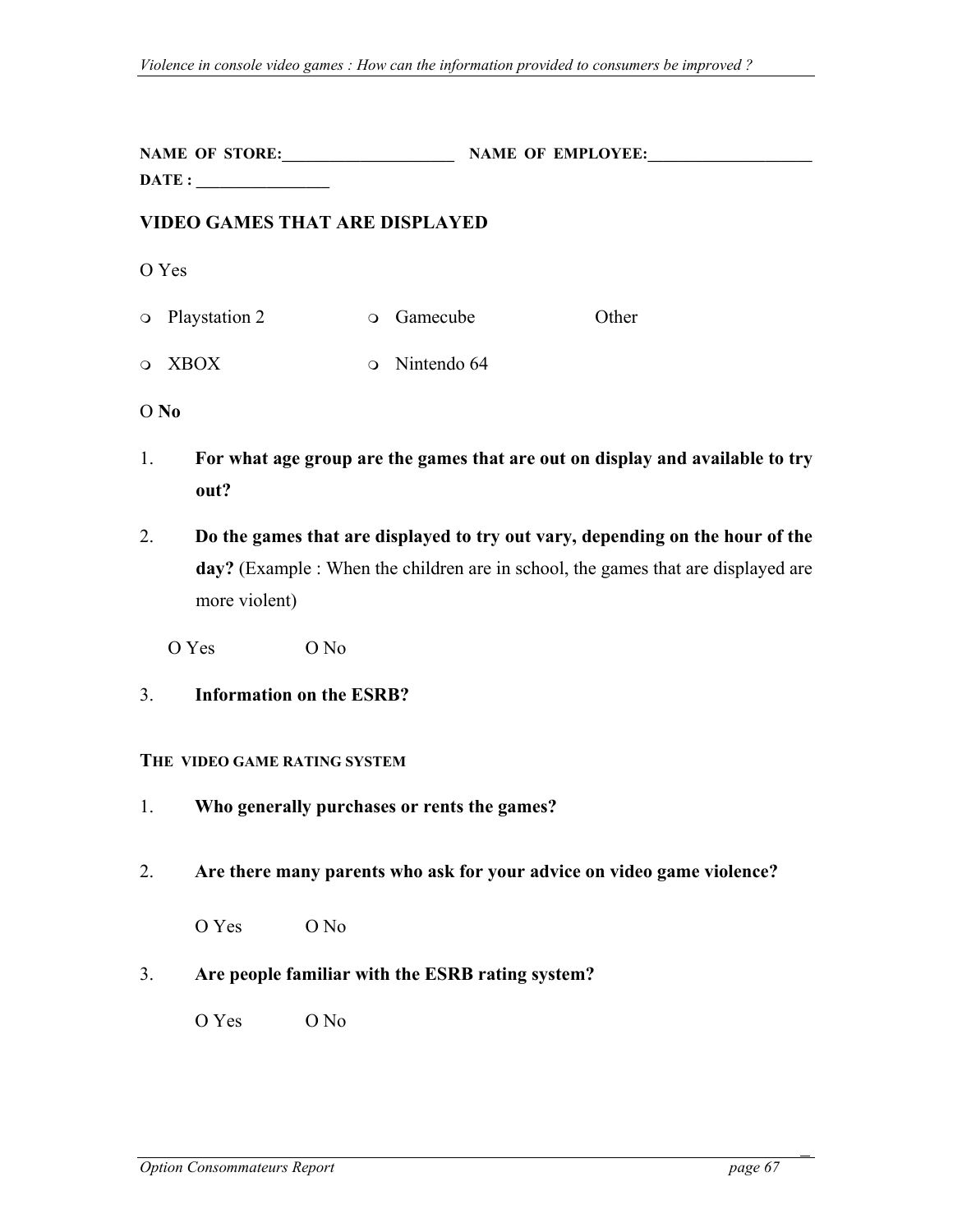### <span id="page-67-0"></span>4. **Information provided on the ESRB rating system.**

Ο Yes Ο Poster or ad Ο Brochure Ο No

#### **ACCESS TO VIOLENT VIDEO GAMES**

**1. Can children buy or rent video games that are not recommended for their age group ?** O Yes **O No O Yes, with an adult** 

**2. What do you do when a child wants to rent or buy a video game that is not recommended for his/her age group ?**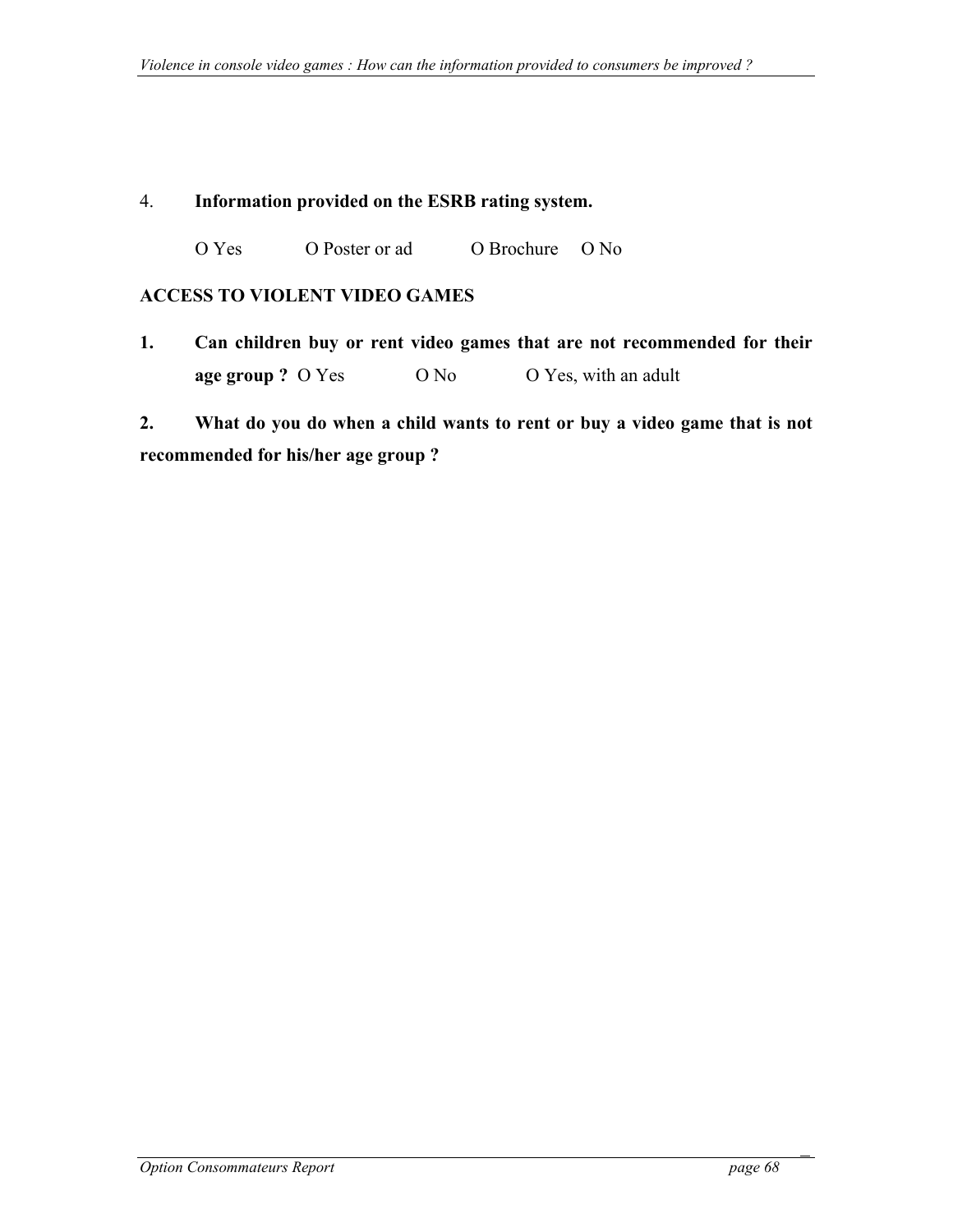## **STORES**

1. **Toy's R Us** (7200 Louis H. Lafontaine)

Large surface area toy store

2. **Future Shop** (7200 Bd des Roseraies, 470 Ste Catherine West)

Large surface area store specializing in electronics

3. **Compu Centre** (Galeries d'Anjou, Centre Eaton)

Store that specializes in computers and in video games

4. **Zeller's** (Galeries d'Anjou)

Retail store

- 5. **Radio Shack** (Eaton Centre, Complexe Desjardins, Place Ville-Marie) Store that specializes in electronics. Sells Sony video games only
- 6. **CompuSmart** (1195 Place Phillips) Store that specializes in computers and in video games

## **RENTAL STORES**

1. **Blockbuster Video,** (10 577 Pie IX, 4501 St-Denis, 5655 avenue du Parc)

Movie and console video game rental store

2. **Superclub Vidéotron**, (5253 avenue du Parc, 1330 Mont-Royal East)

Movie and console video game rental store

3. **DVDO,** (2477 Mont-Royal)

Movie and console video game rental store